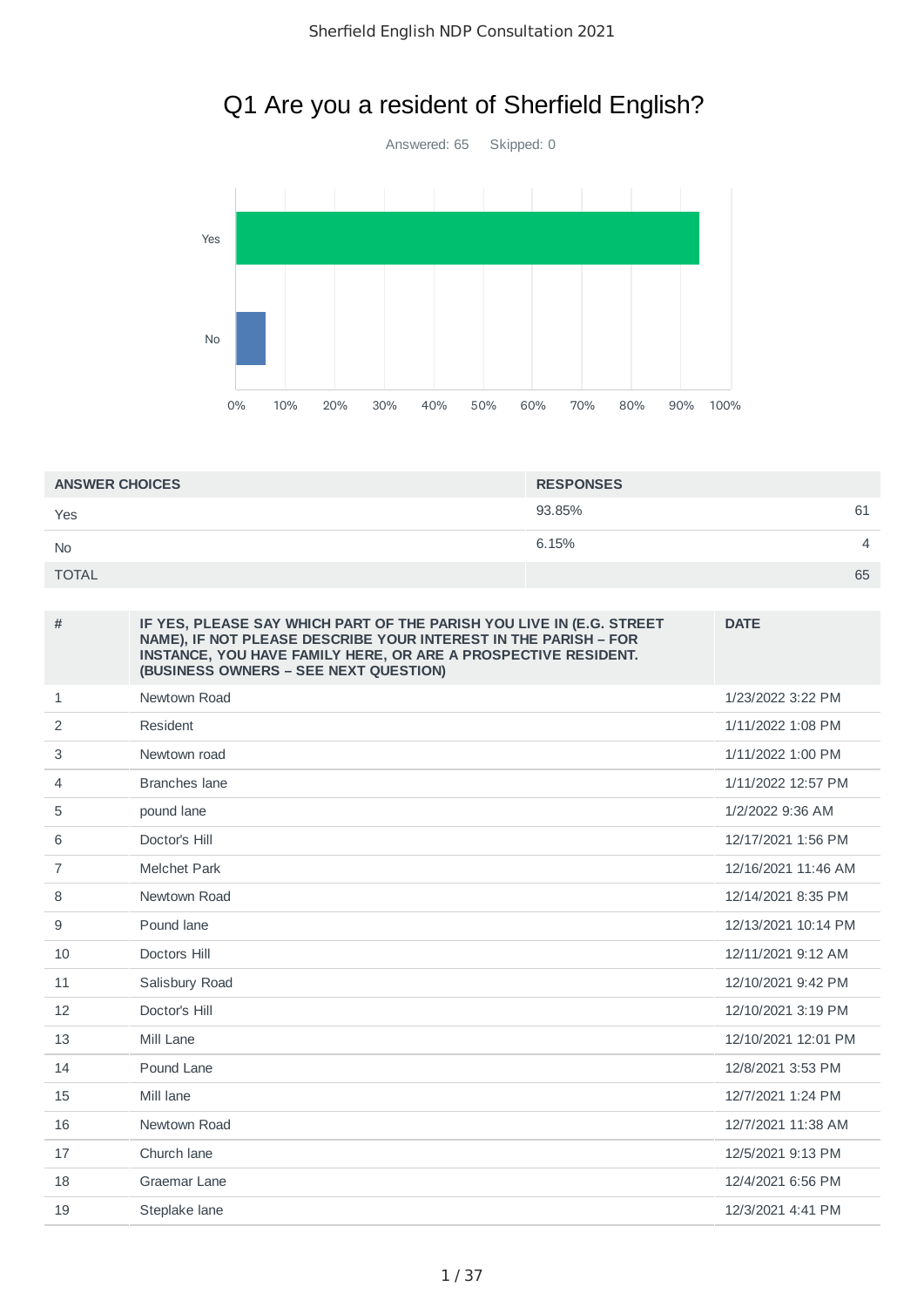| 20 | Ash Hill Common                  | 12/3/2021 4:09 PM   |
|----|----------------------------------|---------------------|
| 21 | Newtown                          | 12/2/2021 6:10 PM   |
| 22 | Doctors Hill                     | 11/30/2021 11:20 AM |
| 23 | Doctors Hill                     | 11/29/2021 9:46 AM  |
| 24 | Pound Lane                       | 11/19/2021 3:29 PM  |
| 25 | Salisbury road                   | 11/17/2021 10:21 AM |
| 26 | Salisbury Road                   | 11/17/2021 9:16 AM  |
| 27 | Newtown Road                     | 11/17/2021 8:36 AM  |
| 28 | Pound Lane                       | 11/16/2021 10:54 PM |
| 29 | Pound Lane                       | 11/16/2021 10:45 PM |
| 30 | Newtown Road                     | 11/16/2021 8:59 PM  |
| 31 | business pound lane              | 11/16/2021 8:44 PM  |
| 32 | SO51                             | 11/16/2021 8:12 PM  |
| 33 | Newtown end of the village       | 11/16/2021 7:47 PM  |
| 34 | Doctor's Hill                    | 11/15/2021 9:45 PM  |
| 35 | Mill lane                        | 11/15/2021 7:10 PM  |
| 36 | Doctors Hill                     | 11/15/2021 5:49 PM  |
| 37 | <b>Bryces Lane</b>               | 11/12/2021 5:07 PM  |
| 38 | North Common                     | 11/11/2021 2:48 PM  |
| 39 | Branches Lane/North Common       | 11/11/2021 2:33 PM  |
| 40 | Newtown Road                     | 11/10/2021 4:41 PM  |
| 41 | Pound Lane                       | 11/10/2021 4:30 PM  |
| 42 | doctors hill                     | 11/9/2021 2:12 PM   |
| 43 | doctors hill                     | 11/9/2021 11:59 AM  |
| 44 | Newtown rd                       | 11/9/2021 8:11 AM   |
| 45 | Graemar Cottages, Salisbury Road | 11/7/2021 4:40 PM   |
| 46 | doctors hill                     | 11/6/2021 12:00 PM  |
| 47 | doctors hill                     | 11/6/2021 10:12 AM  |
| 48 | Doctor's Hill                    | 11/2/2021 10:23 AM  |
| 49 | Newtown Road                     | 11/1/2021 11:02 AM  |
| 50 | Church Lane                      | 10/28/2021 11:35 AM |
| 51 | Pound Lane                       | 10/27/2021 10:25 PM |
| 52 | Melchet                          | 10/27/2021 8:32 PM  |
| 53 | Doctors Hill                     | 10/27/2021 8:13 PM  |
| 54 | Mill Lane                        | 10/27/2021 7:58 PM  |
| 55 | Mill lane                        | 10/27/2021 3:47 PM  |
| 56 | Pound Lane                       | 10/27/2021 7:33 AM  |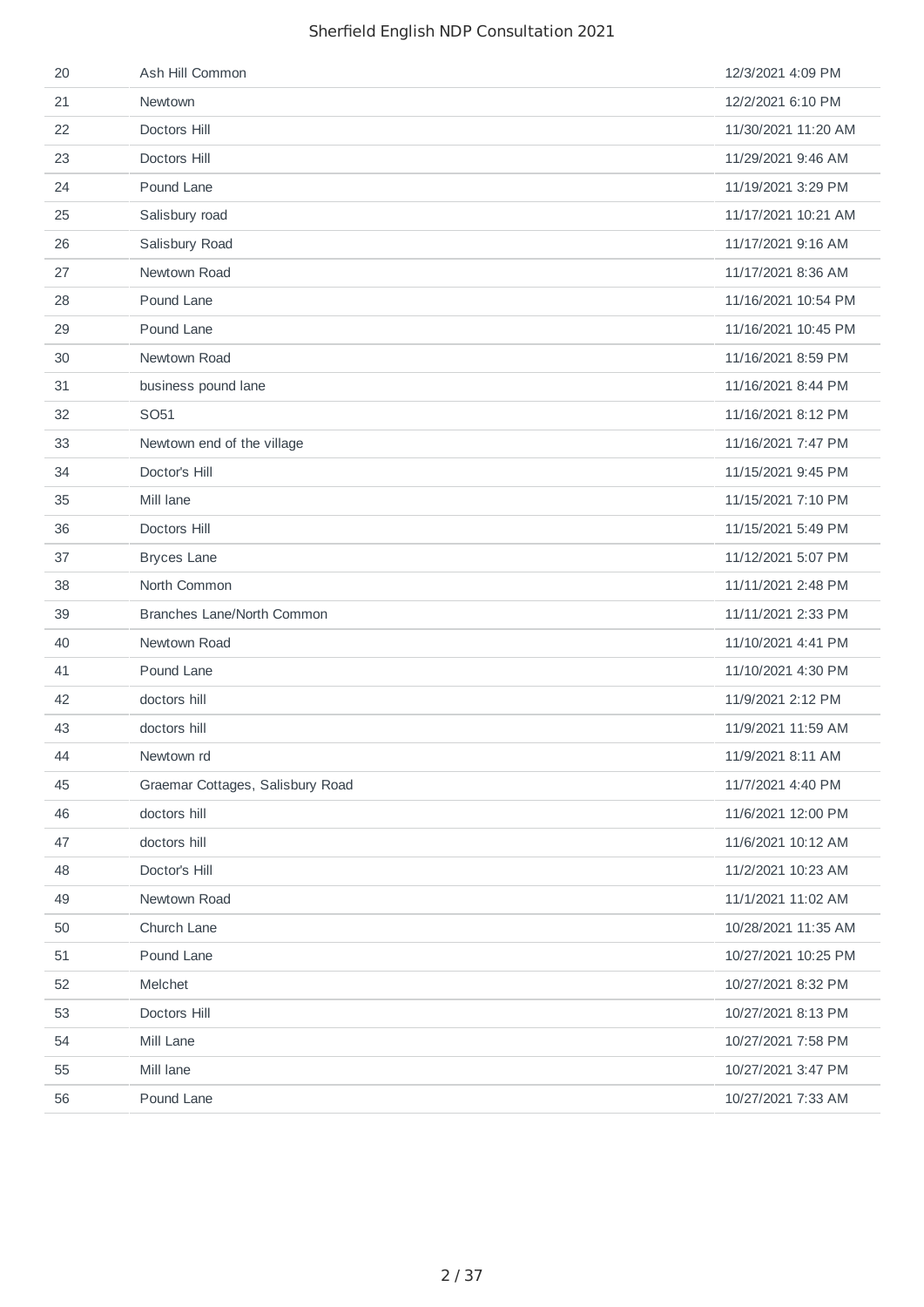## Q2 1. Do you own a business which is wholly or partially based in Sherfield English Parish?



| <b>ANSWER CHOICES</b> | <b>RESPONSES</b> |    |
|-----------------------|------------------|----|
| Yes                   | 24.62%           | 16 |
| <b>No</b>             | 75.38%           | 49 |
| <b>TOTAL</b>          |                  | 65 |

| #              | PLEASE SAY WHAT TYPE OF BUSINESS - JUST A CATEGORY, OR A COUPLE OF<br><b>WORDS.</b> | <b>DATE</b>         |
|----------------|-------------------------------------------------------------------------------------|---------------------|
| 1              | Watercress Grower, and owner of Furland Farm                                        | 1/4/2022 11:41 AM   |
| 2              | farming                                                                             | 1/2/2022 9:36 AM    |
| 3              | Farm & Garden Contractor                                                            | 12/17/2021 1:56 PM  |
| 4              | Farming/Watercress production                                                       | 12/13/2021 10:14 PM |
| 5              | Cleaner                                                                             | 12/3/2021 4:41 PM   |
| 6              | IT Support                                                                          | 12/1/2021 2:49 PM   |
| $\overline{7}$ | Business and Engineering Consultancy.                                               | 11/30/2021 11:20 AM |
| 8              | Pet Boarding                                                                        | 11/19/2021 3:29 PM  |
| 9              | Holiday accommodation                                                               | 11/17/2021 9:12 PM  |
| 10             | Landscaping                                                                         | 11/17/2021 9:51 AM  |
| 11             | Arcitectural design                                                                 | 11/17/2021 9:16 AM  |
| 12             | agriculture                                                                         | 11/16/2021 8:44 PM  |
| 13             | tourism                                                                             | 11/16/2021 8:12 PM  |
| 14             | Consultant (Health and Safety)                                                      | 11/15/2021 9:45 PM  |
| 15             | Well-being/Counselling                                                              | 11/15/2021 5:49 PM  |
| 16             | Farming                                                                             | 11/12/2021 5:07 PM  |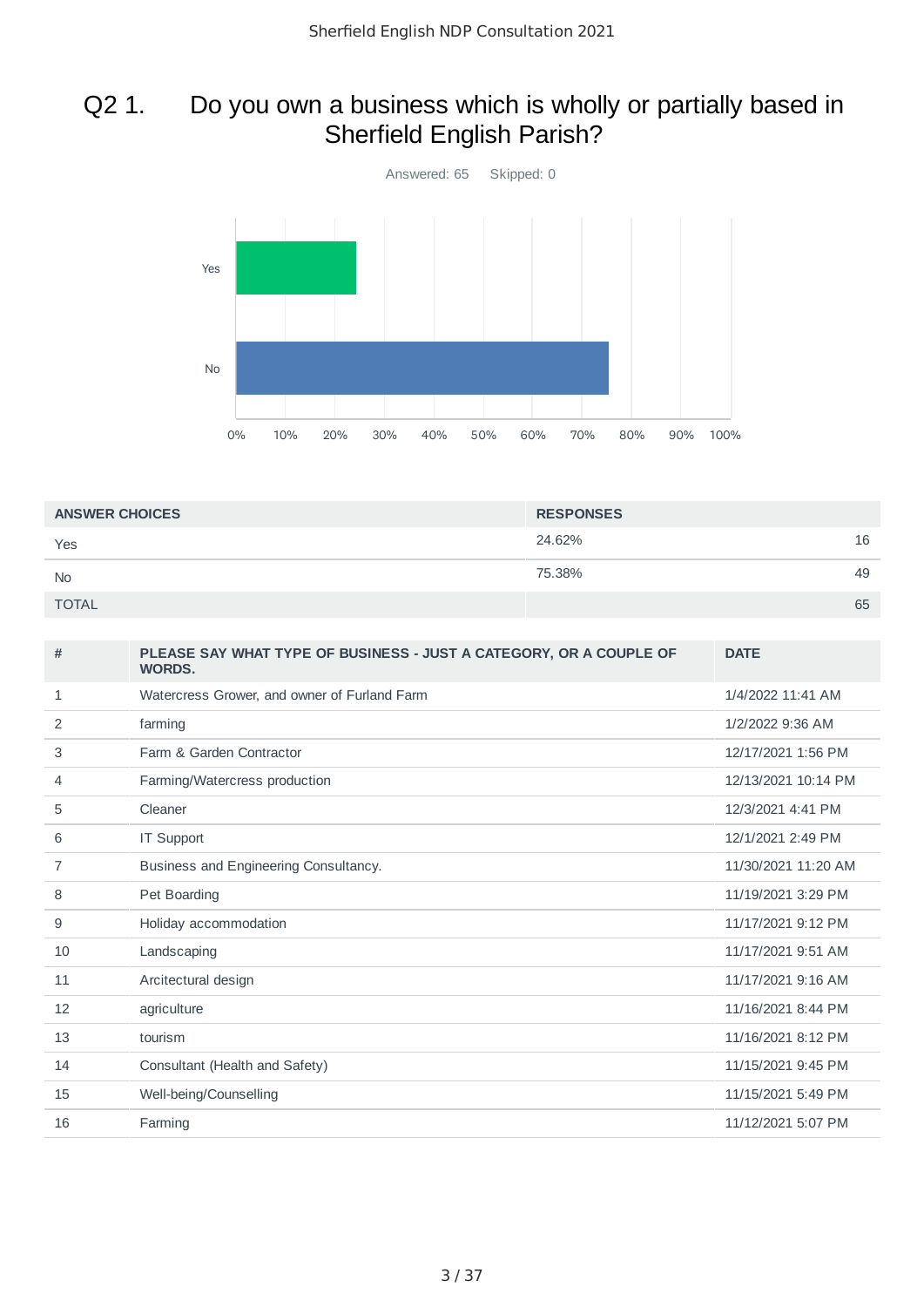## Q3 1. Do you agree that an Affordable Housing site of 10 or fewer dwellings to meet local need should be allocated?



| <b>ANSWER CHOICES</b> | <b>RESPONSES</b> |   |
|-----------------------|------------------|---|
| Yes                   | 86.15%<br>56     |   |
| <b>No</b>             | 13.85%           | a |
| <b>TOTAL</b>          | 65               |   |

| #  | <b>COMMENTS?</b>                                                                                                                                                                                                                                                                                                                                                                                                                                                                                                                | <b>DATE</b>         |
|----|---------------------------------------------------------------------------------------------------------------------------------------------------------------------------------------------------------------------------------------------------------------------------------------------------------------------------------------------------------------------------------------------------------------------------------------------------------------------------------------------------------------------------------|---------------------|
| 1  | Genuine local need needs to be enforced                                                                                                                                                                                                                                                                                                                                                                                                                                                                                         | 1/23/2022 3:22 PM   |
| 2  | Yes. But local people *only* (< Underlined) or village connection                                                                                                                                                                                                                                                                                                                                                                                                                                                               | 1/11/2022 1:08 PM   |
| 3  | It is very difficult for young people/couples to stay in the village, and hence the vicinity of<br>their family farms or businesses, due to the high prices of existing houses. In our case for<br>example, it is crucial to have someone on site at all times to be able to maintain the<br>business and land. We tried to get permission for a new dwelling on site to allow this a few<br>years ago, but it was denied, meaning the business manager (my brother) had to move 12<br>miles away to find something affordable. | 1/4/2022 11:41 AM   |
| 4  | a mixture of different sized houses, available for villagers with a connection to the village                                                                                                                                                                                                                                                                                                                                                                                                                                   | 1/2/2022 9:36 AM    |
| 5  | There is a 106 restriction on Eastwood and the Housing Association still allocates to people<br>outside the parish                                                                                                                                                                                                                                                                                                                                                                                                              | 12/17/2021 1:56 PM  |
| 6  | Not lots and lots of house but would be great to have some detached affordable houses for<br>families                                                                                                                                                                                                                                                                                                                                                                                                                           | 12/16/2021 11:46 AM |
| 7  | There are currently as least 10 static caravans housing fruit pickers etc and I would prefer<br>to see affordable housing built rather than these dwellings, what ever permission that was<br>granted for these should be challenged in my view.                                                                                                                                                                                                                                                                                | 12/14/2021 8:35 PM  |
| 8  | Also to support local businesses and needs of farming in village                                                                                                                                                                                                                                                                                                                                                                                                                                                                | 12/13/2021 10:14 PM |
| 9  | I suggest a maximum of ten dwellings, but am unsure how the local need can be identified.<br>Would it also be a requirement that the dwelling can only be sold or rented to a local<br>resident: if so, how could this be managed??? If the properties are owned by TVBC what is<br>there to stop them letting or selling to non-local people, if a family need a home and they<br>have one available?                                                                                                                          | 12/10/2021 9:42 PM  |
| 10 | Surely this is the only way to get new blood into the area. Young people have a hard enough<br>time trying to get on the property ladder as it is. Anything that can help them should surely<br>be welcomed.                                                                                                                                                                                                                                                                                                                    | 12/10/2021 3:19 PM  |
| 11 | The sites for possible development need to be carefully sourced, preferably architecture in                                                                                                                                                                                                                                                                                                                                                                                                                                     | 12/10/2021 12:01 PM |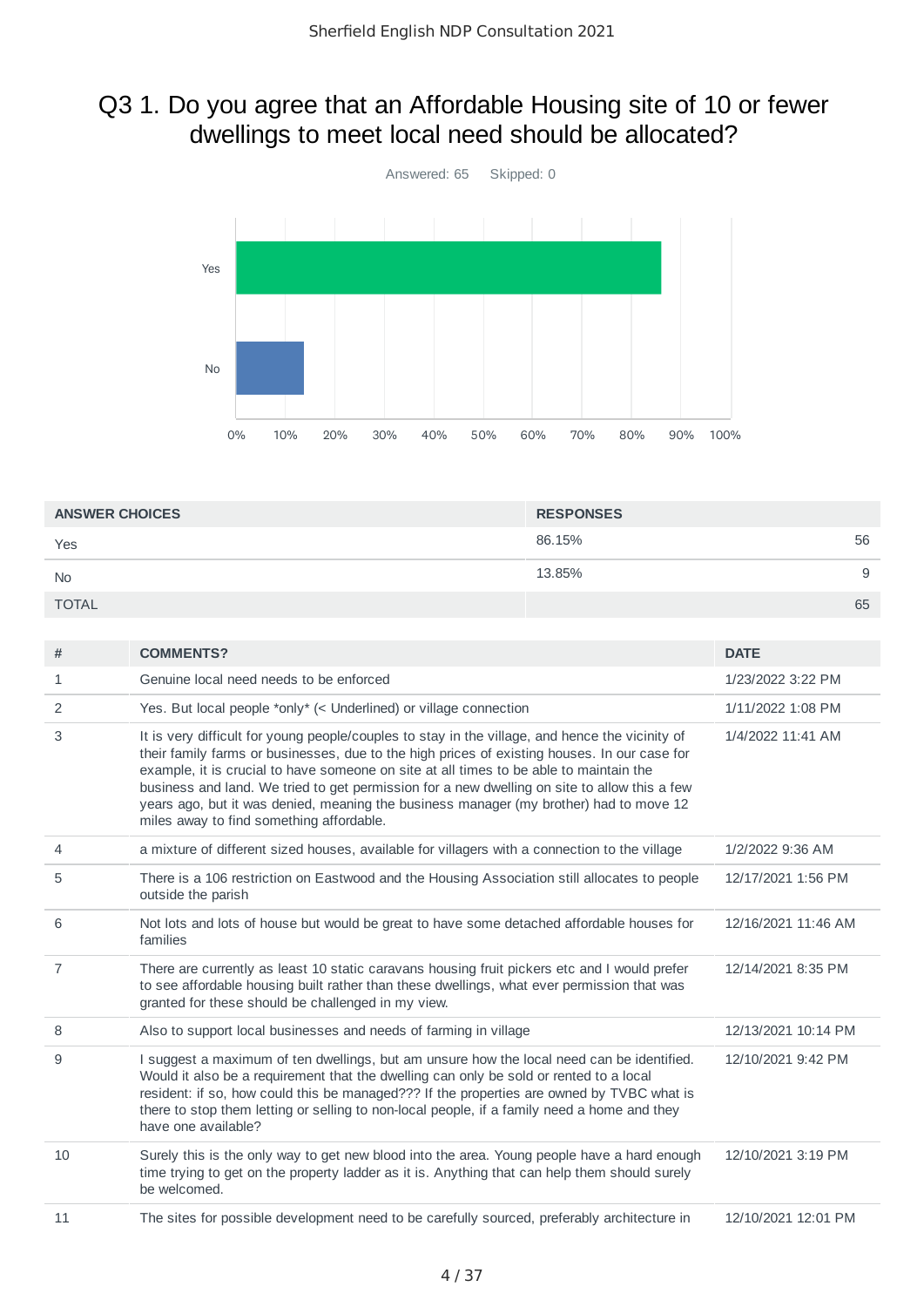|    | keeping with the surrounding area and preserving the individual hamlets nature of this<br>unique parish.                                                                                                                                                                                                                                                                                                                                                                                                                                                                                                                                                                                                                                                                                                                                                    |                     |
|----|-------------------------------------------------------------------------------------------------------------------------------------------------------------------------------------------------------------------------------------------------------------------------------------------------------------------------------------------------------------------------------------------------------------------------------------------------------------------------------------------------------------------------------------------------------------------------------------------------------------------------------------------------------------------------------------------------------------------------------------------------------------------------------------------------------------------------------------------------------------|---------------------|
| 12 | Do not destroy the countryside with housing developments                                                                                                                                                                                                                                                                                                                                                                                                                                                                                                                                                                                                                                                                                                                                                                                                    | 12/7/2021 1:24 PM   |
| 13 | Unless we can retain some youth in the village it will become a domain for the aged and<br>financially comfortable who don't, or are unable, to contribute to the community aspects and<br>feel of the village.                                                                                                                                                                                                                                                                                                                                                                                                                                                                                                                                                                                                                                             | 12/7/2021 11:38 AM  |
| 14 | Strict rules should apply to purchase to avoid them being purchased with a view to rents<br>them out.                                                                                                                                                                                                                                                                                                                                                                                                                                                                                                                                                                                                                                                                                                                                                       | 12/4/2021 6:56 PM   |
| 15 | The village needs young families                                                                                                                                                                                                                                                                                                                                                                                                                                                                                                                                                                                                                                                                                                                                                                                                                            | 12/3/2021 4:09 PM   |
| 16 | In principle, yes but the planning policies are often misinterpreted or ignored. Each section<br>of the policies should have a weighting. e.g. environmental considerations should be a<br>higher weighting than number of rooms / size of property.                                                                                                                                                                                                                                                                                                                                                                                                                                                                                                                                                                                                        | 12/1/2021 2:49 PM   |
| 17 | Not enough "affordable" properties in the village. Anything smallish get snapped up by<br>people intent on building mansions.                                                                                                                                                                                                                                                                                                                                                                                                                                                                                                                                                                                                                                                                                                                               | 11/30/2021 11:20 AM |
| 18 | Unless there is a brownfield site that could be used but I'm not aware of one or a site that<br>does not negatively impact on immediate neighbours                                                                                                                                                                                                                                                                                                                                                                                                                                                                                                                                                                                                                                                                                                          | 11/29/2021 9:46 AM  |
| 19 | I feel this is important. However I feel we need to build beautiful, places that people<br>genuinely want to live and being affordable doesn't mean that this aspect should be<br>overlooked. There are many architects around the country who specialise in celebrating<br>local vernacular including affordable housing. Unique and interesting homes which are<br>beautiful feed into people's mental health and well-being and is likely to make development<br>more appealing to those who are against it. As well as the style of housing, attempting to<br>create the feel of open space and not be overlooked is also surely an important character of<br>our neighbourhood. It is also vita to ensure that associated infrastructure is planned as part<br>of any development and that it is not allowed to expand into a much larger development. | 11/16/2021 10:54 PM |
| 20 | A development of this scale would not have a significant impact on traffic, demand for local<br>services etc. There should however be measures to ensure it is not allowed to mushroom<br>into a much larger development, and consideration should be taken as to its location and<br>appearance in order to respect the local vernacular and prevent avoidable damage to the<br>rural nature of the village.                                                                                                                                                                                                                                                                                                                                                                                                                                               | 11/16/2021 10:45 PM |
| 21 | However, I feel 2/3/4+ bed houses should be still considered as family sizes can range<br>from a single person, up to a family of 5+. For Example, people that have moved away from<br>the village, got married raised a family, and now would like to move back and a 2 or 3 bed<br>isn't big enough                                                                                                                                                                                                                                                                                                                                                                                                                                                                                                                                                       | 11/16/2021 8:44 PM  |
| 22 | More housing is required across the region                                                                                                                                                                                                                                                                                                                                                                                                                                                                                                                                                                                                                                                                                                                                                                                                                  | 11/16/2021 7:47 PM  |
| 23 | Not really in a position to answer this - unsure what level of local need there is.                                                                                                                                                                                                                                                                                                                                                                                                                                                                                                                                                                                                                                                                                                                                                                         | 11/11/2021 2:48 PM  |
| 24 | need a mix of properties to ensure that the village remains sustainable                                                                                                                                                                                                                                                                                                                                                                                                                                                                                                                                                                                                                                                                                                                                                                                     | 11/7/2021 4:40 PM   |
| 25 | The vitality of the village can be better maintained by allowing young people living or<br>working in the village to remain in the village                                                                                                                                                                                                                                                                                                                                                                                                                                                                                                                                                                                                                                                                                                                  | 11/6/2021 12:00 PM  |
| 26 | Increasing this number could be achieved by allowing infill of smaller houses (not larger<br>houses) in as many places as possible maybe 1 affordable house per plot of over a certain<br>size existing home owners will invest in the village instead of larger developments that will<br>require larger builders who will expect to make significant profit                                                                                                                                                                                                                                                                                                                                                                                                                                                                                               | 11/6/2021 10:12 AM  |
| 27 | Number of properties should be kept low, and ideally they should be integrated into existing<br>communities to avoid creating ghettos                                                                                                                                                                                                                                                                                                                                                                                                                                                                                                                                                                                                                                                                                                                       | 11/1/2021 11:02 AM  |
| 28 | The village is losing it's community spirit as larger properties are sold to people who seem<br>to want little or no involvement in the village and there are not enough affordable properties<br>to keep/attract younger families. As the older residents retire from the active running of<br>community groups, there is no one to replace them.                                                                                                                                                                                                                                                                                                                                                                                                                                                                                                          | 10/28/2021 11:35 AM |
| 29 | Yes the threshold is In line with other local authorities.                                                                                                                                                                                                                                                                                                                                                                                                                                                                                                                                                                                                                                                                                                                                                                                                  | 10/27/2021 10:25 PM |
| 30 | More than 10 would also be acceptable                                                                                                                                                                                                                                                                                                                                                                                                                                                                                                                                                                                                                                                                                                                                                                                                                       | 10/27/2021 8:32 PM  |
| 31 | I think it's absolutely fair and right, that small sites should be made available to locals, for<br>local use, not for second homes or airbnb opportunities etc.                                                                                                                                                                                                                                                                                                                                                                                                                                                                                                                                                                                                                                                                                            | 10/27/2021 8:13 PM  |
| 32 | Local people to have first choice                                                                                                                                                                                                                                                                                                                                                                                                                                                                                                                                                                                                                                                                                                                                                                                                                           | 10/27/2021 3:47 PM  |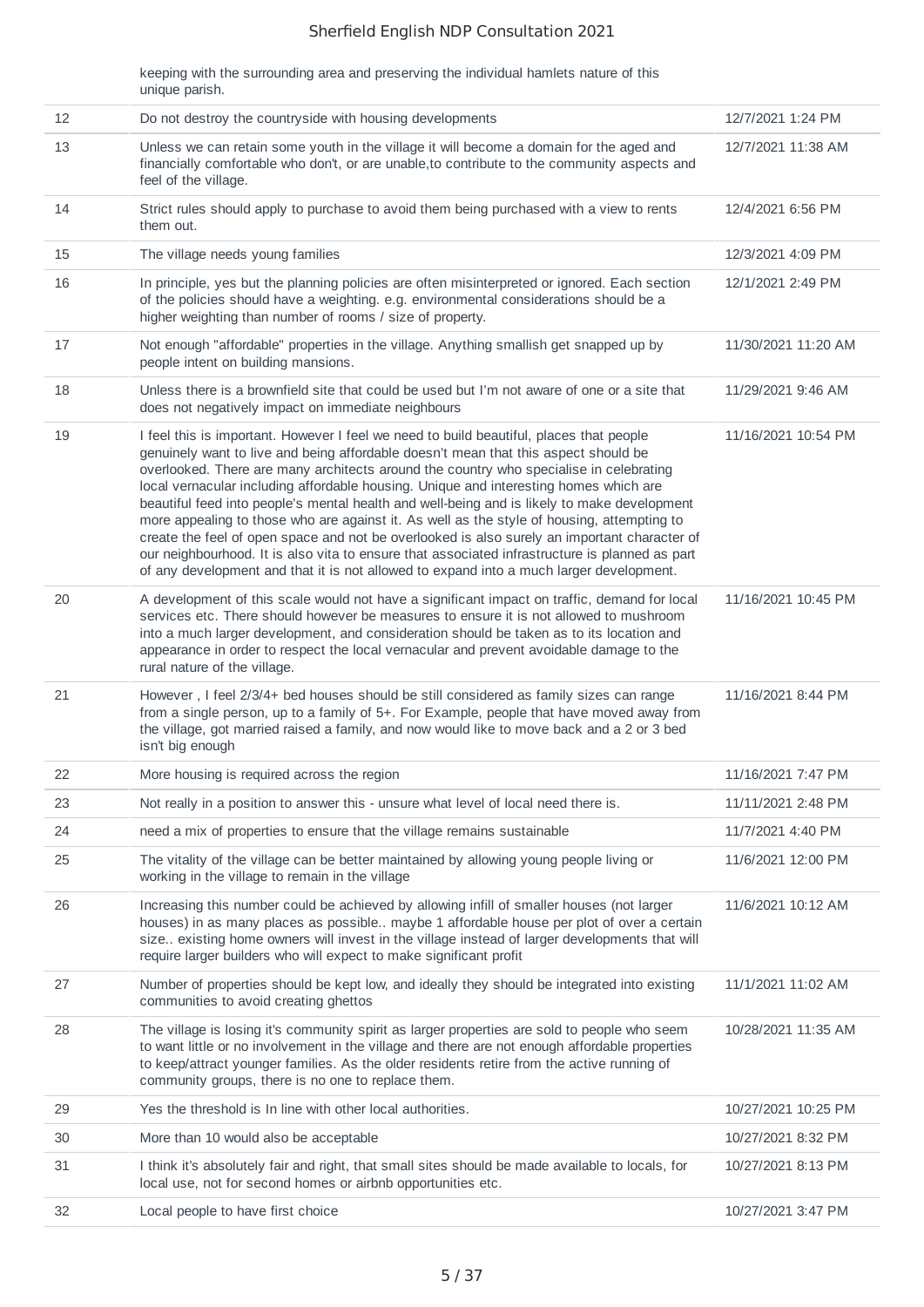## Q4 1. Do you agree that, over the course of the next 10 to 15 years, a small number of further housing sites should be allocated to meet identified local need? There would be no more than 10 dwellings on each site, and no more than one site in any one year.



| <b>ANSWER CHOICES</b> | <b>RESPONSES</b> |    |
|-----------------------|------------------|----|
| Yes                   | 73.85%           | 48 |
| <b>No</b>             | 26.15%           |    |
| <b>TOTAL</b>          |                  | 65 |

| #  | <b>COMMENTS ON THE PRINCIPLE OR SIZE OF THESE SITES:</b>                                                                                                                                                                           | <b>DATE</b>         |
|----|------------------------------------------------------------------------------------------------------------------------------------------------------------------------------------------------------------------------------------|---------------------|
| 1  | Should only be allocated if suitable sites can be found                                                                                                                                                                            | 1/23/2022 3:22 PM   |
| 2  | 2-3 bedroom homes affordable for the younger generation, and 2 bedroom bungalows for<br>older people to downsize.                                                                                                                  | 1/11/2022 1:08 PM   |
| 3  | As long as priority is given to existing residents, over other people moving into the village.                                                                                                                                     | 1/4/2022 11:41 AM   |
| 4  | Obviously depending on impact and where                                                                                                                                                                                            | 12/16/2021 11:46 AM |
| 5  | It's not a straight no but perhaps the need could be reviewed prior to more developments<br>being agreed                                                                                                                           | 12/14/2021 8:35 PM  |
| 6  | Only if the need is proven for use by village residents                                                                                                                                                                            | 12/13/2021 10:14 PM |
| 7  | Fewer than 10 dwellings with a maximum of five dwellings. I also suggest that there are no<br>multi occupancy dwellings ie. blocks of flats.                                                                                       | 12/10/2021 9:42 PM  |
| 8  | This seems a sensible way to manage the expansion, whilst avoiding a property explosion                                                                                                                                            | 12/10/2021 3:19 PM  |
| 9  | However, I favour infill wherever possible and this would often be no more than 2/3<br>properties at a time. I would favour only one 10 dwelling site over the next ten years<br>otherwise population could increase dramatically. | 12/10/2021 12:01 PM |
| 10 | Commuting to work is easy in this day and age, housing should be on brown field sites near<br>towns                                                                                                                                | 12/7/2021 1:24 PM   |
| 11 | up to 6 properties but NOT in a Commune , perhaps 3 pairs of Semi Detached space out<br>around the village, or development/ replacement of redundant farm buildings                                                                | 12/7/2021 11:38 AM  |
| 12 | I feel that there should only be a site every two years to enable services to be improved to<br>accommodate an i crease in population.                                                                                             | 12/4/2021 6:56 PM   |
| 13 | Too vague - 'small' number of 10 houses per plot would be a significant increase if by 'small'                                                                                                                                     | 12/3/2021 4:09 PM   |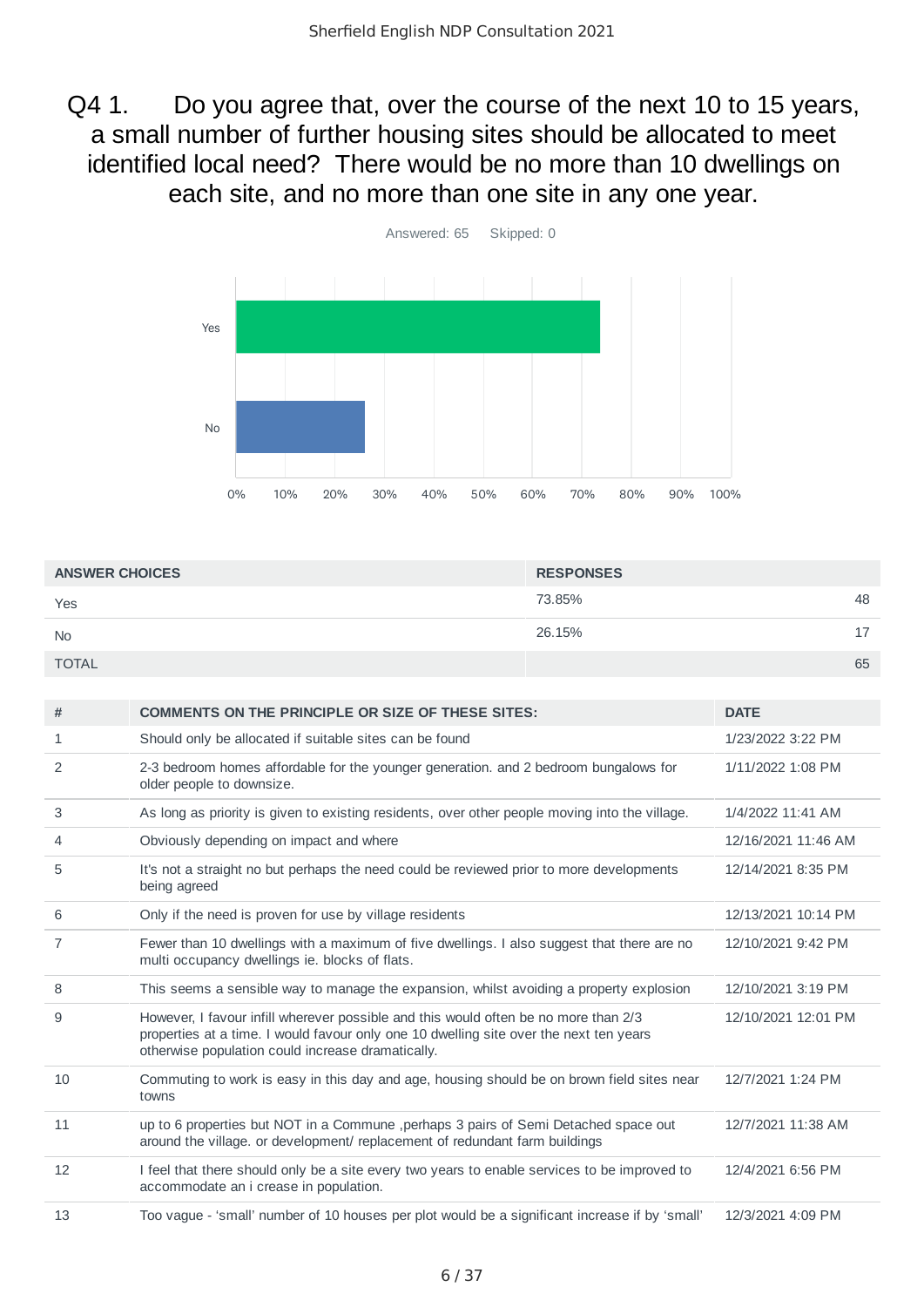|    | was meant more than 5                                                                                                                                                                                                                                                                                                                                                                                                                                                                                                                                                                      |                     |
|----|--------------------------------------------------------------------------------------------------------------------------------------------------------------------------------------------------------------------------------------------------------------------------------------------------------------------------------------------------------------------------------------------------------------------------------------------------------------------------------------------------------------------------------------------------------------------------------------------|---------------------|
| 14 | Yes but it needs to be really affordable not just based on number of bedrooms. good clever<br>design is critical to the success of affordable housing.                                                                                                                                                                                                                                                                                                                                                                                                                                     | 12/1/2021 2:49 PM   |
| 15 | The main principle is that they are restricted in terms of development so that as owners/co-<br>owners move on they stay available for the .offspring of current and future residents.                                                                                                                                                                                                                                                                                                                                                                                                     | 11/30/2021 11:20 AM |
| 16 | I am not sure where these could be situated without negatively impacting those currently<br>living nearby but there may be proposals that can be positively assessed                                                                                                                                                                                                                                                                                                                                                                                                                       | 11/29/2021 9:46 AM  |
| 17 | This feels like an incredible increase in the number of houses, a 50% increase perhaps?<br>The village would be lost beyond recognition, the open views and rural aspects would<br>disappear. How will the roads cope? And the negative impact on those who already live on<br>the main roads with higher traffic volumes and associated noise. What about other<br>infrastructure to cope with this increase? I feel that this needs to be scaled back<br>significantly as it has the potential to completely alter our neighbourhood beyond recognition<br>within a short space of time. | 11/16/2021 10:54 PM |
| 18 | This would potentially mean a very substantial increase to the current number of houses in<br>the village, putting strain on local amenities and increasing traffic substantially given that<br>most of these (schools, shops, Gp/dentist/etc) are beyond walking distance. It would also<br>significantly alter the character of the village which is notable for its current structure of<br>multiple farmsteads without infilling. The consequent loss of open spaces and rural views<br>would have a negative impact on local ecosystems and quality of life.                          | 11/16/2021 10:45 PM |
| 19 | Not all houses in the village should be affordable, a mixture should be encouraged, providing<br>development is sensibly sized and sensitively done within the village. More housing would<br>only support the shop/ garden centre/ church/ pub and local businesses.                                                                                                                                                                                                                                                                                                                      | 11/16/2021 8:44 PM  |
| 20 | More areas need to be opened up to housing to satisfy the demand in popular areas such as<br>this.                                                                                                                                                                                                                                                                                                                                                                                                                                                                                         | 11/16/2021 7:47 PM  |
| 21 | One site per year would be too much. One additional site per 5-10 years better?                                                                                                                                                                                                                                                                                                                                                                                                                                                                                                            | 11/15/2021 9:45 PM  |
| 22 | Not really in a position to answer this - unsure what level of local need there is.                                                                                                                                                                                                                                                                                                                                                                                                                                                                                                        | 11/11/2021 2:48 PM  |
| 23 | Properties should be well spaced with good sized gardens to maintain the character of this<br>area and not become a series of housing estates.                                                                                                                                                                                                                                                                                                                                                                                                                                             | 11/10/2021 4:30 PM  |
| 24 | 10 dwellings is quite large when built together and would depend on the location within the<br>village                                                                                                                                                                                                                                                                                                                                                                                                                                                                                     | 11/9/2021 2:12 PM   |
| 25 | happy with this proposal                                                                                                                                                                                                                                                                                                                                                                                                                                                                                                                                                                   | 11/7/2021 4:40 PM   |
| 26 | Specific sites, or individual properties, for downsizing and young couples will help to<br>maintain a diverse community in the village. The lack of smaller housing currently<br>encourages downsizers to move out of the village, taking their economic spending away<br>from local businesses.                                                                                                                                                                                                                                                                                           | 11/6/2021 12:00 PM  |
| 27 | Individual house yes, but "estates" no.                                                                                                                                                                                                                                                                                                                                                                                                                                                                                                                                                    | 11/1/2021 11:02 AM  |
| 28 | I agree that we need to continue to address the issue of providing affordable housing for<br>local people as well perhaps some slightly larger homes, but we would need to be careful<br>not to change the feel of the village by putting up 10 houses every year.                                                                                                                                                                                                                                                                                                                         | 10/28/2021 11:35 AM |
| 29 | Yes however on underutilized sites or on outskirts of town. Not within a small rural villages<br>as this will ruin the character.                                                                                                                                                                                                                                                                                                                                                                                                                                                          | 10/27/2021 10:25 PM |
| 30 | And I would think that more than 10 would also be acceptable provided that it was balanced                                                                                                                                                                                                                                                                                                                                                                                                                                                                                                 | 10/27/2021 8:32 PM  |
| 31 | If there is a genuine need and valid reason for these sites, then yes, if it's just for<br>commercial gain, then no.                                                                                                                                                                                                                                                                                                                                                                                                                                                                       | 10/27/2021 8:13 PM  |
| 32 | It would be good to rebalance the mix of housing as smaller properties have been<br>significantly extended over the years leaving few smaller, lower cost properties available for<br>downsizing or young people. If there may be up to 150 properties added over 15 years ie an<br>increase of 50% then there will be a definite need for an increase in services.                                                                                                                                                                                                                        | 10/27/2021 7:58 PM  |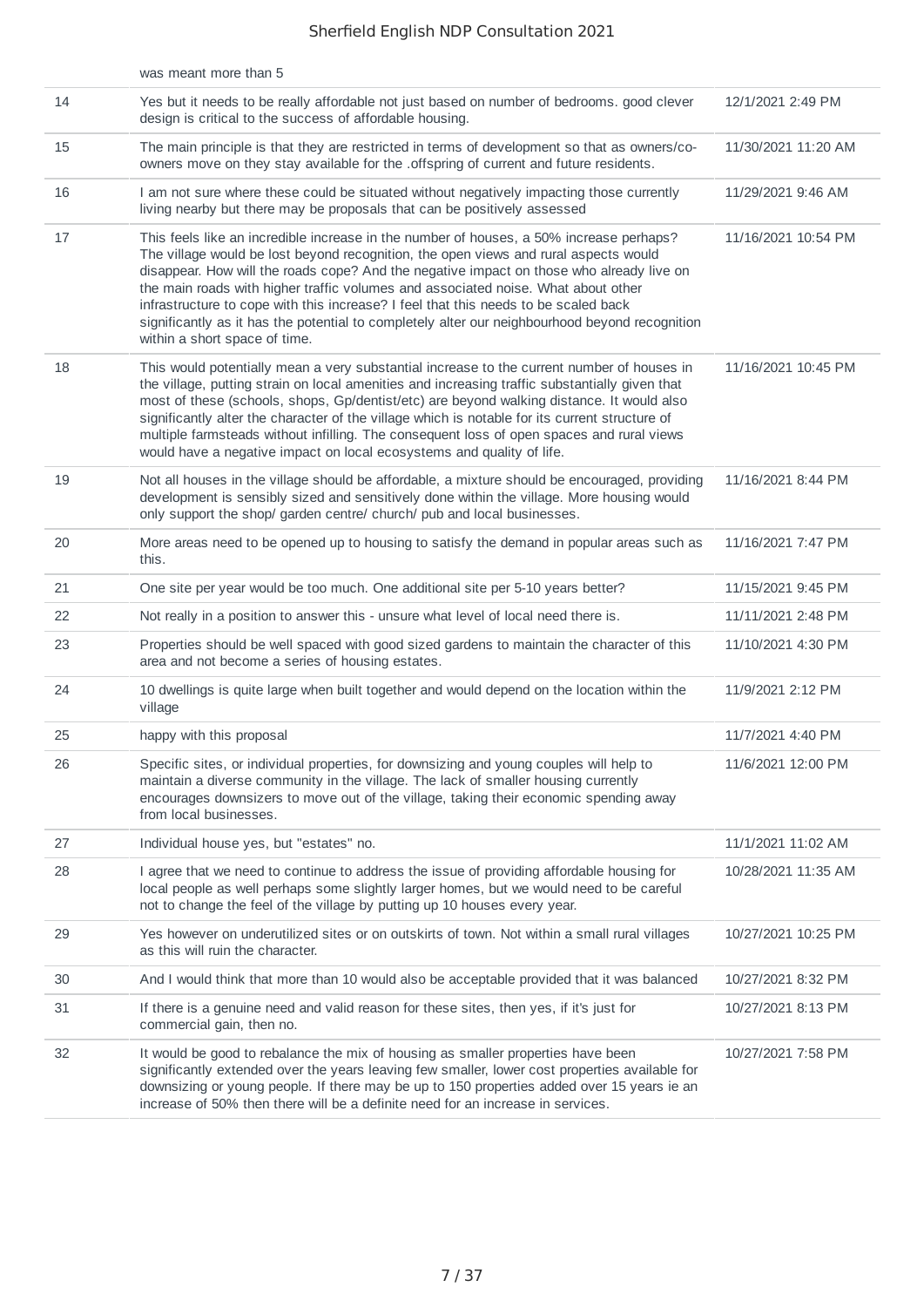## Q5 Do you have any suggestions for where these sites should be located?



| <b>ANSWER CHOICES</b> | <b>RESPONSES</b> |    |
|-----------------------|------------------|----|
| Yes                   | 40.98%           | 25 |
| <b>No</b>             | 59.02%           | 36 |
| <b>TOTAL</b>          |                  | 61 |

| #              | <b>COMMENTS ON THE LOCATION OF THESE SITES:</b>                                                                                                                                                                                                                                                                                                                                                        | <b>DATE</b>         |
|----------------|--------------------------------------------------------------------------------------------------------------------------------------------------------------------------------------------------------------------------------------------------------------------------------------------------------------------------------------------------------------------------------------------------------|---------------------|
| 1              | Area must be sympathetic to the value of extant housing                                                                                                                                                                                                                                                                                                                                                | 1/23/2022 3:22 PM   |
| 2              | Near sports field or along main road.                                                                                                                                                                                                                                                                                                                                                                  | 1/11/2022 1:08 PM   |
| 3              | Land opposite village hall                                                                                                                                                                                                                                                                                                                                                                             | 1/11/2022 12:57 PM  |
| 4              | central to the amenities in the village, within walking to church, village shop and pub                                                                                                                                                                                                                                                                                                                | 1/2/2022 9:36 AM    |
| 5              | Site for affordable housing could be adjacent to the recreation ground. These policies would<br>not be needed if TVBC did not leave the policy of allowing large replacement dwellings built<br>instead of original small dwellings. This is what has changed and is changing the whole<br>character of Sherfield English                                                                              | 12/17/2021 1:56 PM  |
| 6              | As close as possible to the centre of the village                                                                                                                                                                                                                                                                                                                                                      | 12/14/2021 8:35 PM  |
| $\overline{7}$ | Near to existing communities and amenities                                                                                                                                                                                                                                                                                                                                                             | 12/13/2021 10:14 PM |
| 8              | As close as feasible to the centre of the village - ie the church, the pub, the playing field.                                                                                                                                                                                                                                                                                                         | 12/11/2021 9:12 AM  |
| 9              | I find it difficult to imagine anywhere that is really appropriate to develop with the number of<br>properties suggested, without overcrowding the properties already there.                                                                                                                                                                                                                           | 12/10/2021 9:42 PM  |
| 10             | Along the A27 between Graemar Cottages and the layby which would ensure easy access<br>to public transport. Glebe Farm development makes sense and should be welcomed. Any<br>others will be dependent on individual landowners making properties available. Ashlett Farm<br>(two property conversion of existing farm buildings) would be ideal but local authority make<br>progress very protracted. | 12/10/2021 12:01 PM |
| 11             | Near the A27, between church and Graemar Lane                                                                                                                                                                                                                                                                                                                                                          | 12/8/2021 3:53 PM   |
| 12             | on sites of redundant and decaying farm units.                                                                                                                                                                                                                                                                                                                                                         | 12/7/2021 11:38 AM  |
| 13             | Maybe the roads just off the main A27 road. Mill Lane, Steplake lane, Bunny Lane.                                                                                                                                                                                                                                                                                                                      | 12/3/2021 4:41 PM   |
| 14             | Yes this is simple, release some of the green belt and complement it with good considerate<br>design. just because you are building homes it can still be in keeping with the area and<br>actually can often enhance the area.                                                                                                                                                                         | 12/1/2021 2:49 PM   |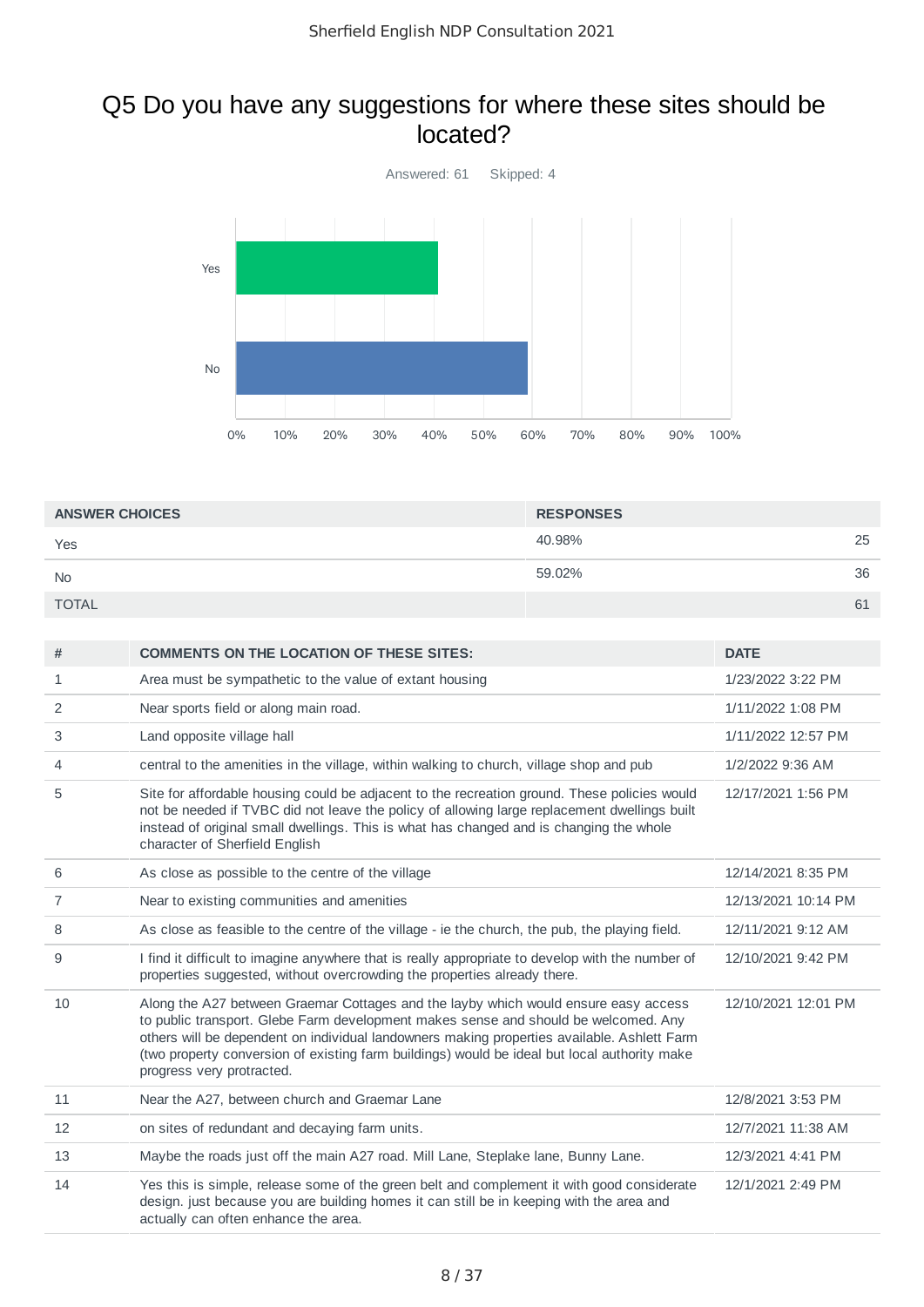11/30/2021 11:20 AM

15 If possible, around the church and pub so that a center to the village is created. there should also be some commercial property such as shops and the post office rather than being tucked away on a caravan park that is off the beaten track and forces people to make unnecessary car journeys.

| 16 | With easy access to main routes.                                                                                                                                                                                                                                                                                                                                                                                                                                             | 11/19/2021 5:13 PM |
|----|------------------------------------------------------------------------------------------------------------------------------------------------------------------------------------------------------------------------------------------------------------------------------------------------------------------------------------------------------------------------------------------------------------------------------------------------------------------------------|--------------------|
| 17 | Along Salisbury Road                                                                                                                                                                                                                                                                                                                                                                                                                                                         | 11/17/2021 9:16 AM |
| 18 | Near to other housing. Green field sites should not be developed.                                                                                                                                                                                                                                                                                                                                                                                                            | 11/16/2021 8:59 PM |
| 19 | Clusters could be anywhere within the village. Sherfield English is spread out as it is<br>therefore it doesn't really matter within reason                                                                                                                                                                                                                                                                                                                                  | 11/16/2021 8:44 PM |
| 20 | Anywhere with good access to the main roads through the village                                                                                                                                                                                                                                                                                                                                                                                                              | 11/16/2021 7:47 PM |
| 21 | Ideally brown field - Such as previous Council depot on A27 nr Newtown Road.                                                                                                                                                                                                                                                                                                                                                                                                 | 11/15/2021 9:45 PM |
| 22 | Steplake lane, branches lane                                                                                                                                                                                                                                                                                                                                                                                                                                                 | 11/15/2021 7:10 PM |
| 23 | Consideration should be given to the narrow nature of local roads and care should be taken<br>when situating any development not to increase traffic in areas where this would cause an<br>issue.                                                                                                                                                                                                                                                                            | 11/11/2021 2:33 PM |
| 24 | Subject to landowners acceptance and land availability, between newtown road and<br>Dunwood, and between St. Leonards and Greamar lane, set away from main road.                                                                                                                                                                                                                                                                                                             | 11/10/2021 4:30 PM |
| 25 | rather along the a27 then in open land                                                                                                                                                                                                                                                                                                                                                                                                                                       | 11/9/2021 2:12 PM  |
| 26 | Dunwood Chipping (lower section) site - a brownfield site                                                                                                                                                                                                                                                                                                                                                                                                                    | 11/9/2021 11:59 AM |
| 27 | Near village hall. Possibly at Bryces end of Graemar Lane.                                                                                                                                                                                                                                                                                                                                                                                                                   | 11/9/2021 8:11 AM  |
| 28 | we have only been resident in the village for a year and don't know it very well. There would<br>however appear to be the opportunity for a 'centre' around the area where the pub is.                                                                                                                                                                                                                                                                                       | 11/7/2021 4:40 PM  |
| 29 | There are some large plots of land, not used for farming in the village which owners may<br>wish to sell or sub divide that the current greenfield planning permission would rule out for<br>building on. Given how spread out the village is allowing some building on such sites to<br>increase the diversity of the community would be beneficial. Self build for occupation (rather<br>than for sale and profit) would support people dedicated to being in the village. | 11/6/2021 12:00 PM |
| 30 | If possible, close to or along the A27 or on roads leading to/from the A27.                                                                                                                                                                                                                                                                                                                                                                                                  | 11/2/2021 10:23 AM |
| 31 | Affordable housing site should be close to an existing centre of population, and close to<br>transport links, bus stops and other facilities. ideally, affordable homes should be integrated<br>with existing communities, not set up as isolated ghettos.                                                                                                                                                                                                                   | 11/1/2021 11:02 AM |
| 32 | Not specifically we have a distributed village so I would think that the sites would be<br>reasonably spread across the village and not concentrated in one part                                                                                                                                                                                                                                                                                                             | 10/27/2021 8:32 PM |
| 33 | No i don't - however, they absolutely should not be at the expense of some of the beautiful<br>natural sites we have in the parish, these should be encouraged and indeed left to flourish.                                                                                                                                                                                                                                                                                  | 10/27/2021 8:13 PM |
| 34 | If 10 to 15 sites are going to be required then any site that helps to make the village a<br>cohesive unit rather than extending it would be a bonus.                                                                                                                                                                                                                                                                                                                        | 10/27/2021 7:58 PM |
| 35 | Steplake lane, along main A27 either side for easy access to sports field                                                                                                                                                                                                                                                                                                                                                                                                    | 10/27/2021 3:47 PM |
| 36 | Near large towns., not in rural villages.                                                                                                                                                                                                                                                                                                                                                                                                                                    | 10/27/2021 7:33 AM |
|    |                                                                                                                                                                                                                                                                                                                                                                                                                                                                              |                    |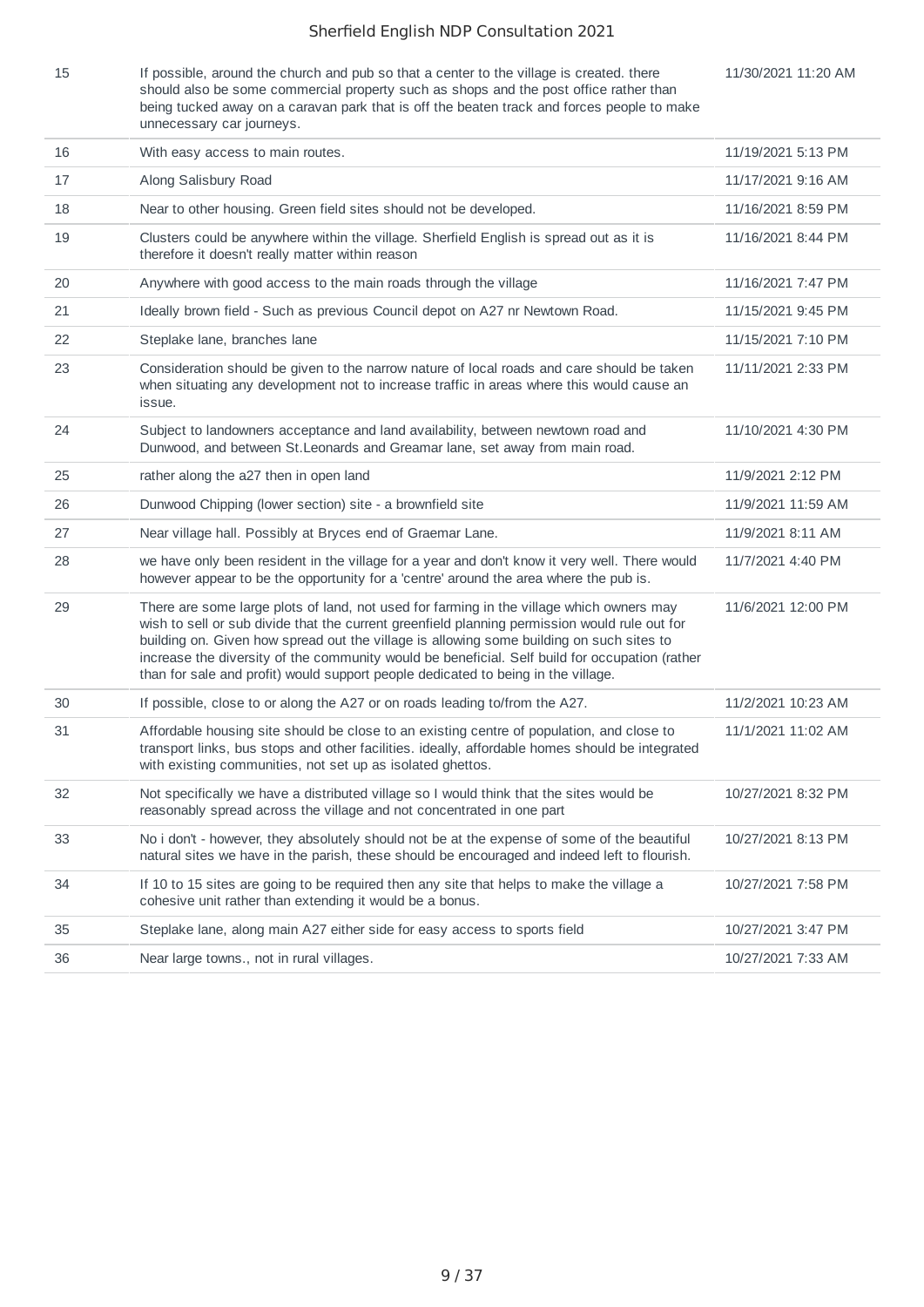## Q6 Do you agree that the Plan should include a policy on Local Green Spaces?



| <b>ANSWER CHOICES</b> | <b>RESPONSES</b> |    |
|-----------------------|------------------|----|
| Yes                   | 96.92%           | 63 |
| <b>No</b>             | 3.08%            |    |
| <b>TOTAL</b>          |                  | 65 |

| #              | <b>COMMENTS ON THE PRINCIPLE OF GREEN SPACES:</b>                                                                                                                                                                                                                                                                                                                                                                                                                                                                                                                                                                                                 | <b>DATE</b>         |
|----------------|---------------------------------------------------------------------------------------------------------------------------------------------------------------------------------------------------------------------------------------------------------------------------------------------------------------------------------------------------------------------------------------------------------------------------------------------------------------------------------------------------------------------------------------------------------------------------------------------------------------------------------------------------|---------------------|
| 1              | I would like to see the justification for each of these                                                                                                                                                                                                                                                                                                                                                                                                                                                                                                                                                                                           | 1/23/2022 3:22 PM   |
| $\overline{2}$ | Some areas could be developed                                                                                                                                                                                                                                                                                                                                                                                                                                                                                                                                                                                                                     | 1/11/2022 12:57 PM  |
| 3              | Green spaces are important to the village and can help protect the countryside and its<br>enjoyment in general. It should, however, be very carefully thought out in regards to what<br>impact it may have on existing businesses and farms. Agricultural policy and practices are<br>having to change fast in order to keep up with climate change and economic viability, and<br>so imposing too many new restrictions on landowners, who are already guardians and<br>stewards of the land, can keep their businesses alive without creating new restrictions and<br>responsibilites, which are already an extremely high overhead for farmers | 1/4/2022 11:41 AM   |
| 4              | Government guidance on criteriagreen space needs to be followed. No active farmland<br>should be included                                                                                                                                                                                                                                                                                                                                                                                                                                                                                                                                         | 1/2/2022 9:36 AM    |
| 5              | These are an excellent idea as they enable questionable developments to be challenged                                                                                                                                                                                                                                                                                                                                                                                                                                                                                                                                                             | 12/14/2021 8:35 PM  |
| 6              | As many as possible pease, for the good health of everyone                                                                                                                                                                                                                                                                                                                                                                                                                                                                                                                                                                                        | 12/3/2021 4:09 PM   |
| 7              | Yes but lets have a clear understanding on the Green space criteria                                                                                                                                                                                                                                                                                                                                                                                                                                                                                                                                                                               | 12/1/2021 2:49 PM   |
| 8              | That they should be evenly spaced around the village and its surrounding area such that<br>every property would be in easy reach of a green space. In particular the area of<br>Gambledown should be protected                                                                                                                                                                                                                                                                                                                                                                                                                                    | 11/30/2021 11:20 AM |
| 9              | This is hugely important; the natural beauty of the countryside, associated views and<br>positive impact on mental health and well-being is priceless. In addition outdoor play areas<br>and sports fields are fundamental to healthy development of the younger generation, support<br>a healthy lifestyle choice and contribute to sense of community.                                                                                                                                                                                                                                                                                          | 11/16/2021 10:54 PM |
| 10             | Spaces 8 and 9 should be retained as wildlife corridors                                                                                                                                                                                                                                                                                                                                                                                                                                                                                                                                                                                           | 11/16/2021 8:59 PM  |
| 11             | Not any private land or active farmland, Sites such as number 4 and 5 on the map are<br>perfect                                                                                                                                                                                                                                                                                                                                                                                                                                                                                                                                                   | 11/16/2021 8:44 PM  |
| 12             | Actually much of the parish is valuable green space                                                                                                                                                                                                                                                                                                                                                                                                                                                                                                                                                                                               | 11/15/2021 9:45 PM  |
|                |                                                                                                                                                                                                                                                                                                                                                                                                                                                                                                                                                                                                                                                   |                     |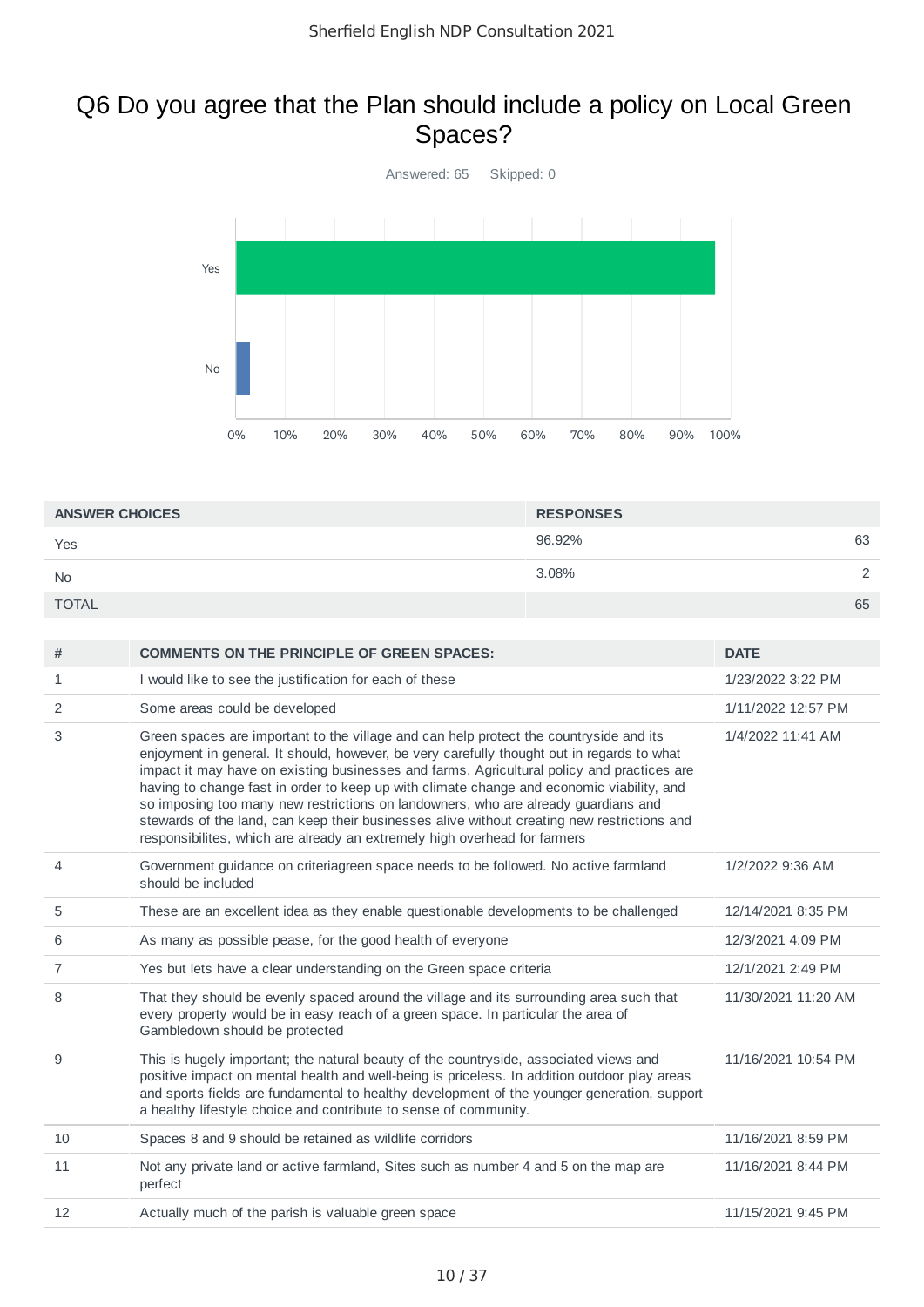| 13 | They are vital to preserve the rural character of the area                                                                                                                                                                                                           | 11/10/2021 4:41 PM |
|----|----------------------------------------------------------------------------------------------------------------------------------------------------------------------------------------------------------------------------------------------------------------------|--------------------|
| 14 | being rural its really important o have access to local green space                                                                                                                                                                                                  | 11/9/2021 2:12 PM  |
| 15 | even in the countryside some sites have green spaces have particular social, historic or<br>ecological value                                                                                                                                                         | 11/9/2021 11:59 AM |
| 16 | Green spaces are highly critical for mental well-being, quality of life and ensuring minimal<br>impact on essential wildlife. Given village proximity to several SSSIs great importance<br>should be put on preserving as much green space and wild land as possible | 11/2/2021 10:23 AM |
| 17 | These spaces are vital to maintain the character of Sheffield English                                                                                                                                                                                                | 11/1/2021 11:02 AM |
| 18 | We must ensure we protect these spaces, especially with everything happening across the<br>world with regards to the climate and wildlife crisis                                                                                                                     | 10/27/2021 8:13 PM |
| 19 | I don't think privately owned land should be included.                                                                                                                                                                                                               | 10/27/2021 7:58 PM |
| 20 | Sherfield English id 5 minutes from the New Forest. More green spaces in the village will<br>contribute to overpopulation and continue to spool the village.                                                                                                         | 10/27/2021 7:33 AM |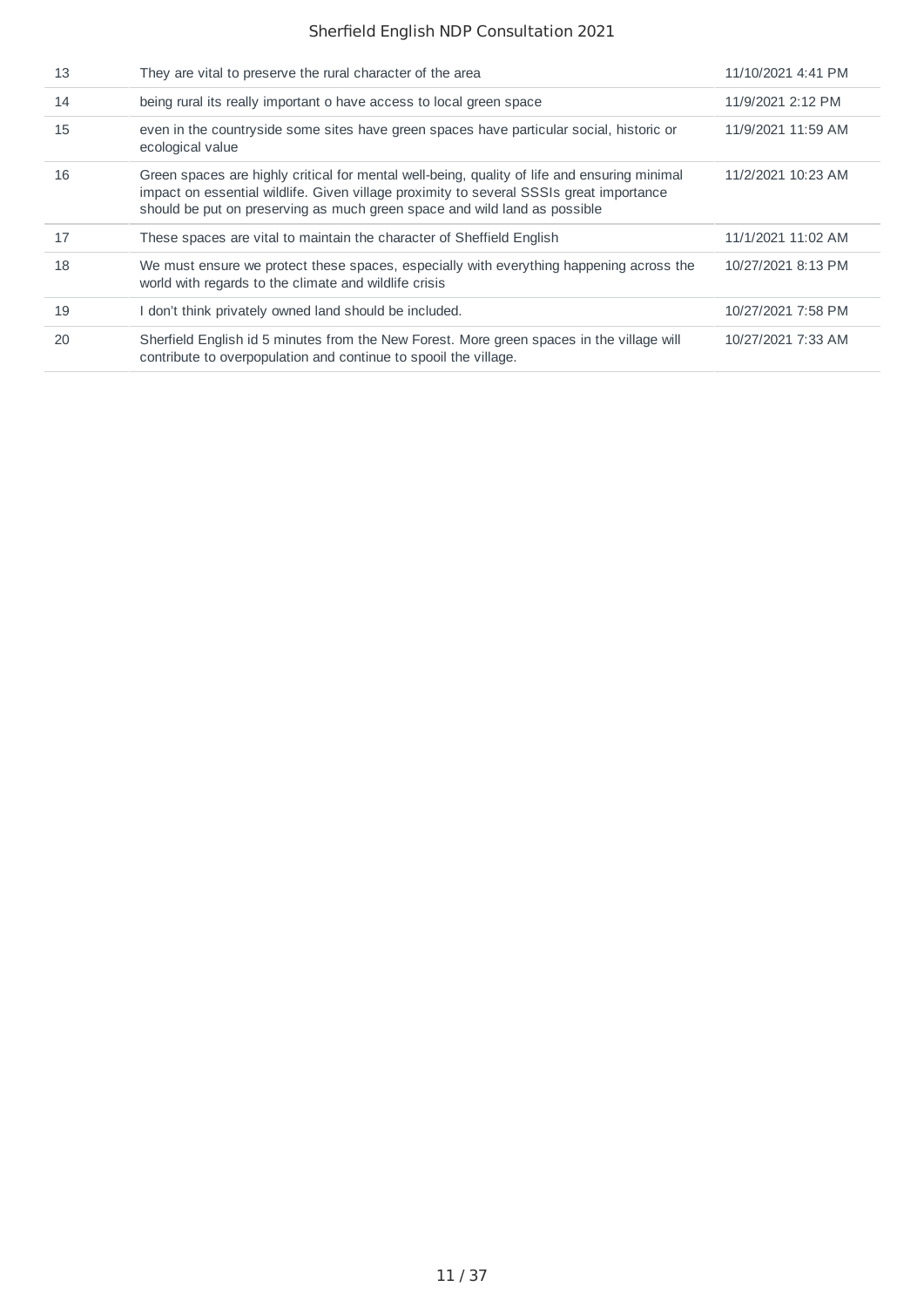## Q7 Do you agree that any of the following sites should be proposed Local Green Spaces, where development is allowed only in very special circumstances? Please tick all of those which you think should be included.

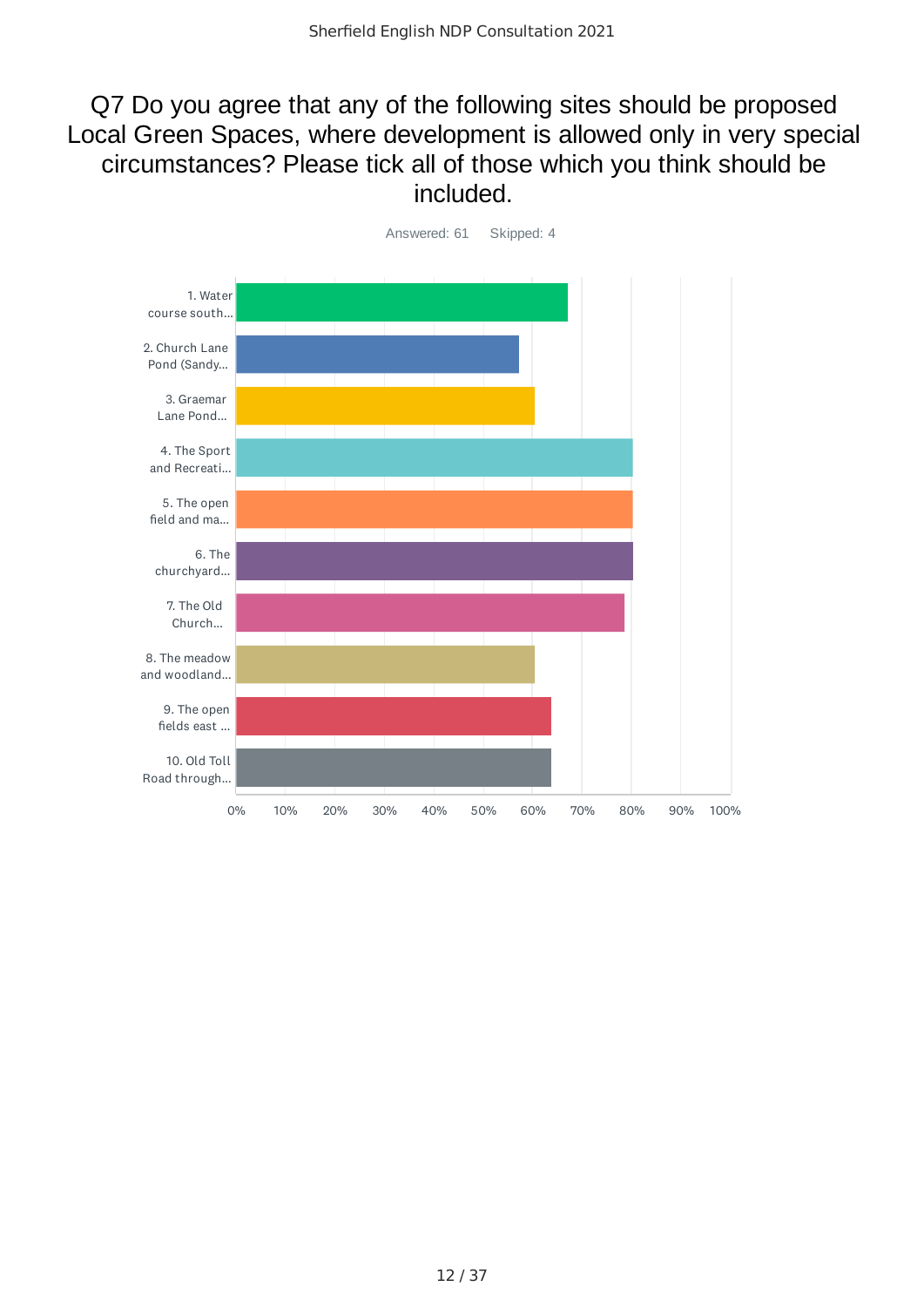| <b>ANSWER CHOICES</b>                                                                                                                | <b>RESPONSES</b> |    |
|--------------------------------------------------------------------------------------------------------------------------------------|------------------|----|
| 1. Water course south to Mill Lane Meadows                                                                                           | 67.21%           | 41 |
| 2. Church Lane Pond (Sandy Close Farm)                                                                                               | 57.38%           | 35 |
| 3. Graemar Lane Pond (north of Marlstone)                                                                                            | 60.66%           | 37 |
| 4. The Sport and Recreation Field                                                                                                    | 80.33%           | 49 |
| 5. The open field and marsh area, Mill Lane Meadows, that has been designated as a Suitable Alternative Natural<br>Greenspace (SANG) | 80.33%           | 49 |
| The churchyard around St Leonards Church<br>6.                                                                                       | 80.33%           | 49 |
| 7. The Old Church Graveyard on Church Lane                                                                                           | 78.69%           | 48 |
| 8. The meadow and woodland east of Newtown Road from Doctor's Hill to the A27                                                        | 60.66%           | 37 |
| 9. The open fields east of Newtown Road that are adjacent to Dunwood ancient woodland                                                | 63.93%           | 39 |
| 10. Old Toll Road through Dunwood Hill to Old Salisbury Lane (Public Right of Way)                                                   | 63.93%           | 39 |
| Total Respondents: 61                                                                                                                |                  |    |

| #              | PLEASE SUGGEST ANY OTHER SITES THAT SHOULD BE INCLUDED.                                                                                                                                                                                                                                                                                                                                                                                                                                                       | <b>DATE</b>         |
|----------------|---------------------------------------------------------------------------------------------------------------------------------------------------------------------------------------------------------------------------------------------------------------------------------------------------------------------------------------------------------------------------------------------------------------------------------------------------------------------------------------------------------------|---------------------|
| 1              |                                                                                                                                                                                                                                                                                                                                                                                                                                                                                                               | 1/11/2022 1:08 PM   |
| 2              | The village is endowed with many footpaths some of which enable the individual to walk<br>through farmland and enjoy the wonderful scenery ranging from views across to Fawley and<br>the Waterside in one direction, Dean Hill and beyond from another and then across part to<br>the Test Valley close to King's Somborne. With the low density of building just about every<br>footpath provides an opportunity to enjoy the countryside. All this should be preserved for<br>future generations to enjoy. | 12/10/2021 9:42 PM  |
| 3              | Not sure about the Graemar Lane Pond - this is just a mucky and inaccessible run off which<br>has no appeal at all, though the chances of it being compromised as a future development<br>prospect are very slim.                                                                                                                                                                                                                                                                                             | 12/10/2021 12:01 PM |
| 4              | Selfishly would love the farm land (especially around Graemar Lane, Bunny Lane etc) to<br>stay as green or farmed areas                                                                                                                                                                                                                                                                                                                                                                                       | 12/3/2021 4:09 PM   |
| 5              | Gambledown                                                                                                                                                                                                                                                                                                                                                                                                                                                                                                    | 11/30/2021 11:20 AM |
| 6              | A consideration to ancient fen sites that haven't yet been cut down without permission,<br>would be positive for wildlife and our village history.                                                                                                                                                                                                                                                                                                                                                            | 11/17/2021 9:12 PM  |
| $\overline{7}$ | Land either side of Salisbury Road                                                                                                                                                                                                                                                                                                                                                                                                                                                                            | 11/17/2021 9:16 AM  |
| 8              | 1 - The view from church Lane across to St Leonard's Church is beautiful and a recognised<br>important view of the village. 2 - the field south of pound Lane where there is a natural<br>spring and tributary to the black water (where current watercress beds are) due to important<br>ecology and archaeological importance (site of original manor)                                                                                                                                                      | 11/16/2021 10:54 PM |
| 9              | The spring and watercress beds running south from Manor Farm towards the Hatchet -<br>archaeological importance due to site of old manor but also ecological/environmental<br>significance                                                                                                                                                                                                                                                                                                                    | 11/16/2021 10:45 PM |
| 10             | Certainly no active farmland should be included.                                                                                                                                                                                                                                                                                                                                                                                                                                                              | 11/16/2021 8:44 PM  |
| 11             | Watercress beds area. Ancient footpath track/hedgerow tunnels on footpaths 16b and 27<br>(Hampshire definitive map)                                                                                                                                                                                                                                                                                                                                                                                           | 11/9/2021 11:59 AM  |
| 12             | would be good if the mill lane meadows could connect up with the sport recreation field or<br>the road next to the field.                                                                                                                                                                                                                                                                                                                                                                                     | 11/7/2021 4:40 PM   |
| 13             | Dandys Ford area particularly the road ford (which appears to be on the village boundary)                                                                                                                                                                                                                                                                                                                                                                                                                     | 11/6/2021 12:00 PM  |
| 14             | These are substantial plots and should be kept as Green sites, no question!                                                                                                                                                                                                                                                                                                                                                                                                                                   | 10/27/2021 8:13 PM  |
| 15             | The Beech Tree Avenue along the A27                                                                                                                                                                                                                                                                                                                                                                                                                                                                           | 10/27/2021 7:58 PM  |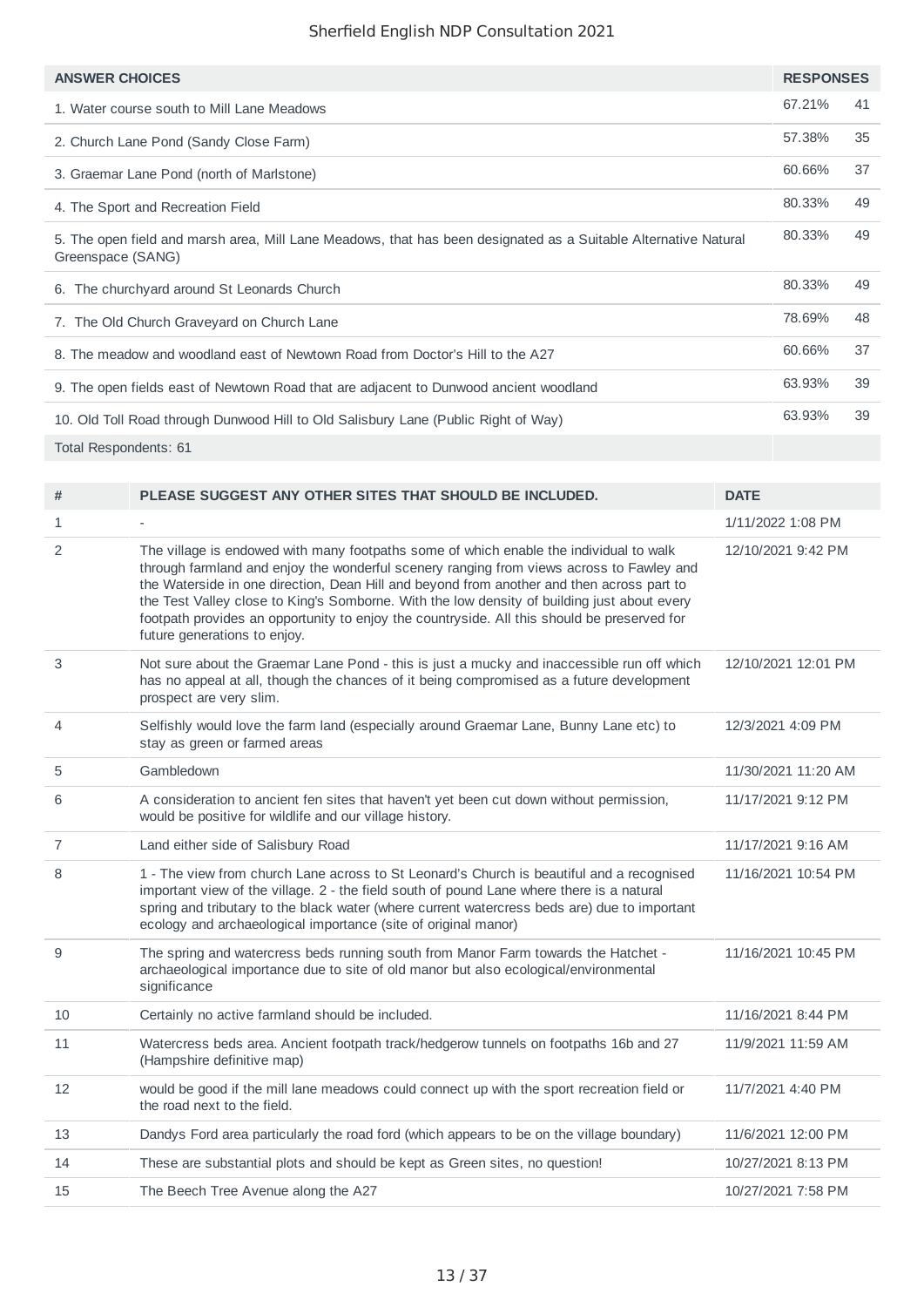## Q8 Do you agree with the inclusion of a policy on important views?



| <b>ANSWER CHOICES</b> | <b>RESPONSES</b> |    |
|-----------------------|------------------|----|
| Yes                   | 86.15%           | 56 |
| <b>No</b>             | 13.85%           | 9  |
| <b>TOTAL</b>          | 65               |    |

| #              | <b>COMMENTS ON THE PRINCIPLE OF IMPORTANT VIEWS:</b>                                                                                                                                                                                                                                                                                                                                                                                                                                                                                                                                                                                                                                                                                                                                                                 | <b>DATE</b>         |
|----------------|----------------------------------------------------------------------------------------------------------------------------------------------------------------------------------------------------------------------------------------------------------------------------------------------------------------------------------------------------------------------------------------------------------------------------------------------------------------------------------------------------------------------------------------------------------------------------------------------------------------------------------------------------------------------------------------------------------------------------------------------------------------------------------------------------------------------|---------------------|
| $\mathbf{1}$   | House views                                                                                                                                                                                                                                                                                                                                                                                                                                                                                                                                                                                                                                                                                                                                                                                                          | 1/11/2022 1:08 PM   |
| 2              | This hugely depends on which view and what it is across. Many of the views may well be<br>across active farmland, and we must remember that these are important local family<br>businesses, and may be subject to diversification and change. Also, as mentioned above,<br>whose responsibility will it be to maintain these views? Farmers and landowners rarely, if<br>ever, have the time, money or resources to take on extra (non-profit) maintenance on top of<br>the already high workload they have just to keep their businesses alive. We must be careful<br>that any of these proposals do not create a situation where landowners are forced to sell up<br>or rent to large contractors or non local landowners, who will have little interest in<br>maintaining anything for the benefit of the village | 1/4/2022 11:41 AM   |
| 3              | I consider this to be an essential element which is in keeping with the character of Sherfield<br>English.                                                                                                                                                                                                                                                                                                                                                                                                                                                                                                                                                                                                                                                                                                           | 12/10/2021 9:42 PM  |
| 4              | Sound in principle, but unfortunately agricultural diversity (eg the many acres under plastic<br>and the use of the same land to accommodate workers in mobile homes) can compromise<br>such views. The LA seem to be powerless (or willing) to challenge such developments.nd to                                                                                                                                                                                                                                                                                                                                                                                                                                                                                                                                    | 12/10/2021 12:01 PM |
| 5              | Similar to green spaces, views impact on our health                                                                                                                                                                                                                                                                                                                                                                                                                                                                                                                                                                                                                                                                                                                                                                  | 12/3/2021 4:09 PM   |
| 6              | No this is far to subjective                                                                                                                                                                                                                                                                                                                                                                                                                                                                                                                                                                                                                                                                                                                                                                                         | 12/1/2021 2:49 PM   |
| $\overline{7}$ | The area is picturesque and views should be protected                                                                                                                                                                                                                                                                                                                                                                                                                                                                                                                                                                                                                                                                                                                                                                | 11/30/2021 11:20 AM |
| 8              | These important views contribute to the history of the village. At a time when anxiety levels<br>are high and people are seeking peace and refuge, these views nurture the soul                                                                                                                                                                                                                                                                                                                                                                                                                                                                                                                                                                                                                                      | 11/16/2021 10:54 PM |
| 9              | I am not sure this is of importance                                                                                                                                                                                                                                                                                                                                                                                                                                                                                                                                                                                                                                                                                                                                                                                  | 11/16/2021 8:44 PM  |
| 10             | Agee, but difficult to protect or define.                                                                                                                                                                                                                                                                                                                                                                                                                                                                                                                                                                                                                                                                                                                                                                            | 11/15/2021 9:45 PM  |
| 11             | Agree with the principle, but can not think of any within the village                                                                                                                                                                                                                                                                                                                                                                                                                                                                                                                                                                                                                                                                                                                                                | 11/6/2021 12:00 PM  |
| 12             | Important to retain the rural nature of the village                                                                                                                                                                                                                                                                                                                                                                                                                                                                                                                                                                                                                                                                                                                                                                  | 11/1/2021 11:02 AM  |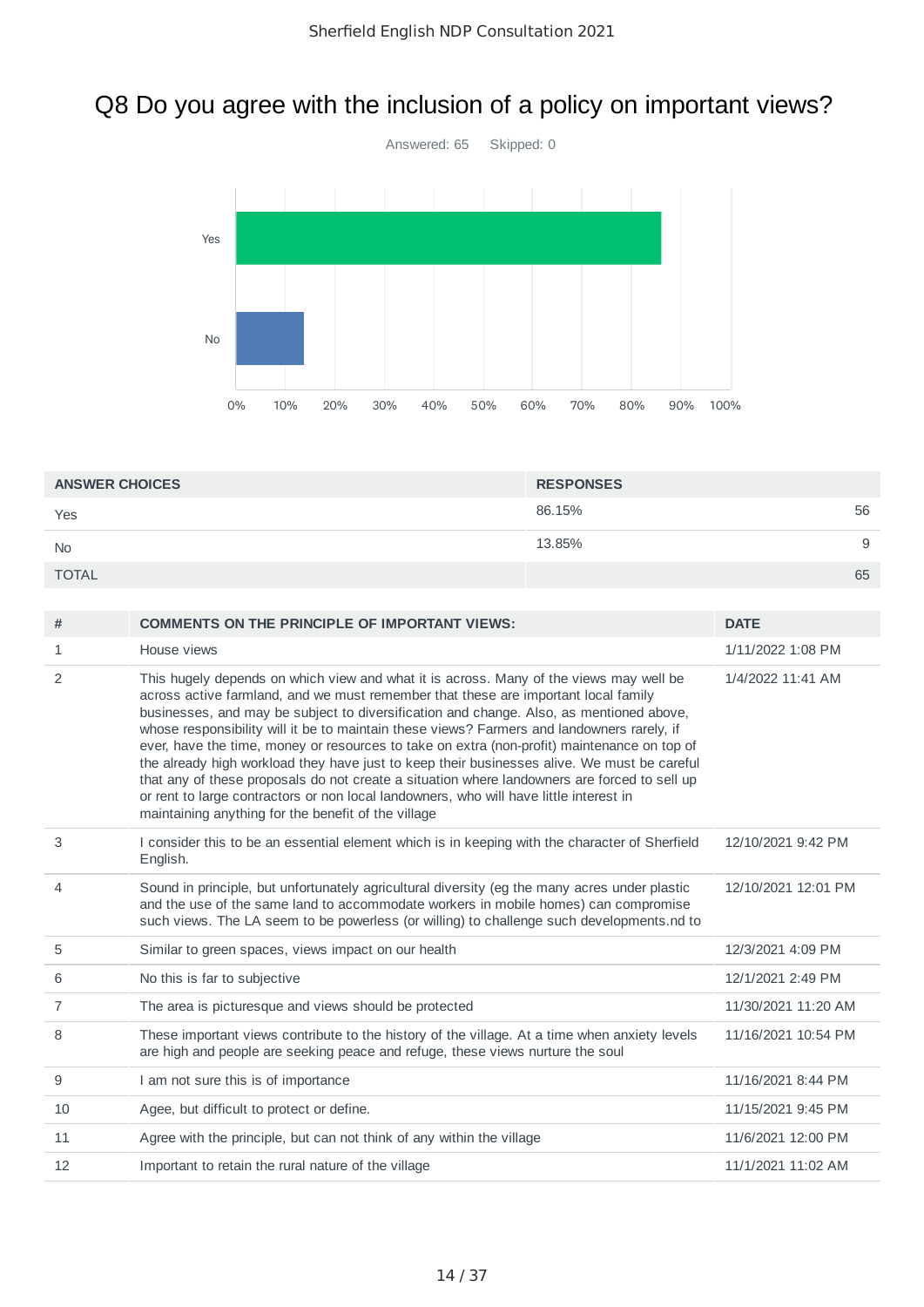## Q9 What suggestions do you have for important views that you think should be protected?



| <b>ANSWER CHOICES</b>                                                                                                                                                                                                                           |                                                                                                                                                                                                                                                                                    |                    | <b>RESPONSES</b>   |              |
|-------------------------------------------------------------------------------------------------------------------------------------------------------------------------------------------------------------------------------------------------|------------------------------------------------------------------------------------------------------------------------------------------------------------------------------------------------------------------------------------------------------------------------------------|--------------------|--------------------|--------------|
| a. The open views of the fields either side of Branches Lane. These are bounded to the south by the main road, and<br>to the north and east by the Doctors Hill area.                                                                           |                                                                                                                                                                                                                                                                                    |                    | $0.00\%$           | 0            |
|                                                                                                                                                                                                                                                 | b. The views of the fields in the south-west corner of the parish, south of Salisbury Road, between the eastern<br>parish boundary and the Eastwood development.                                                                                                                   |                    | $0.00\%$           | $\Omega$     |
|                                                                                                                                                                                                                                                 | c. The views in the south-east quarter of the parish south of the main road, from the Hatchett and Mill Lane area in<br>the west, across to the eastern boundary of the parish.                                                                                                    |                    | $0.00\%$           | $\Omega$     |
| d. The views southwards between the church and the recreation field, bounded on the north by the main road, and<br>by a pond and wooded area to the south.                                                                                      |                                                                                                                                                                                                                                                                                    |                    | $0.00\%$           | $\mathbf{0}$ |
| e. The views of the fields below Sole Hill, bounded on the south by the main road. These are bounded to the west<br>by the Graemar Lane area, and to the east by the main parish stream flowing between the Manor area and the<br>Hatchet area. |                                                                                                                                                                                                                                                                                    |                    | $0.00\%$           | $\Omega$     |
| I'll email my suggestions on Important Views to the SEDCA editor                                                                                                                                                                                |                                                                                                                                                                                                                                                                                    |                    | 100.00%            | 15           |
| Total Respondents: 15                                                                                                                                                                                                                           |                                                                                                                                                                                                                                                                                    |                    |                    |              |
|                                                                                                                                                                                                                                                 |                                                                                                                                                                                                                                                                                    |                    |                    |              |
| #                                                                                                                                                                                                                                               | ARE THERE ANY PARTICULAR IMPORTANT VIEWS THAT YOU WOULD LIKE TO<br>SUGGEST NOW? (THESE MUST BE VIEWS FROM A PUBLIC LOCATION AND NOT<br>FROM PRIVATE PROPERTY.) PLEASE DESCRIBE BRIEFLY, SAY WHERE THE VIEW<br>IS FROM, LOOKING IN WHICH DIRECTION, AND WHY IS IT IMPORTANT TO YOU. | <b>DATE</b>        |                    |              |
| 1                                                                                                                                                                                                                                               | From Magdalene Cottages Pound Lane towards church From footpath through Sole Hill,<br>Southwards From Sunset View, Doctor's Hill, South Westwards From footpath on northern<br>boundary of Horseshoe House towards Newtown, looking to the north                                   | 12/17/2021 1:56 PM |                    |              |
| 2                                                                                                                                                                                                                                               | My comments on Q7 maybe more appropriate for this section. Those mentioned are seen<br>from privately owned land.                                                                                                                                                                  |                    | 12/10/2021 9:42 PM |              |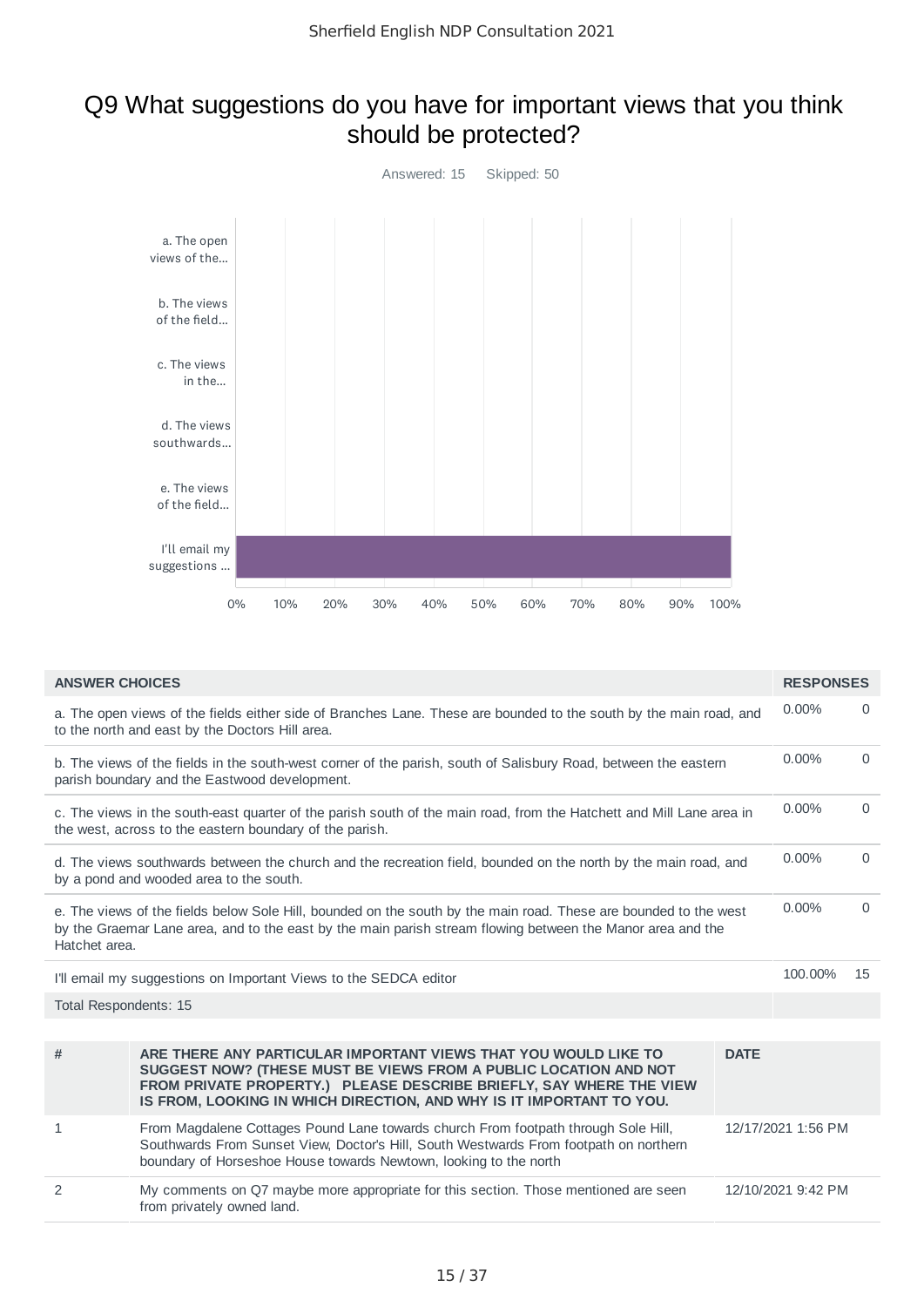| 3              | The bench at Sole Hill Farm (thanks to whoever provided that) is an ideal viewing point from<br>which to look out on Sherfield English's western areas.                                                                                                                                                                                                                                                                                       | 12/10/2021 12:01 PM |
|----------------|-----------------------------------------------------------------------------------------------------------------------------------------------------------------------------------------------------------------------------------------------------------------------------------------------------------------------------------------------------------------------------------------------------------------------------------------------|---------------------|
| 4              | The view of at Leonard's church from Church lane and it's footpaths                                                                                                                                                                                                                                                                                                                                                                           | 12/5/2021 9:13 PM   |
| 5              | View across to church from Bryces Lane/Graemar Lane cross roads. Church Lane across to<br>A27 (not far from old cemetery) and in the opposite direction across fields. Will think further<br>and try to walk some areas                                                                                                                                                                                                                       | 12/3/2021 4:09 PM   |
| 6              | Hill farm site should not be used for lodges. The site should remain usable for campers and<br>caravans to enjoy the area on a budget and not used for cheap second homes as is new<br>road landford                                                                                                                                                                                                                                          | 11/19/2021 5:13 PM  |
| $\overline{7}$ | As you enter the village from Romsey, on the A27. A "village feel" should be protected. E.g<br>Building on the Gilbert's nursery site would mean entering the village via a housing estate.                                                                                                                                                                                                                                                   | 11/17/2021 9:12 PM  |
| 8              | 1 - the view from the field north of berryfield copse looking south 2 - the view of St<br>Leonard's from church Lane across the field                                                                                                                                                                                                                                                                                                         | 11/16/2021 10:54 PM |
| 9              | Looking S/SW from the northern corner of the field north of Berryfield copse. This view over<br>arable farmland and typical Hampshire topography offers physical and emotional space.                                                                                                                                                                                                                                                         | 11/16/2021 10:45 PM |
| 10             | The field at the A27 end of Newtown Road is bordered by an ancient hedge, ephemeral<br>pools, rare orchids, GREAT CRESTED newts and bats, with fungi. It is vital that this habitat<br>is protected as it is so rare                                                                                                                                                                                                                          | 11/16/2021 8:59 PM  |
| 11             | This is such a broad question, having grown up in Sherfield for 40 years i feel that things<br>have changed and need to change over time therefore no views should be protected.                                                                                                                                                                                                                                                              | 11/16/2021 8:44 PM  |
| 12             | Views of water meadows area from paths between Church Lane and A27. Views to new<br>church looking south from Church Lane and path near Church Copse. Views south across<br>pastures and towards Isle of Wight from Gambledown Lane.                                                                                                                                                                                                          | 11/15/2021 9:45 PM  |
| 13             | View from Gambledown- footpaths owl cottage to Telegraph house/ Brokes copse                                                                                                                                                                                                                                                                                                                                                                  | 11/15/2021 5:49 PM  |
| 14             |                                                                                                                                                                                                                                                                                                                                                                                                                                               | 11/11/2021 2:48 PM  |
| 15             | View of Church across fields from church Lane Views into the distance & of skyline<br>including to IOW from high points within the parish Views from roads of woodland and green<br>spaces - ie not just row of houses along roads, blocking views of countryside and giving<br>more 'urban' feel.                                                                                                                                            | 11/9/2021 11:59 AM  |
| 16             | as a new resident i would not feel i could comment                                                                                                                                                                                                                                                                                                                                                                                            | 11/7/2021 4:40 PM   |
| 17             | These protected sites MUST have real value (historical or natural) not just to block potential<br>future building local politics must not come into it                                                                                                                                                                                                                                                                                        | 11/6/2021 10:12 AM  |
| 18             | I think ANY view is important, for a multitude of reasons. However when a view is a plot of<br>natural land, that should be left as it is - like the plot along Newtown Road, that is a stunning<br>natural area. The recent applications to turn this to a business plot is frankly a travesty.                                                                                                                                              | 10/27/2021 8:13 PM  |
| 19             | The view along the beech avenue, in certain lights especially, is a lovely aspect of the<br>village. The footpaths near Telegraph House and back down offer lovely views across the<br>village to Melchet Court, The New Forest and to the Waterside, anchoring SE in the<br>landscape. There used to be a lovely view from the Sports Field to the Church connecting<br>two important public areas, trees are gradually obscuring this view. | 10/27/2021 7:58 PM  |
| 20             | Don't make any changes                                                                                                                                                                                                                                                                                                                                                                                                                        | 10/27/2021 7:33 AM  |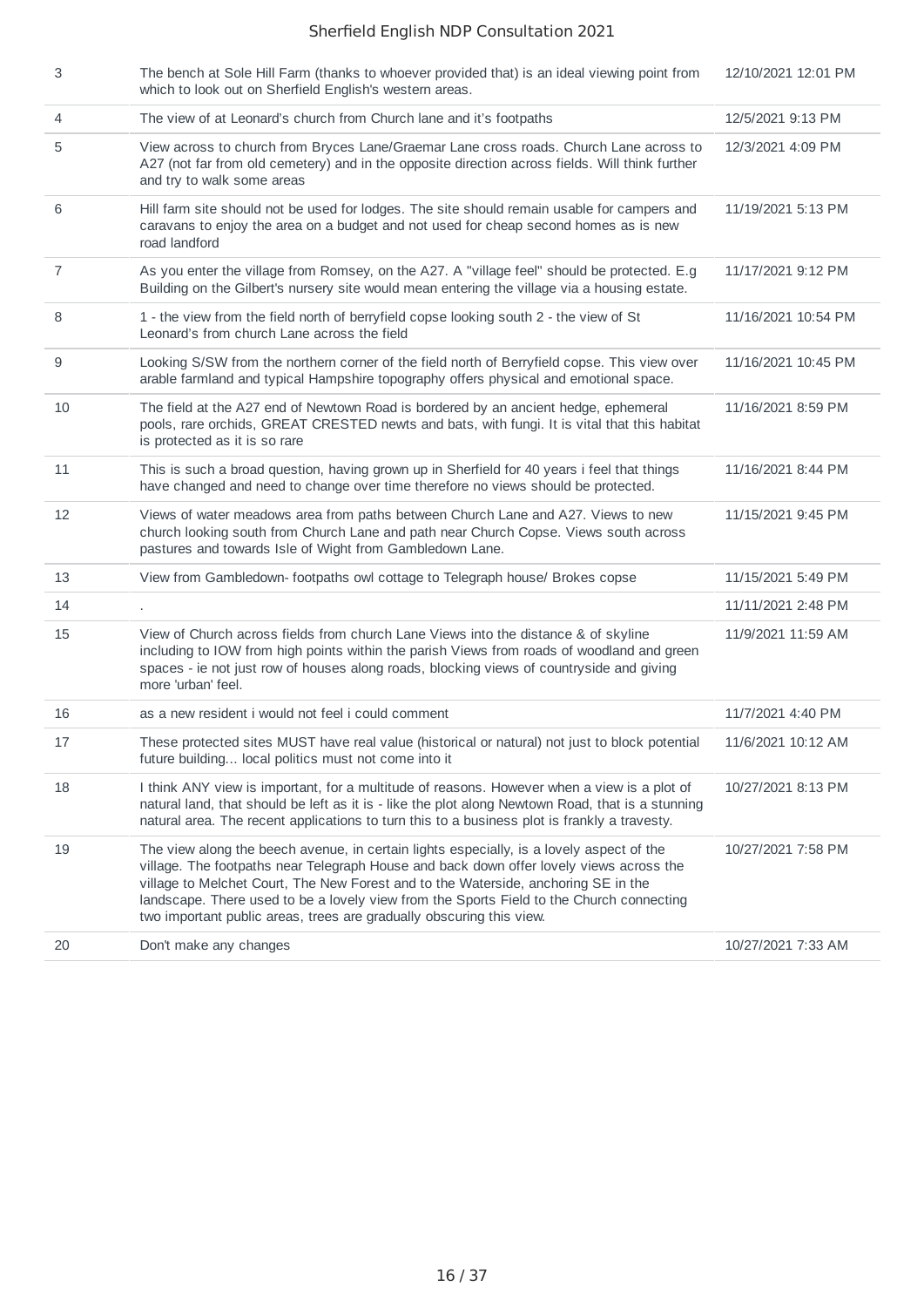## Q10 Do you agree with the inclusion of a policy to protect, maintain and enhance the biodiversity of Sherfield English?



| <b>ANSWER CHOICES</b> | <b>RESPONSES</b> |    |
|-----------------------|------------------|----|
| Yes                   | 90.48%           | 57 |
| <b>No</b>             | 9.52%            | h  |
| <b>TOTAL</b>          |                  | 63 |

| #  | <b>COMMENTS:</b>                                                                                                                                                                                                                                                                                                                                                                                                                                                   | <b>DATE</b>         |
|----|--------------------------------------------------------------------------------------------------------------------------------------------------------------------------------------------------------------------------------------------------------------------------------------------------------------------------------------------------------------------------------------------------------------------------------------------------------------------|---------------------|
| 1  | I believe TVBC will have their own policies that supersede these                                                                                                                                                                                                                                                                                                                                                                                                   | 1/11/2022 12:57 PM  |
| 2  | Yes, but please bear in mind again, that this is already in the hands of the<br>landowners/farmers, who have been excellent stewards for the maintenance and biodiversity<br>of the local area for many generations. Any new developments should absolutely take into<br>consideration effects on nature in general.                                                                                                                                               | 1/4/2022 11:41 AM   |
| 3  | If left to individuals they will not be protected for the long term, it imperative to put policy<br>into place.                                                                                                                                                                                                                                                                                                                                                    | 12/4/2021 6:56 PM   |
| 4  | Environment needs to be a top priority for all                                                                                                                                                                                                                                                                                                                                                                                                                     | 12/3/2021 4:09 PM   |
| 5  | No this should be higher than 10%, suggest 15 - 20 % as a minimum.                                                                                                                                                                                                                                                                                                                                                                                                 | 12/1/2021 2:49 PM   |
| 6  | not just a policy but a means of enforcing such a policy.                                                                                                                                                                                                                                                                                                                                                                                                          | 11/30/2021 11:20 AM |
| 7  | We have increased the biodiversity of our own site by more than 10% in less than 10years.<br>We have also planted MANY trees and developed "wild areas". Our birds, bats, frogs and<br>insects numbers have all increased in numbers and variety of species. Sadly, our efforts are<br>ignored and a small extension application is constantly rejected. Continuity of your focus as<br>a council is what is required to encourage others to do what we have done. | 11/17/2021 9:12 PM  |
| 8  | Absolutely vital. New developments often rely on wooden fence panels to demarcate<br>boundaries - this has a very urban feel as well as negatively impacting on important<br>highways for wildlife. Hedgerows and other ways of demarcating boundaries in a more rurally<br>sympathetic manner should be specified.                                                                                                                                                | 11/16/2021 10:54 PM |
| 9  | Within reason, however we as a community all ready do this, from a farmers point of view,<br>we are all ready regulated, encouraged by subsidies, crop rotation, set aside land and<br>woodland management by the Government, and Farming Bodies. Therefore I feel we are all<br>ready doing protecting and maintianing the countryside                                                                                                                            | 11/16/2021 8:44 PM  |
| 10 | There is more than enough protection in the area already for nature and protection of<br>species.                                                                                                                                                                                                                                                                                                                                                                  | 11/16/2021 7:47 PM  |
| 11 | Policy should support additional tree-planting by landowners, promoting natural habitats.                                                                                                                                                                                                                                                                                                                                                                          | 11/15/2021 9:45 PM  |
|    |                                                                                                                                                                                                                                                                                                                                                                                                                                                                    |                     |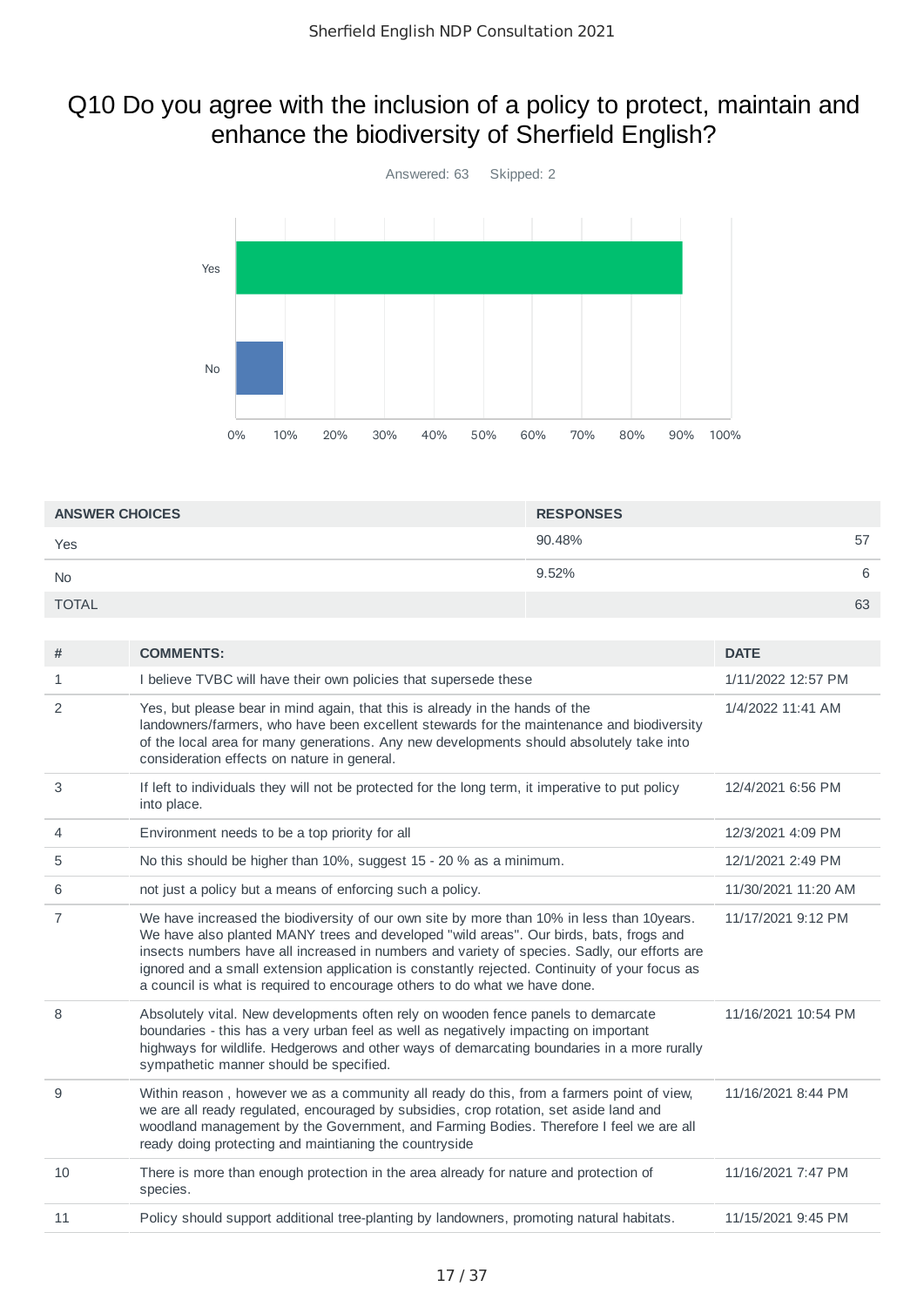| 12 | We have a duty to ourselves and others on a local and national and international level to<br>protect and enhance our local biodiversity due to the extreme threat to our environment<br>clearly now being presented globally. We still have areas of undisturbed woodland,<br>hedgerows and fields that contain vitally important bio diverse habitats and irreplaceable<br>microbial havens. The UK government now recognises the high importance of Ancient<br>woodland and hedgerows in our attempt to tackle climate Change. These are irreplaceable<br>habitats which we as custodians must seek to protect. | 11/9/2021 11:59 AM |
|----|-------------------------------------------------------------------------------------------------------------------------------------------------------------------------------------------------------------------------------------------------------------------------------------------------------------------------------------------------------------------------------------------------------------------------------------------------------------------------------------------------------------------------------------------------------------------------------------------------------------------|--------------------|
| 13 | but we are generally lucky that there is plenty of biodiversity in the area - we do not<br>necessarily need to increase but we must protect                                                                                                                                                                                                                                                                                                                                                                                                                                                                       | 11/6/2021 10:12 AM |
| 14 | Part of the character of Sheffield English which should be protected. Once gone, never<br>replaced.                                                                                                                                                                                                                                                                                                                                                                                                                                                                                                               | 11/1/2021 11:02 AM |
| 15 | I am not inclined to agree an arbitrary and difficult to measure improvement in biodiversity                                                                                                                                                                                                                                                                                                                                                                                                                                                                                                                      | 10/27/2021 8:32 PM |
| 16 | I could not agree more strongly on this!                                                                                                                                                                                                                                                                                                                                                                                                                                                                                                                                                                          | 10/27/2021 8:13 PM |
| 17 | Stop developments like the expansion of the campo site, which will have a major negative<br>effect on the biodiversity of Sherfield English                                                                                                                                                                                                                                                                                                                                                                                                                                                                       | 10/27/2021 7:33 AM |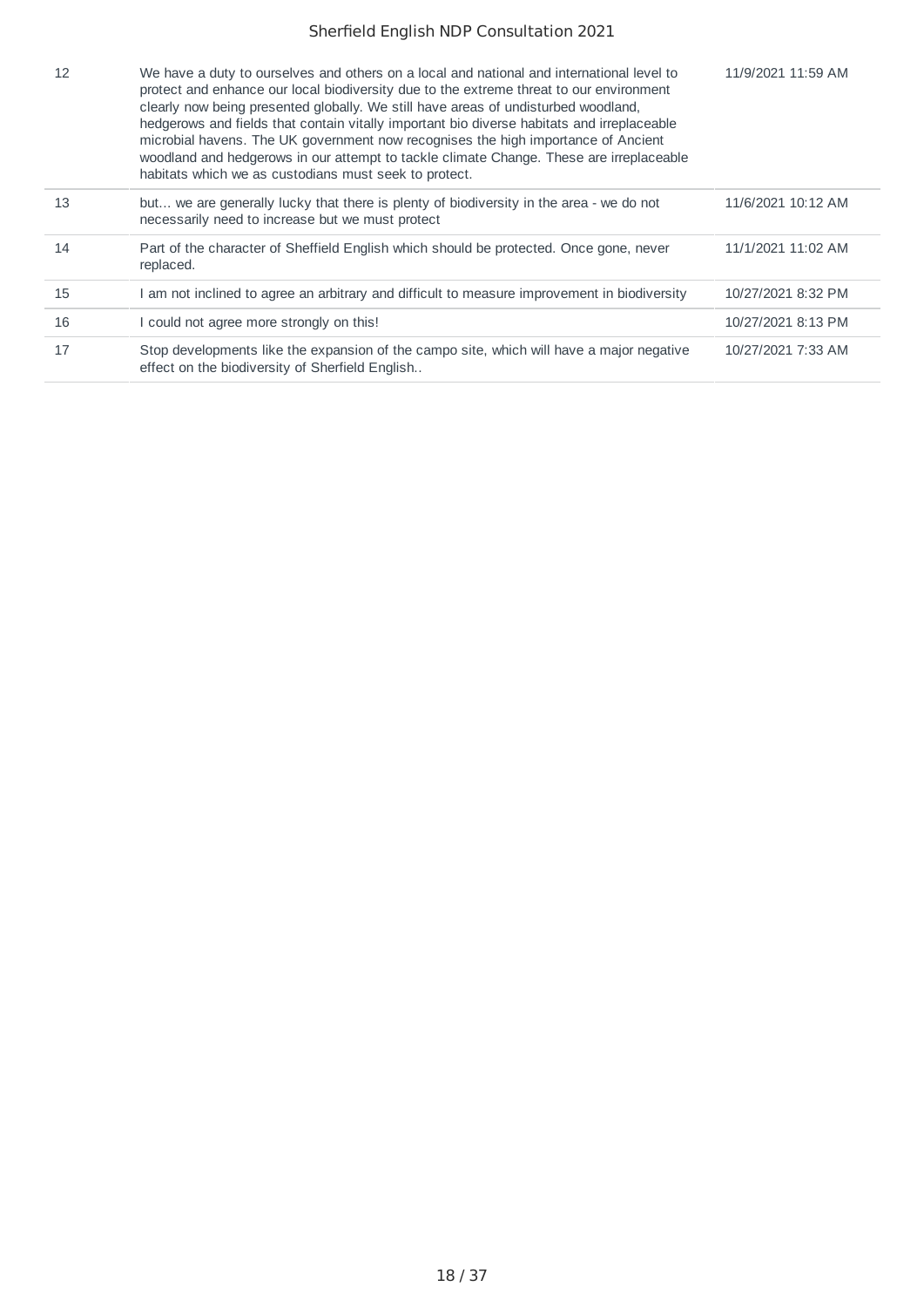## Q11 Are there any locations in the Parish which you think are particularly important for wildlife?If so, please identify them.

Answered: 30 Skipped: 35

| #  | <b>RESPONSES</b>                                                                                                                                                                                                                                                                                                                                                                                                                                                                         | <b>DATE</b>         |
|----|------------------------------------------------------------------------------------------------------------------------------------------------------------------------------------------------------------------------------------------------------------------------------------------------------------------------------------------------------------------------------------------------------------------------------------------------------------------------------------------|---------------------|
| 1  | no                                                                                                                                                                                                                                                                                                                                                                                                                                                                                       | 1/11/2022 1:08 PM   |
| 2  | <b>NO</b>                                                                                                                                                                                                                                                                                                                                                                                                                                                                                | 1/2/2022 9:36 AM    |
| 3  | As many as possible                                                                                                                                                                                                                                                                                                                                                                                                                                                                      | 12/16/2021 11:46 AM |
| 4  | It's important to protect and encourage more woodland                                                                                                                                                                                                                                                                                                                                                                                                                                    | 12/14/2021 8:35 PM  |
| 5  | The diversity within the Parish has to date been protected by the current owners of the land.<br>Selling land for residential development, on the scale suggested, would make it very difficult<br>to ensure the bio diversity within the areas, could be maintained.                                                                                                                                                                                                                    | 12/10/2021 9:42 PM  |
| 6  | Mill Lane Meadows                                                                                                                                                                                                                                                                                                                                                                                                                                                                        | 12/10/2021 12:01 PM |
| 7  | Everywhere                                                                                                                                                                                                                                                                                                                                                                                                                                                                               | 12/7/2021 1:24 PM   |
| 8  | We use a lot of the footpaths around the village and often see a lot of wildlife. I think these<br>are important areas for wildlife to live and feel safe.                                                                                                                                                                                                                                                                                                                               | 12/3/2021 4:41 PM   |
| 9  | I don't know enough to comment                                                                                                                                                                                                                                                                                                                                                                                                                                                           | 12/3/2021 4:09 PM   |
| 10 | All areas should be considered as important to wildlife, the planet is not ours, its a habitat<br>for all life.                                                                                                                                                                                                                                                                                                                                                                          | 12/1/2021 2:49 PM   |
| 11 | Gambledown, ancient hedgerows and woods                                                                                                                                                                                                                                                                                                                                                                                                                                                  | 11/30/2021 11:20 AM |
| 12 | Bordering Newtown Road from the A27                                                                                                                                                                                                                                                                                                                                                                                                                                                      | 11/29/2021 9:46 AM  |
| 13 | All wooded areas around Newtown road, Doctors Hill, the Bank,                                                                                                                                                                                                                                                                                                                                                                                                                            | 11/19/2021 5:13 PM  |
| 14 | The marshland side of Dandy's Ford Lane (on the right as you drive down from the A27) is<br>an amazing habitat area which seems to be constantly overlooked. The variety of trees and<br>grasses make a diverse habitat for many species. Also, an area on the edge of the<br>recreation ground would make an ideal place to make a children's garden. Using a small<br>area alongside a hedge would be a wonderful replacement, following the closure of the<br>Gilbert's nursery site. | 11/17/2021 9:12 PM  |
| 15 | Wooded areas                                                                                                                                                                                                                                                                                                                                                                                                                                                                             | 11/17/2021 9:16 AM  |
| 16 | Newtown Road field                                                                                                                                                                                                                                                                                                                                                                                                                                                                       | 11/16/2021 8:59 PM  |
| 17 | No                                                                                                                                                                                                                                                                                                                                                                                                                                                                                       | 11/16/2021 8:44 PM  |
| 18 | Most wooded areas. Also watercourses and ancient/quarries pits (particularly where<br>wooded).                                                                                                                                                                                                                                                                                                                                                                                           | 11/15/2021 9:45 PM  |
| 19 | Wildlife Corridors where animals cross roads - hedgehogs / deer. Deer signs should be<br>placed at locations where they cross roads, I have particularly asked (to no avail) HCC<br>councillor for branches Lane/ the banks and doctors hill, where deer cross into the Old<br>Quarry.                                                                                                                                                                                                   | 11/15/2021 5:49 PM  |
| 20 | The meadow east of Newtown Road to the A27                                                                                                                                                                                                                                                                                                                                                                                                                                               | 11/10/2021 4:41 PM  |
| 21 | Hunting concerns me, in woodland surrounding Graemar Lane. I believe this area to be fairly<br>biologically diverse and in need of protection.                                                                                                                                                                                                                                                                                                                                           | 11/9/2021 8:40 PM   |
| 22 | the parish as a whole supports such wonderful wildlife especially the birds in the hedgerows                                                                                                                                                                                                                                                                                                                                                                                             | 11/9/2021 2:12 PM   |
| 23 | All the field and wooded areas are important, particularly behind the houses at Melchet court<br>where a lot of deer and other wildlife are                                                                                                                                                                                                                                                                                                                                              | 11/9/2021 1:54 PM   |
| 24 | All woodlands and hedgerows, particularly ancient woodlands and native hedgerows.<br>Watercourses along Newtown road and through centre of parish, Watercress beds down to<br>Mill Lane and beyond.                                                                                                                                                                                                                                                                                      | 11/9/2021 11:59 AM  |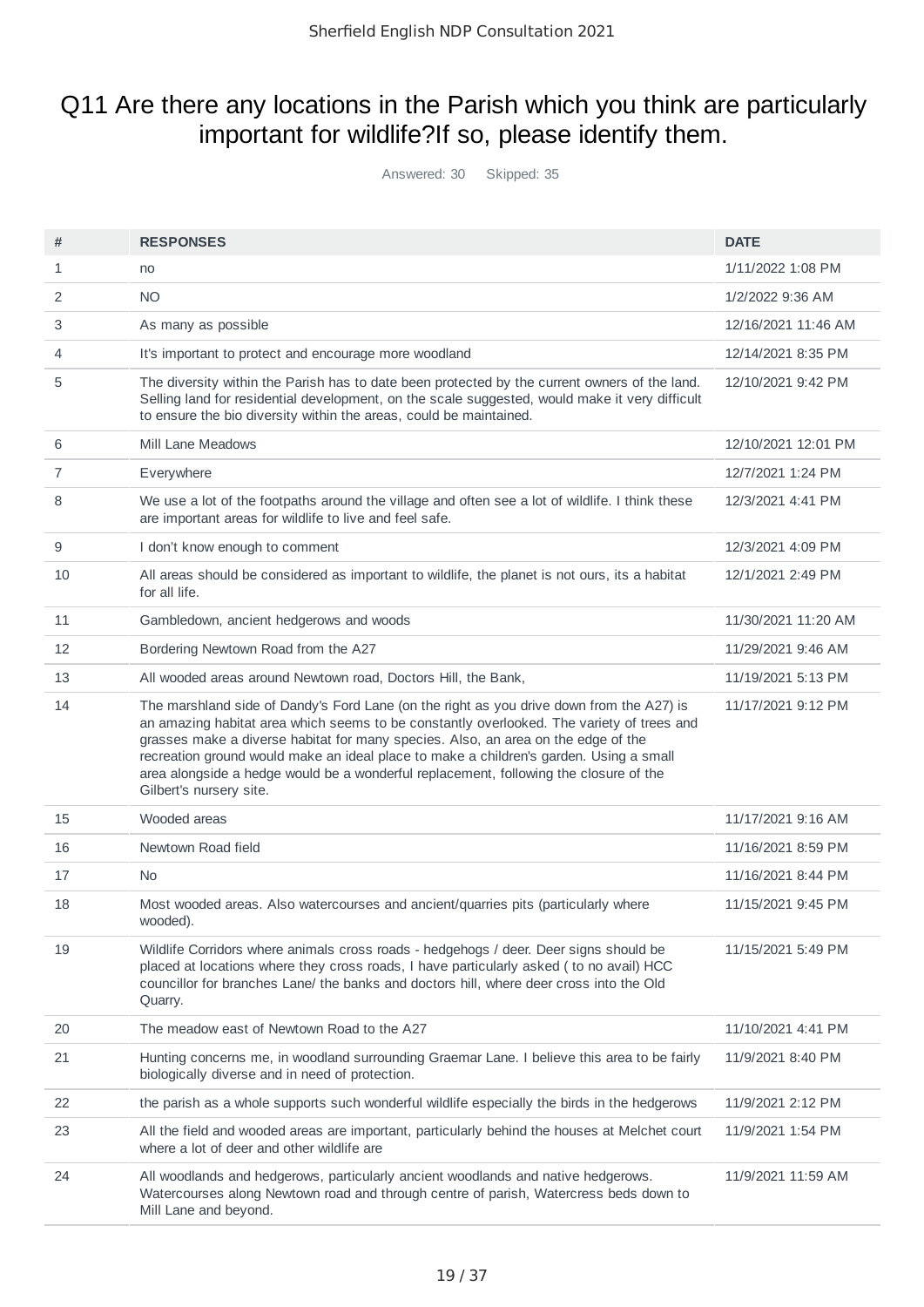| 25 | Area around church lane                                                                                     | 11/7/2021 4:40 PM  |
|----|-------------------------------------------------------------------------------------------------------------|--------------------|
| 26 | Meadow and woodland east of Newtown road from Doctor's Hill to A27. A vital wildlife haven<br>and corridor. | 11/1/2021 11:02 AM |
| 27 | <b>Hedgerows</b>                                                                                            | 10/27/2021 8:32 PM |
| 28 | Hedgerow corridors should be encouraged.                                                                    | 10/27/2021 7:58 PM |
| 29 | Local woodlands                                                                                             | 10/27/2021 3:47 PM |
| 30 | <b>Branched Lane</b>                                                                                        | 10/27/2021 7:33 AM |
|    |                                                                                                             |                    |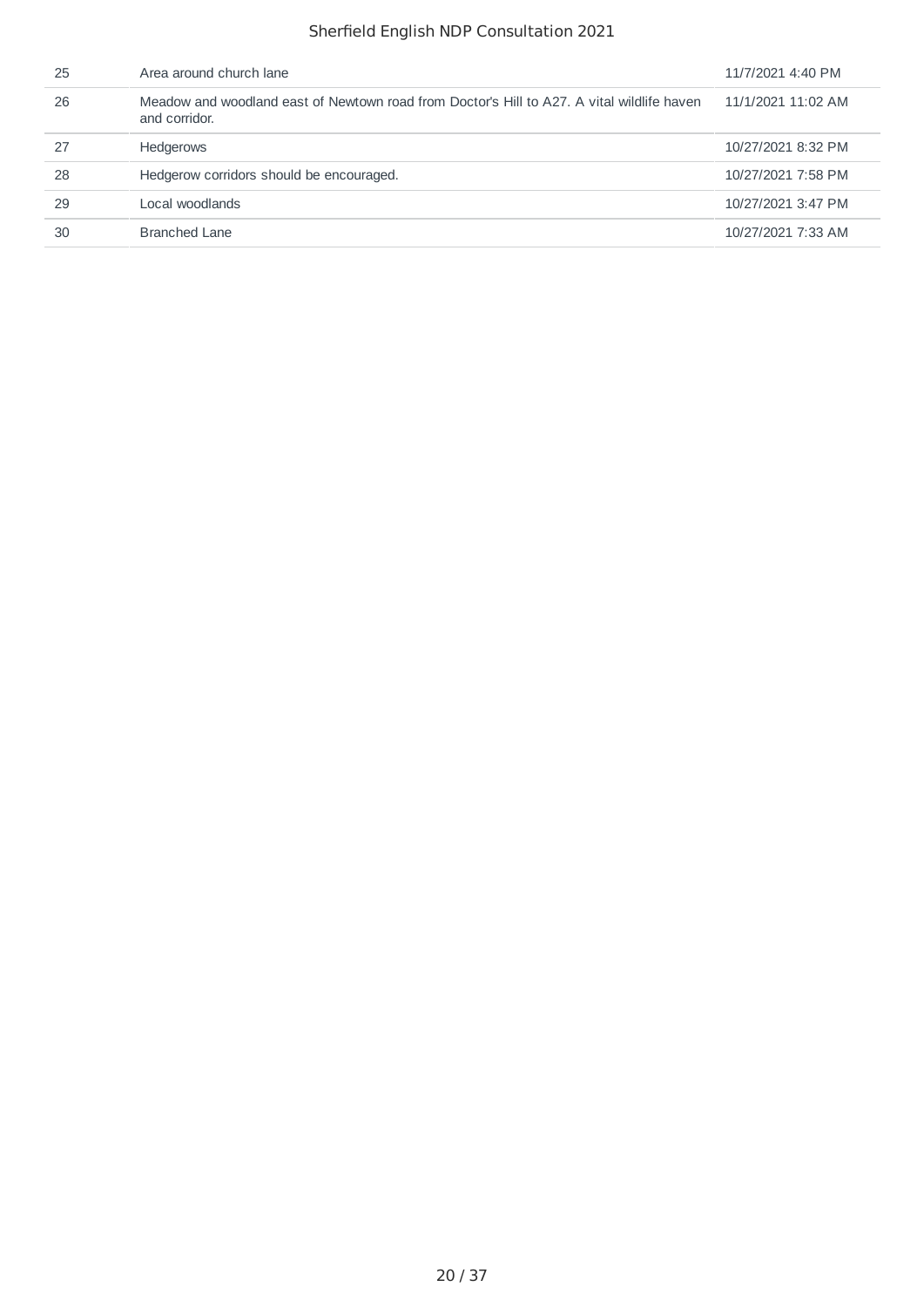Q12 Dark Night SkiesThe Parish currently benefits from Dark Night Skies, due primarily to the absence of street lighting. We seek to preserve and enhance this, recognising the tranquillity and ecological benefits that it provides.Therefore we seek to limit the installation of external lighting in new developments, keeping it to the minimum necessary for its intended purpose, while mitigating any adverse impact.Do you agree with the inclusion of this policy?



| <b>ANSWER CHOICES</b> | <b>RESPONSES</b>        |
|-----------------------|-------------------------|
| Yes                   | 93.85%<br>61            |
| <b>No</b>             | 6.15%<br>$\overline{4}$ |
| <b>TOTAL</b>          | 65                      |

| #  | <b>COMMENTS:</b>                                                                                                                                                                                                                                                                                                                                              | <b>DATE</b>         |
|----|---------------------------------------------------------------------------------------------------------------------------------------------------------------------------------------------------------------------------------------------------------------------------------------------------------------------------------------------------------------|---------------------|
| 1  | Unless significant compromise to safety                                                                                                                                                                                                                                                                                                                       | 1/23/2022 3:22 PM   |
| 2  | See earlier comments                                                                                                                                                                                                                                                                                                                                          | 1/11/2022 12:57 PM  |
| 3  | If the village currently doesn't need street lighting, then nor should any new developments.                                                                                                                                                                                                                                                                  | 12/11/2021 9:12 AM  |
| 4  | Please make this another essential concept of any new development. veiess                                                                                                                                                                                                                                                                                     | 12/10/2021 9:42 PM  |
| 5  | I understand that there are certain street lights that minimise "light pollution". I would like to<br>see it as policy that any new street lights should use these exclusively.                                                                                                                                                                               | 12/10/2021 3:19 PM  |
| 6  | I agree with the above comments completely.                                                                                                                                                                                                                                                                                                                   | 12/10/2021 12:01 PM |
|    | It has been a particular problem for us where units opposite our property have permanent<br>floodlights on all night. Spoils the night sky, confuses wildlife and in winter shines across a<br>field into our property. Such a pity.                                                                                                                          | 12/3/2021 4:09 PM   |
| 8  | Yes but not for the reason you make, it should be for reducing energy consumption                                                                                                                                                                                                                                                                             | 12/1/2021 2:49 PM   |
| 9  | An additional policy is required to identify and existing offending external lighting<br>installations and to bring about change in those areas. In particular something needs to be<br>put in place to extinguish the extensive lighting in Hill Farm Caravan Park, which has a<br>major impact on the bat population of the Mottisfont Bat Conservancy Area | 11/30/2021 11:20 AM |
| 10 | The development of Hill Farm camp site should not be allowed. The inclusion of skylights<br>will be highly detrimental to the dark skies here.                                                                                                                                                                                                                | 11/16/2021 8:59 PM  |
| 11 | Absolutely great idea                                                                                                                                                                                                                                                                                                                                         | 11/16/2021 8:44 PM  |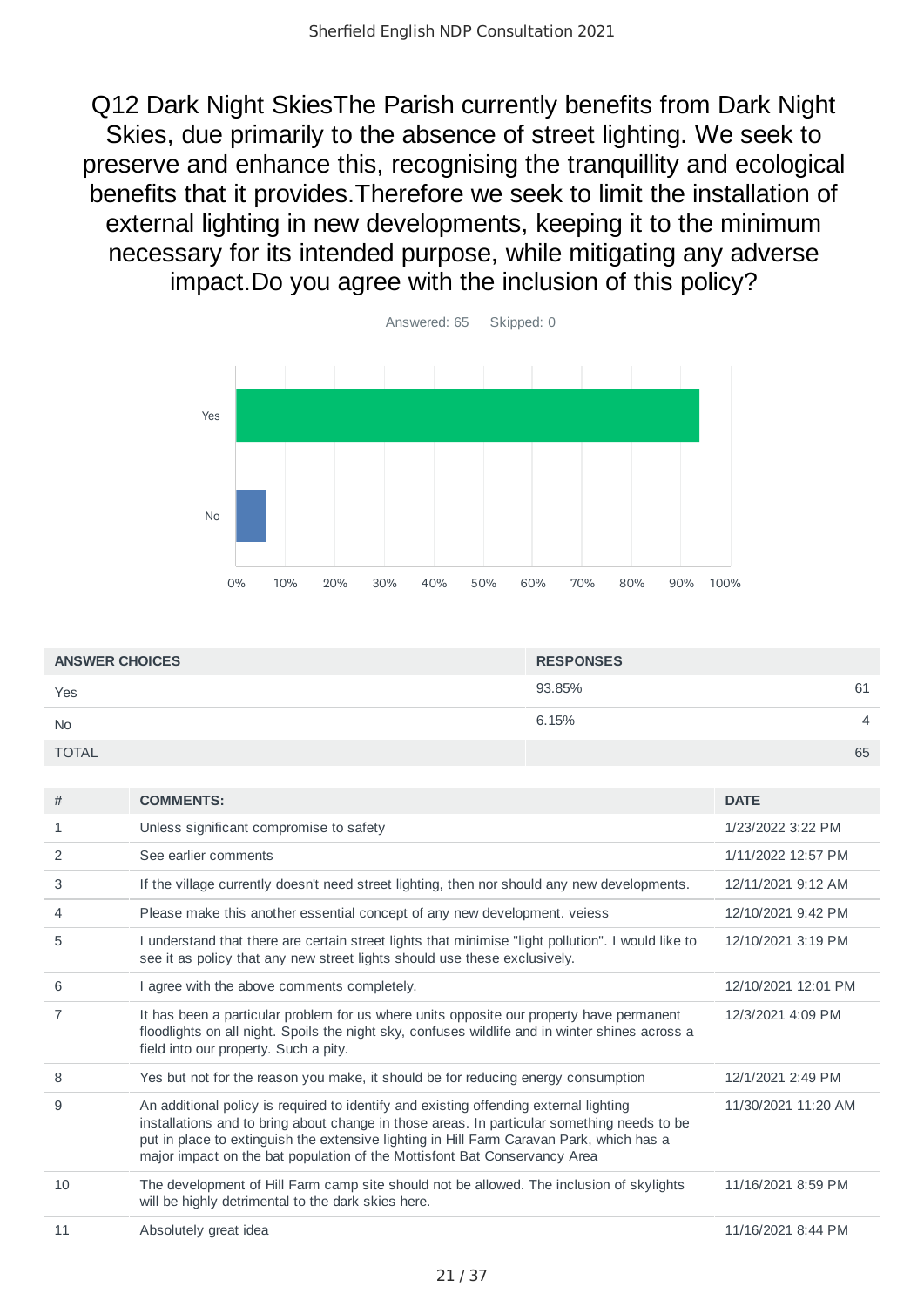| 12 | Lighting is neither beneficial to wildlife nor sustainable.                                                                                                                                                                                                                                                                                | 11/15/2021 9:45 PM |
|----|--------------------------------------------------------------------------------------------------------------------------------------------------------------------------------------------------------------------------------------------------------------------------------------------------------------------------------------------|--------------------|
| 13 | Residential Leisure locations particularly                                                                                                                                                                                                                                                                                                 | 11/15/2021 5:49 PM |
| 14 | dont flood the area with streetlight etc                                                                                                                                                                                                                                                                                                   | 11/9/2021 2:12 PM  |
| 15 | No street lighting should be permitted and all new and alterations to sites should have dark<br>sky friendly restrictions on external lighting adn also light spill from buildings. Natural<br>England gives advice on best practice to be followed, wheih includes limiting lighting, types<br>of lighting, colour, motion controlled etc | 11/9/2021 11:59 AM |
| 16 | it is one of the joys of living in a village                                                                                                                                                                                                                                                                                               | 11/7/2021 4:40 PM  |
| 17 | I agree, but strongly believe that without street lighting outdoor lighting at premises for<br>safety of individuals and property is very important. Therefore the definition of "minimum<br>necessary for its intended importance" is important not to be so strict as to prevent<br>reasonable safety and security.                      | 11/6/2021 12:00 PM |
| 18 | preserve ie no street lights                                                                                                                                                                                                                                                                                                               | 11/6/2021 10:12 AM |
| 19 | Provided that an external lighting proposal is reasonable I would not support a blanket<br>enforcement                                                                                                                                                                                                                                     | 10/27/2021 8:32 PM |
| 20 | It is one of the true highlights of living here, at night the dark night skies are truly stunning -<br>let's not ruin this!                                                                                                                                                                                                                | 10/27/2021 8:13 PM |
| 21 | The camp site now and in their planning proposal are by far the biggest cause of light<br>pollution and it should be restricted.                                                                                                                                                                                                           | 10/27/2021 7:58 PM |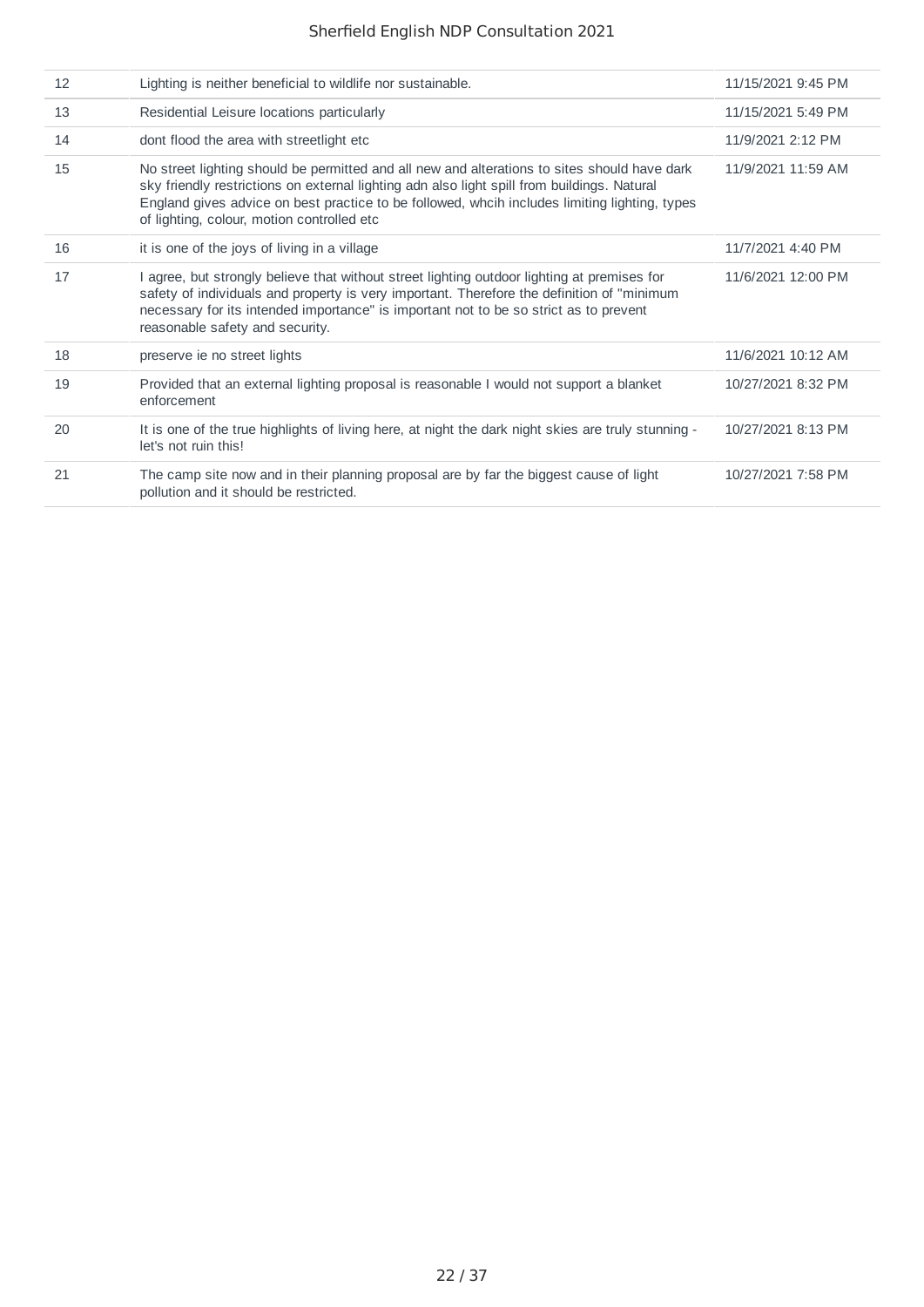Q13 Rights of Way and Permission PathsThe Parish benefits from a wide network of footpaths and Rights of Way. Some are in need of improvement and maintenance, and some would be more useful if they could be extended.Do you think a policy to maintain and/or propose new footpaths should be included within the Plan?



| <b>ANSWER CHOICES</b> | <b>RESPONSES</b> |
|-----------------------|------------------|
| Yes                   | 86.15%<br>56     |
| <b>No</b>             | 13.85%<br>9      |
| <b>TOTAL</b>          | 65               |

| # | <b>COMMENTS ON THE PRINCIPLE OF THIS POLICY:</b>                                                                                                                                                                                                                                                                            | <b>DATE</b>         |
|---|-----------------------------------------------------------------------------------------------------------------------------------------------------------------------------------------------------------------------------------------------------------------------------------------------------------------------------|---------------------|
| 1 | Policy should encourage use of the paths                                                                                                                                                                                                                                                                                    | 1/23/2022 3:22 PM   |
| 2 | I would assume this is already taken care of by the parish Footpath officer, and the village<br>should continue to support, including financially, the relevant landowners in their efforts to<br>maintain footpaths and stiles etc.                                                                                        | 1/4/2022 11:41 AM   |
| 3 | There is an abundance of wonderful footpaths and Rights of Way which I consider should be<br>maintained by the Parish. An improved footpath from the A27 Bunny Lane to the minor<br>footpath on the left hand side of the road which eventually leads to Cowesfield?/ Courtens<br>Nursery/Whiteparish could be considered.  | 12/10/2021 9:42 PM  |
| 4 | Agree about continues maintenance, of course. I would need to know more about where any<br>changes/extensions would be proposed for before coming to a view.                                                                                                                                                                | 12/10/2021 12:01 PM |
| 5 | Of benefit to locals and visitors                                                                                                                                                                                                                                                                                           | 12/3/2021 4:09 PM   |
| 6 | However many of them are not relevant to modern ways of enjoying the countryside and an<br>overall plan of extension, closure and extension is needed such that picturesque routes can<br>be followed.                                                                                                                      | 11/30/2021 11:20 AM |
| 7 | Footpaths are a wonderful thing but farmers are fighting for their survival these days. To<br>hear so many people criticise landowners for "ploughing" a field or not trimming their<br>brambles often enough is upsetting. Encourage footpaths alongside encouraging ramblers to<br>carry cutters is the best way forward. | 11/17/2021 9:12 PM  |
| 8 | We really value the footpaths, they are the gateway to the natural world and important to<br>both physical and mental well-being.                                                                                                                                                                                           | 11/16/2021 10:54 PM |
| 9 | There are all ready plenty, as mentioned before I have been here 40 years and there are<br>plenty                                                                                                                                                                                                                           | 11/16/2021 8:44 PM  |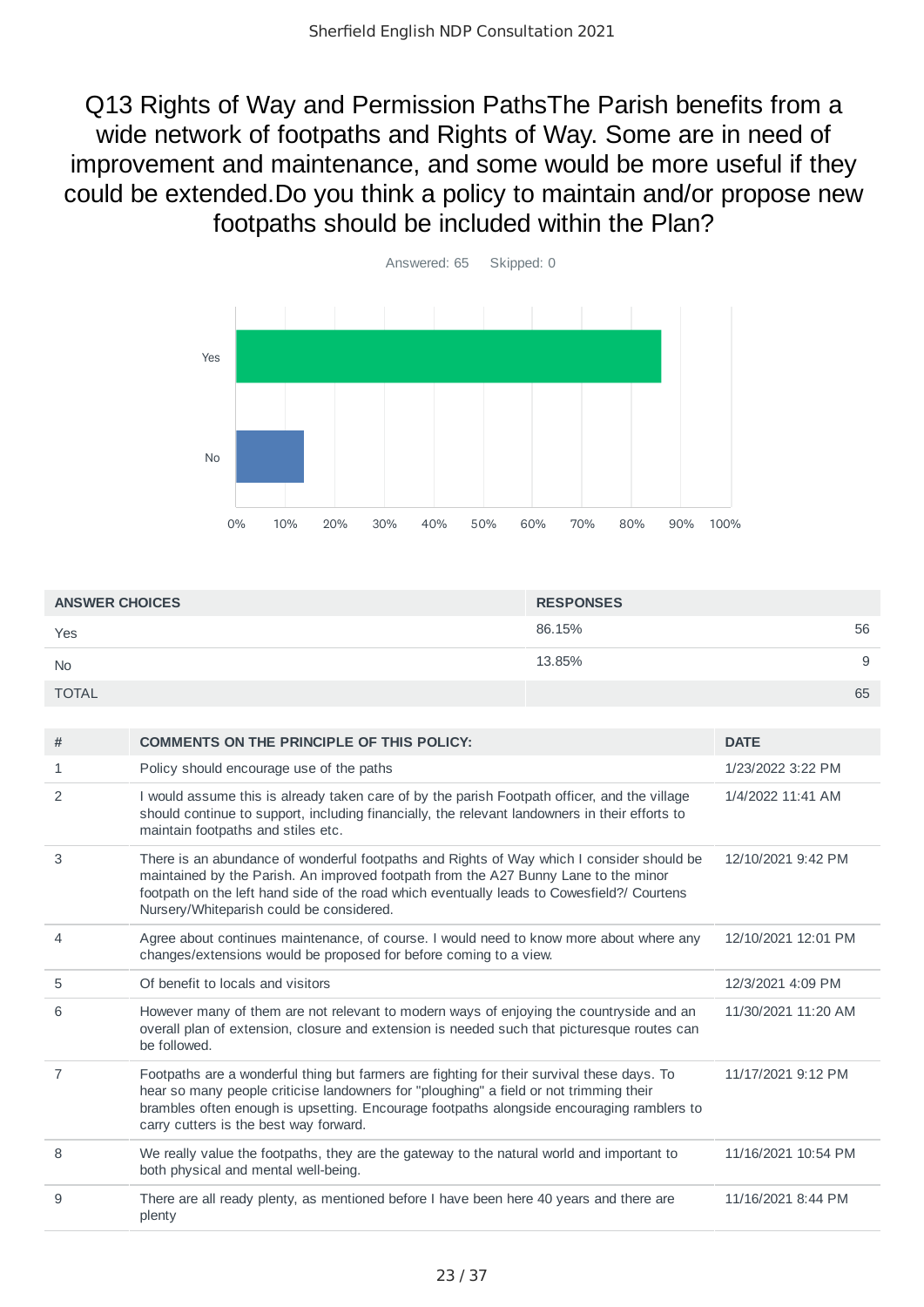| 10 | Policy should address connectivity of paths, particularly those ending at the A27. Roadside<br>paths could connect these (for example The Frenches lane could be connected to footpath<br>near Dunwood Fruit Farm.                                                                                                                                                                 | 11/15/2021 9:45 PM |
|----|------------------------------------------------------------------------------------------------------------------------------------------------------------------------------------------------------------------------------------------------------------------------------------------------------------------------------------------------------------------------------------|--------------------|
| 11 | Footpath maintenance is haphazard throughout the village. Some are impassible at times of<br>the year, some are kept tidy stiles everywhere are in poor repair and some downright<br>dangerous. One of the worst is on the map near "Pitfield" along north common. There should<br>be a working party to monitor and ensure the paths gates and stiles are accessible and<br>SAFE. | 11/15/2021 5:49 PM |
| 12 | some footpaths are no longer accessible as shown on the parish map                                                                                                                                                                                                                                                                                                                 | 11/9/2021 2:12 PM  |
| 13 | valuable resource for wellbeing and health of local people                                                                                                                                                                                                                                                                                                                         | 11/9/2021 11:59 AM |
| 14 | Also in support of sustainable transport paved footpaths such as the one along the A27 and<br>byways should be converted to a footpath/cycle path including for the use of e-bikes,<br>scooter and e-scooters. Connecting the village to nearby towns without going on busy roads<br>would be very useful.                                                                         | 11/6/2021 12:00 PM |
| 15 | Walking on footpaths is one of the ways I kept fit and physically active during lockdowns<br>and I fully intend to keep this up moving forwar                                                                                                                                                                                                                                      | 11/2/2021 10:23 AM |
| 16 | Footpaths open up the countryside and give access to many vistas which would otherwise<br>be inaccessible. They encourage exercise, and indirectly promote mental health. They<br>should be maintained/improved and extended.                                                                                                                                                      | 11/1/2021 11:02 AM |
| 17 | Maintenance preferred over adding new                                                                                                                                                                                                                                                                                                                                              | 10/27/2021 8:32 PM |
| 18 | I think they should be maintained, there is many wonderful footpaths around, sadly too often<br>some are too challenging to enjoy due to their overgrown nature                                                                                                                                                                                                                    | 10/27/2021 8:13 PM |
| 19 | Enough already                                                                                                                                                                                                                                                                                                                                                                     | 10/27/2021 7:33 AM |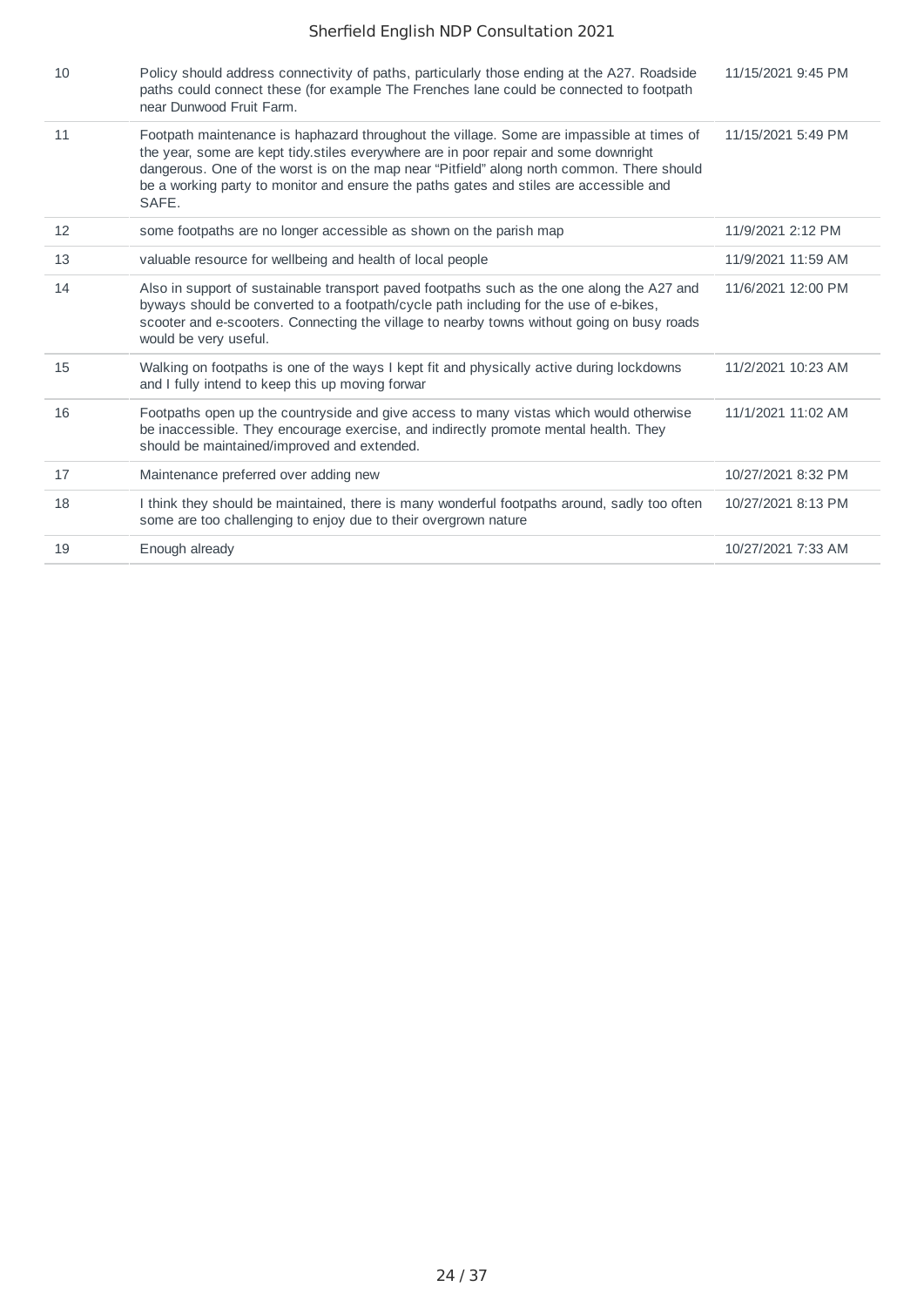## Q14 Would you support the creation of a footpath along Branches Lane between the A27 and the Caravan Park/Village Post Office?



| <b>ANSWER CHOICES</b> | <b>RESPONSES</b> |    |
|-----------------------|------------------|----|
| Yes                   | 73.77%           | 45 |
| <b>No</b>             | 26.23%           | 16 |
| <b>TOTAL</b>          |                  | 61 |

| #  | PLEASE ADD ANY COMMENTS FOR OR AGAINST THIS. FOR INSTANCE, POSSIBLE<br>SOLUTIONS TO THE ROUTING DIFFICULTY, INCLUDING ALTERNATIVE ROUTES TO<br>THE POST OFFICE.                                                                                                                                                                                                                   | <b>DATE</b>         |
|----|-----------------------------------------------------------------------------------------------------------------------------------------------------------------------------------------------------------------------------------------------------------------------------------------------------------------------------------------------------------------------------------|---------------------|
| 1  | It's not a great walk along the road there although the visibility is OK                                                                                                                                                                                                                                                                                                          | 1/23/2022 3:22 PM   |
| 2  | Essential for accessing shop/post office etc safely.                                                                                                                                                                                                                                                                                                                              | 1/11/2022 12:57 PM  |
| 3  | I don think it will be used, and there is definitely not enough room to put one in                                                                                                                                                                                                                                                                                                | 1/2/2022 9:36 AM    |
| 4  | Branches Lane is a wide clear road. Footpath would either narrow the road or destroy<br>hedgerows                                                                                                                                                                                                                                                                                 | 12/17/2021 1:56 PM  |
| 5  | It would be great if a cycle path could be incorporated in any footpath built                                                                                                                                                                                                                                                                                                     | 12/14/2021 8:35 PM  |
| 6  | I have no feelings about this: it doesn't appear to be necessary for the Village in it's current<br>form as most people would continue to drive to the Post Office. There was/is a footpath that<br>runs from Branches Lane to Salisbury Road across the fields and another that leads<br>eventually to Graemar Lane.                                                             | 12/10/2021 9:42 PM  |
| 7  | Whilst I feel this would be very useful, care should be taken not to impact on the width of<br>the road, which is already very tight for two vehicles to pass each other in certain places                                                                                                                                                                                        | 12/10/2021 3:19 PM  |
| 8  | I would like to see this happen but think it is most unlikely without support from HCC and<br>the local landowners. This would clearly make the already narrow Branches Lane even<br>narrower and a difficult project. Also, I think that any path created should be joint use with<br>cyclists.                                                                                  | 12/10/2021 12:01 PM |
| 9  | A dangerous road for walkers. Footpath along south side of road, along field edge.                                                                                                                                                                                                                                                                                                | 12/8/2021 3:53 PM   |
| 10 | It would be so beneficial to have a footpath along the road to the post office but understand<br>that's not going to be easily done. I think the speed limit should be reduced in that area just<br>as a starter to protect anyone walking/ running etc.                                                                                                                          | 12/3/2021 4:41 PM   |
| 11 | The verges are too narrow in places and the hedgerows are well established and in some<br>places, ancient so should not be disturbed. If the post office where to be located in the<br>center of the village, where it should always have been, then there would be no need. Also<br>the location of the Post Office on the camp site means that it is too far away from the main | 11/30/2021 11:20 AM |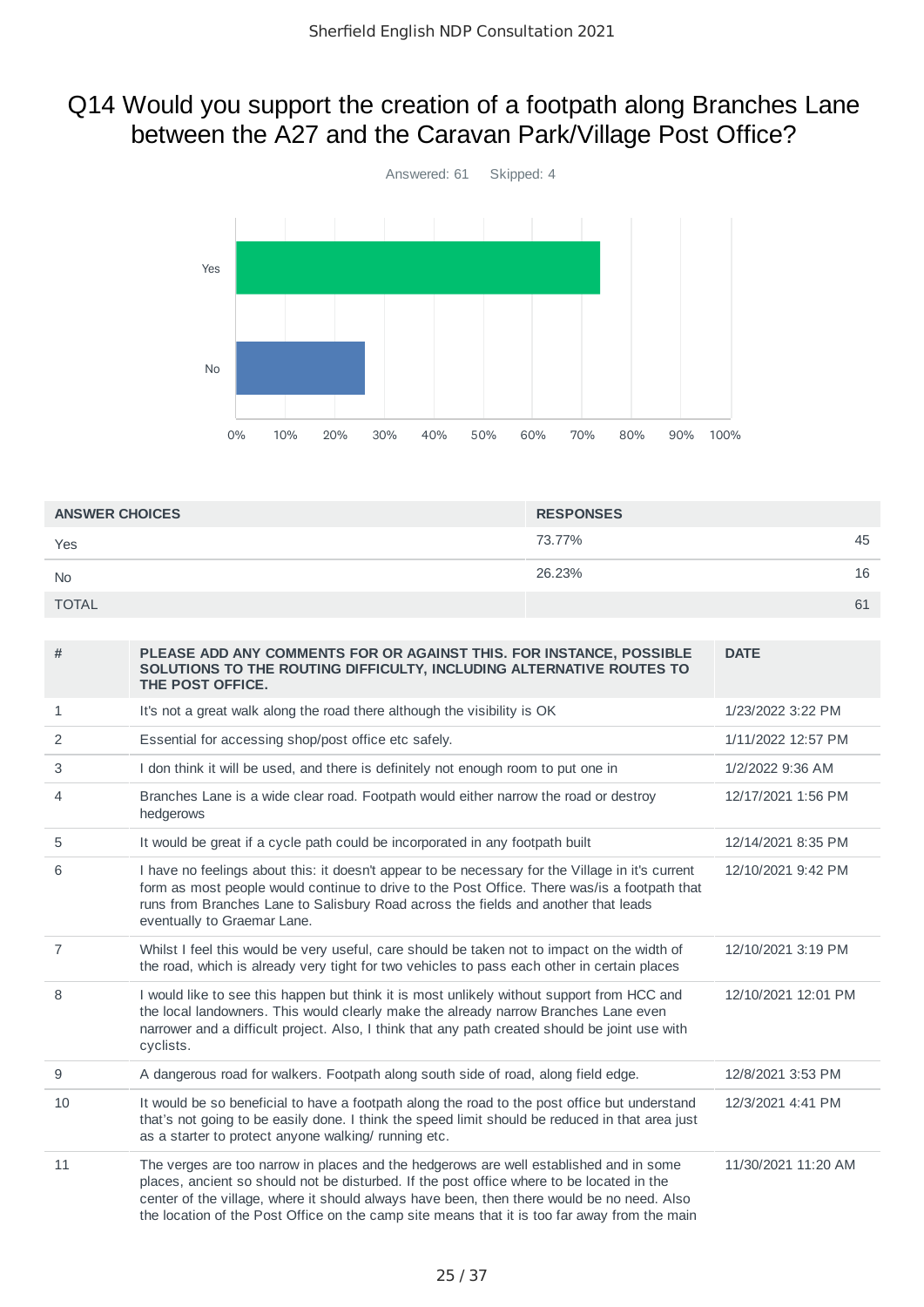|    | populous areas of the village for people to walk to it therefore they have to drive and this in-<br>itself increases pollution and is contrary to protecting the biodiversity of the village.                                                                                                                                                                                                                                                                                                                                                                                                                                                                                                                                                                                                                                                               |                     |
|----|-------------------------------------------------------------------------------------------------------------------------------------------------------------------------------------------------------------------------------------------------------------------------------------------------------------------------------------------------------------------------------------------------------------------------------------------------------------------------------------------------------------------------------------------------------------------------------------------------------------------------------------------------------------------------------------------------------------------------------------------------------------------------------------------------------------------------------------------------------------|---------------------|
| 12 | I would support a footpath FROM THE A27 to Branches lane and then to the caravan park/<br>post office/ shop/ caravan storage/ living accommodation/ tea room/ future housing<br>development site, etc etc. TBC A path from Branches Lane means there would be a gap<br>from the footpath that ends at the crossroads.                                                                                                                                                                                                                                                                                                                                                                                                                                                                                                                                       | 11/17/2021 9:12 PM  |
| 13 | Definitely - but not a pavement please! Branches Lane is a very fast road and with patches<br>of poor visibility, we would walk to the post office / village shop more often if there were a<br>footpath rather than relying on the car                                                                                                                                                                                                                                                                                                                                                                                                                                                                                                                                                                                                                     | 11/16/2021 10:54 PM |
| 14 | Branches Lane is a relatively fast road with poor visibility at times due to the undulations in<br>the road. As a pedestrian, especially with young children and a dog, it is not an appealing<br>prospect! While I still brave it in daylight, I do not feel entirely safe doing so. I'm sure I'm<br>not alone in consequently undertaking more short trips by car with obvious environmental<br>implications. The benefits to our health would be significant and we would consequently<br>support the shop/PO more too!                                                                                                                                                                                                                                                                                                                                  | 11/16/2021 10:45 PM |
| 15 | I would, but I don't think it can be fully justified, as it clearly wont be used by many people,<br>if at all.                                                                                                                                                                                                                                                                                                                                                                                                                                                                                                                                                                                                                                                                                                                                              | 11/16/2021 8:44 PM  |
| 16 | Regular Cutting of verge may provide sufficient access without a formal path.                                                                                                                                                                                                                                                                                                                                                                                                                                                                                                                                                                                                                                                                                                                                                                               | 11/15/2021 9:45 PM  |
| 17 | This is a busy road now and there are lots of people walking along here. Maybe use of the<br>fields to the main road                                                                                                                                                                                                                                                                                                                                                                                                                                                                                                                                                                                                                                                                                                                                        | 11/15/2021 7:10 PM  |
| 18 | Unsure We regularly walk along Branches Lane to Gilbert's (even litter picking) and it does<br>not feel unsafe daytimes. It is straight with good visibility and grass verges from the P O to<br>pound Lane. Will it require taking out an established hedge at A27 end                                                                                                                                                                                                                                                                                                                                                                                                                                                                                                                                                                                     | 11/15/2021 5:49 PM  |
| 19 | Definitely keen for a footpath to be added there. My ideal solution would be a footpath but<br>maintaining a two lane carriageway and national speed limit.                                                                                                                                                                                                                                                                                                                                                                                                                                                                                                                                                                                                                                                                                                 | 11/11/2021 2:48 PM  |
| 20 | I support this as it would have a number of benefits: - provide level pushchair/wheelchair<br>access from Branches Lane to the centre of the village and its amenities (village hall, pub,<br>Gilberts etc.) therefore reducing the need for short car journeys and increasing the use of<br>those amenities - Reduce hazard posed by people (both locals and holidaymakers at the<br>caravan park) being forced to walk in the road. The latter often pose a risk as they are not<br>familiar with the area and how fast cars drive down Branches Lane. - Increase the appeal of<br>local tourist accommodation (Caravan Park and Gambledown Farm) by providing easy<br>access to local businesses and amenities - Provide a safe, pushchair/wheelchair accessible<br>route from Branches Lane to a bus stop, thus encouraging the use of public transport | 11/11/2021 2:33 PM  |
| 21 | The road is narrow near the junction with Pound lane, a footpath would make it difficult for<br>larger vehicles to pass one another, they already use the grass verge. Improvement of the<br>road and line of sight would be required, and if possible a speed limit along the most<br>hazardous section.                                                                                                                                                                                                                                                                                                                                                                                                                                                                                                                                                   | 11/10/2021 4:30 PM  |
| 22 | there is no restricted speed limit and pedestrians and horse riders are at risk on Branches<br>Lane. also would be great to walk from branches lane along the a27 to shootash and beyond                                                                                                                                                                                                                                                                                                                                                                                                                                                                                                                                                                                                                                                                    | 11/9/2021 2:12 PM   |
| 23 | This would be a great addition, as it's not an ideal road to walk down. The only concern is<br>the road is quite narrow already                                                                                                                                                                                                                                                                                                                                                                                                                                                                                                                                                                                                                                                                                                                             | 11/9/2021 1:54 PM   |
| 24 | A formal footpath is not necessarily needed for this road as with the co-operation of<br>adjoining landowners and Parish council, for maintenance, one side of verges could be kept<br>trimmed to allow pedestrians to walk or take refuge on the verge.                                                                                                                                                                                                                                                                                                                                                                                                                                                                                                                                                                                                    | 11/9/2021 11:59 AM  |
| 25 | yes that road is not safe for pedestrians                                                                                                                                                                                                                                                                                                                                                                                                                                                                                                                                                                                                                                                                                                                                                                                                                   | 11/7/2021 4:40 PM   |
| 26 | the village is sadly missing footpaths along the a27                                                                                                                                                                                                                                                                                                                                                                                                                                                                                                                                                                                                                                                                                                                                                                                                        | 11/6/2021 10:12 AM  |
| 27 | Ambivalent. I am generally in favour of more footpaths in the village, but I wonder if this<br>particular one would get sufficient usage to justify the cost.                                                                                                                                                                                                                                                                                                                                                                                                                                                                                                                                                                                                                                                                                               | 11/1/2021 11:02 AM  |
| 28 | A new footpath would not be necessary or provide any benefit to those in the village. The<br>only party the footpath would be benefiting would be those residing at the Caravan Park.<br>This suggestion should not be used as a way to have a footpath installed by the council.                                                                                                                                                                                                                                                                                                                                                                                                                                                                                                                                                                           | 10/27/2021 10:25 PM |
| 29 | Having walked this road a number of times, it can be quite scary with the proximity of<br>vehicles to pedestrians and it would be great to have a safe space to walk                                                                                                                                                                                                                                                                                                                                                                                                                                                                                                                                                                                                                                                                                        | 10/27/2021 8:32 PM  |
| 30 | I support all footpaths, increase as necessary is my view.                                                                                                                                                                                                                                                                                                                                                                                                                                                                                                                                                                                                                                                                                                                                                                                                  | 10/27/2021 8:13 PM  |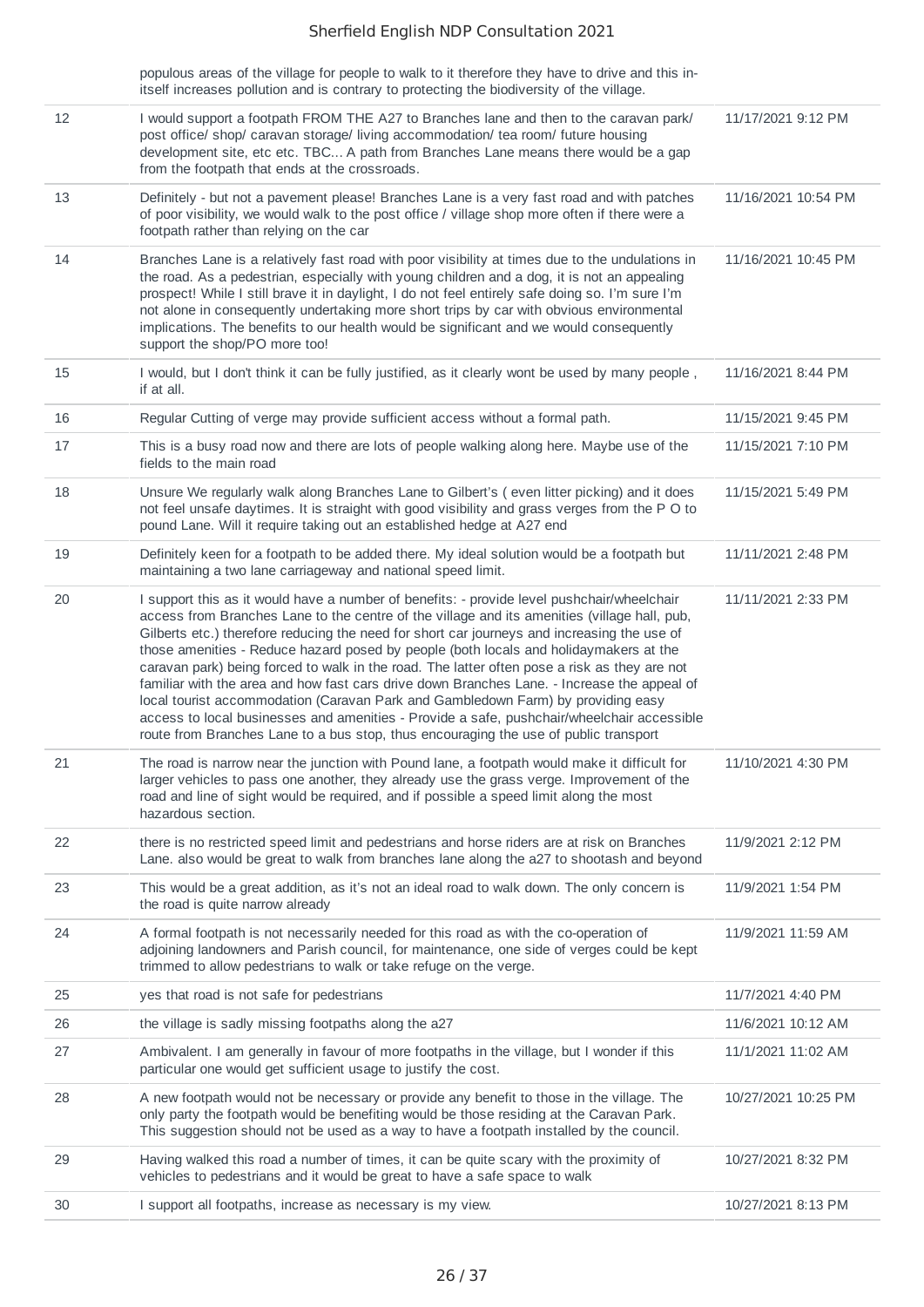| -31 | Whether or not the PO and shop remain at the campsite, Branches Lane is an important<br>village link between two village areas, and not at all walker friendly.       | 10/27/2021 7:58 PM |
|-----|-----------------------------------------------------------------------------------------------------------------------------------------------------------------------|--------------------|
| 32  | NO. This was always a quiet lane. It is only bust due to the huge numbers of people going<br>in/out of the camp site. Why should the camp site get special treatment. | 10/27/2021 7:33 AM |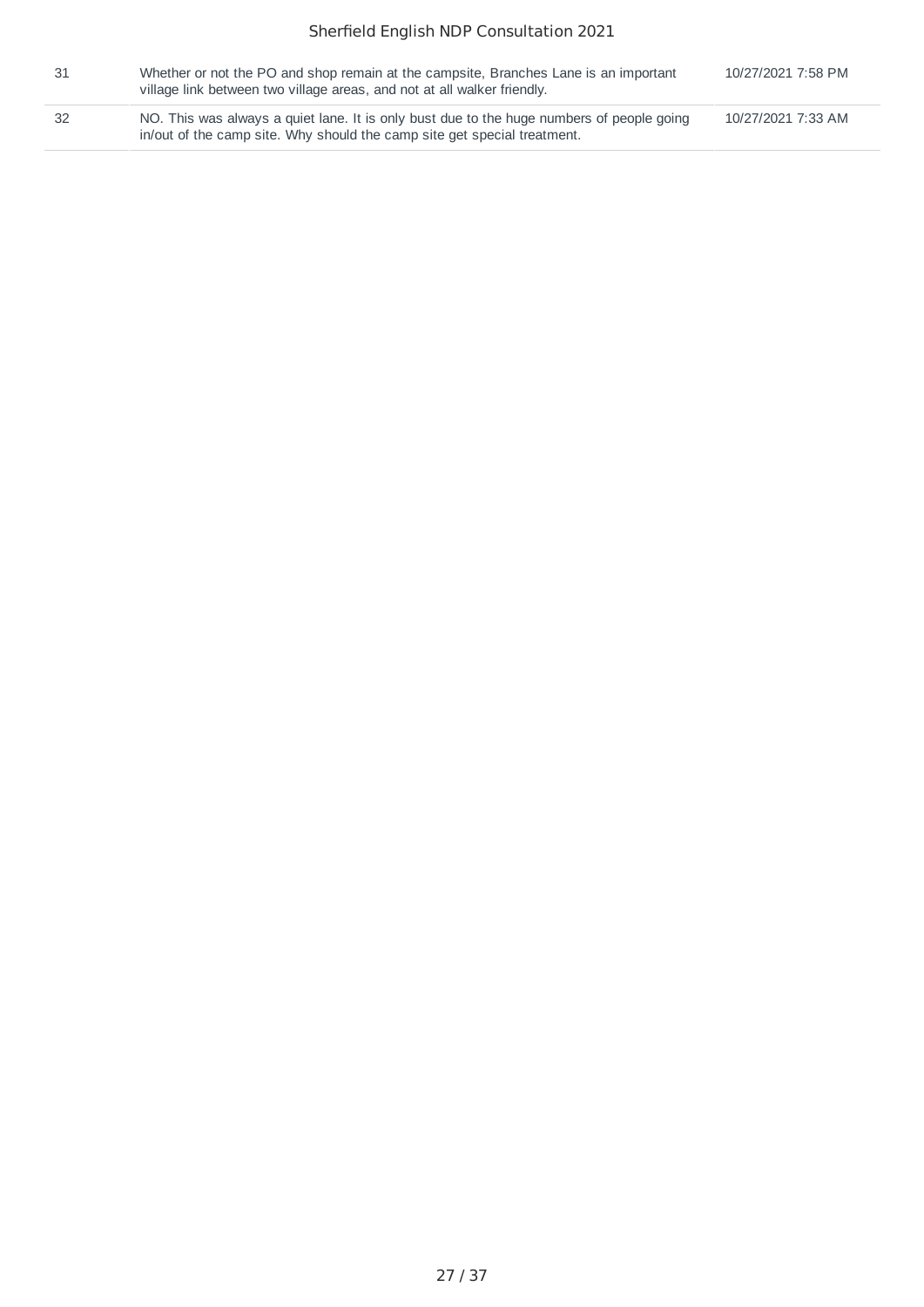## Q15 Are there any other specific locations or routes that you think would benefit from a new footpath? If so, please specify.

Answered: 28 Skipped: 37

| #  | <b>RESPONSES</b>                                                                                                                                                                                                                                                                                                                                                                                                                                                                   | <b>DATE</b>         |
|----|------------------------------------------------------------------------------------------------------------------------------------------------------------------------------------------------------------------------------------------------------------------------------------------------------------------------------------------------------------------------------------------------------------------------------------------------------------------------------------|---------------------|
| 1  | no                                                                                                                                                                                                                                                                                                                                                                                                                                                                                 | 1/11/2022 1:08 PM   |
| 2  | Continuing the footpath to newtown road                                                                                                                                                                                                                                                                                                                                                                                                                                            | 1/11/2022 1:00 PM   |
| 3  | <b>NO</b>                                                                                                                                                                                                                                                                                                                                                                                                                                                                          | 1/2/2022 9:36 AM    |
| 4  | Between Newtown Road Junction with A27 and Branches Lane                                                                                                                                                                                                                                                                                                                                                                                                                           | 12/14/2021 8:35 PM  |
| 5  | Suggestion at Q 13                                                                                                                                                                                                                                                                                                                                                                                                                                                                 | 12/10/2021 9:42 PM  |
| 6  | A footpath on the A27 between Branches Lane & Newtown Lane would be useful. It would<br>be a natural extension of the existing path between The Hatchet and Branches Lane.<br>Walking on that stretch of road feels quite dangerous, as cars tend to exceed the speed<br>limit of 40mph.                                                                                                                                                                                           | 12/10/2021 3:19 PM  |
| 7  | The missing link between the end of Branches Lane and Newtown Road. This is certainly a<br>dangerous stretch of the A27 to walk down and if there is to be an opportunity for<br>pedestrians (and cyclists) to safely walk and cycle across the parish this should be<br>considered.                                                                                                                                                                                               | 12/10/2021 12:01 PM |
| 8  | A27 west from Newtown Road junction to link with current footpath at Branches Lanes                                                                                                                                                                                                                                                                                                                                                                                                | 12/7/2021 11:38 AM  |
| 9  | No.                                                                                                                                                                                                                                                                                                                                                                                                                                                                                | 12/3/2021 4:41 PM   |
| 10 | Need to give this further investigation. Some of our walking routes would benefit from a<br>circular option                                                                                                                                                                                                                                                                                                                                                                        | 12/3/2021 4:09 PM   |
| 11 | Between A27 and entrance to sports field/Eastwood                                                                                                                                                                                                                                                                                                                                                                                                                                  | 11/30/2021 11:20 AM |
| 12 | Newtown Road to Branches Lane along A27. This would help link the village                                                                                                                                                                                                                                                                                                                                                                                                          | 11/29/2021 9:46 AM  |
| 13 | A short piece of path would be welcome by the bus stop and post box on the A27/ turning to<br>Newtown road. Trying to post mail in a huge muddy puddle leads to some vehicles parking<br>further into the A27 than should be necessary. This is a fast stretch of road.                                                                                                                                                                                                            | 11/17/2021 9:12 PM  |
| 14 | 1 - a foot path between mill Lane and steplake Lane south of a27 would be great to avoid<br>having to walk along a27. Perhaps a link between Mill Lane Meadows and the playing<br>fields? 2 - a link between branches Lane and Newtown road would be good - either a<br>footpath along a27 from branches Lane to Newton road or across the fields north of a27                                                                                                                     | 11/16/2021 10:54 PM |
| 15 | NO.                                                                                                                                                                                                                                                                                                                                                                                                                                                                                | 11/16/2021 8:44 PM  |
| 16 | The path of the old A27 between top of Old Salisbury Lane and A27 near Dunwood Manor<br>currently diverts to south to join A27. The original route continued to the entrance of<br>Dunwood Manor and if this route was re-opened would provide amenity access to to<br>residents of the retirement complex. Also, old maps show a footpath between Dunwood<br>Manor and the bridal path at the old golf centre - this should be re-opened.                                         | 11/15/2021 9:45 PM  |
| 17 | the real problem - worse than branches Lane above - is along the A27. The footpath from<br>from the church - hatchet- garage - to Gilbert's stops abruptly. It should continue from<br>Branches Lane (opposite Gilbert's) to the bus stop at Newtown Lane. We attempted to walk<br>this once and it is very dangerous with the heavy lorries and weight of traffic along the A27,<br>with dense high undergrowth - no verges- and poor visibility on the hill and round the corner | 11/15/2021 5:49 PM  |
| 18 | Admittedly outside the parish, but a footpath along Romsey Road from the junction with<br>Carter's Clay Road to the footpath (200m east of the junction) that runs north towards<br>Mottisfont & Dunbridge station.                                                                                                                                                                                                                                                                | 11/11/2021 2:48 PM  |
| 19 | Branches lane to Dunwood along A27 main road. Some sections are hazardous for<br>pedestrians heading to and from Shootash.                                                                                                                                                                                                                                                                                                                                                         | 11/10/2021 4:30 PM  |
| 20 | sherfield english to wellow where does melchet court walk come out                                                                                                                                                                                                                                                                                                                                                                                                                 | 11/9/2021 2:12 PM   |
| 21 | A27 from end of current path a Branches lane to south of village at Frenches lane. This                                                                                                                                                                                                                                                                                                                                                                                            | 11/9/2021 11:59 AM  |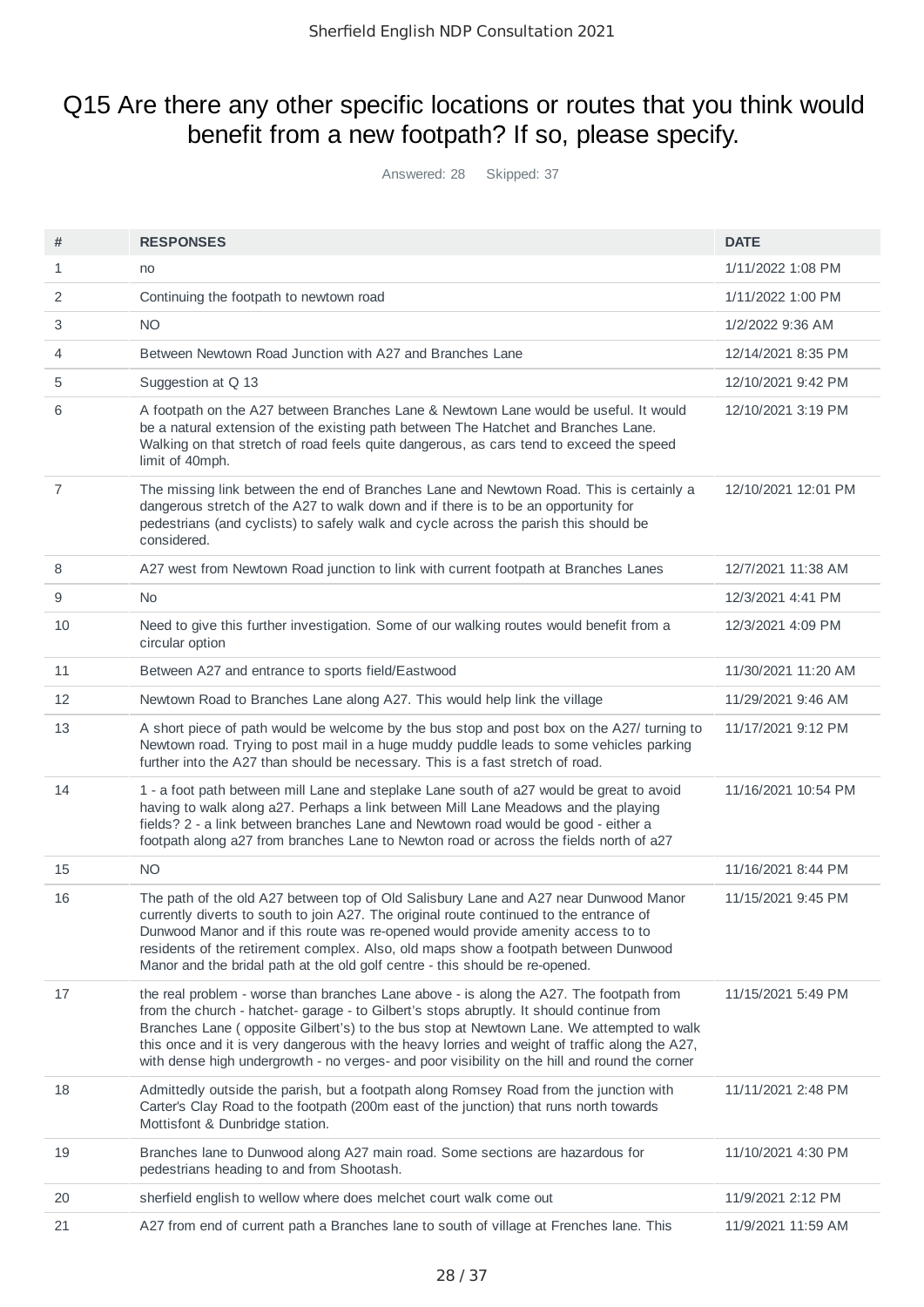would provide a good link to footpaths and provide a safe route for pedestrians needing to access facilities in the centre of the parish from the southern Newtown road end. Again there is enough verge to create an informal grass path if one side of verges was cut back and overhanding vegetation removed. Would benefit from support of local landowners and Parish council/TVBC/highways as this is a major road and often used as relief road for the A36. Creating such informal verge path may be easier and definitely much lower costs than trying to build an official one but would allow many more people safe passage though the village on foot.

| 22 | Along A27 from Branches Lane to join footpath at foot of Shootash Hill                                                   | 11/9/2021 8:11 AM   |
|----|--------------------------------------------------------------------------------------------------------------------------|---------------------|
| 23 | yes between mill lane meadows and the sports field                                                                       | 11/7/2021 4:40 PM   |
| 24 | As question 13 change of use for the footpath along the A27 rather than new footpath                                     | 11/6/2021 12:00 PM  |
| 25 | Doctor's Hill to Branches Lane (possibly by post office, or linking to new proposed footpath<br>of branches lane to A27) | 11/2/2021 10:23 AM  |
| 26 | N <sub>0</sub>                                                                                                           | 10/27/2021 10:25 PM |
| 27 | N <sub>0</sub>                                                                                                           | 10/27/2021 8:32 PM  |
| 28 | No                                                                                                                       | 10/27/2021 7:33 AM  |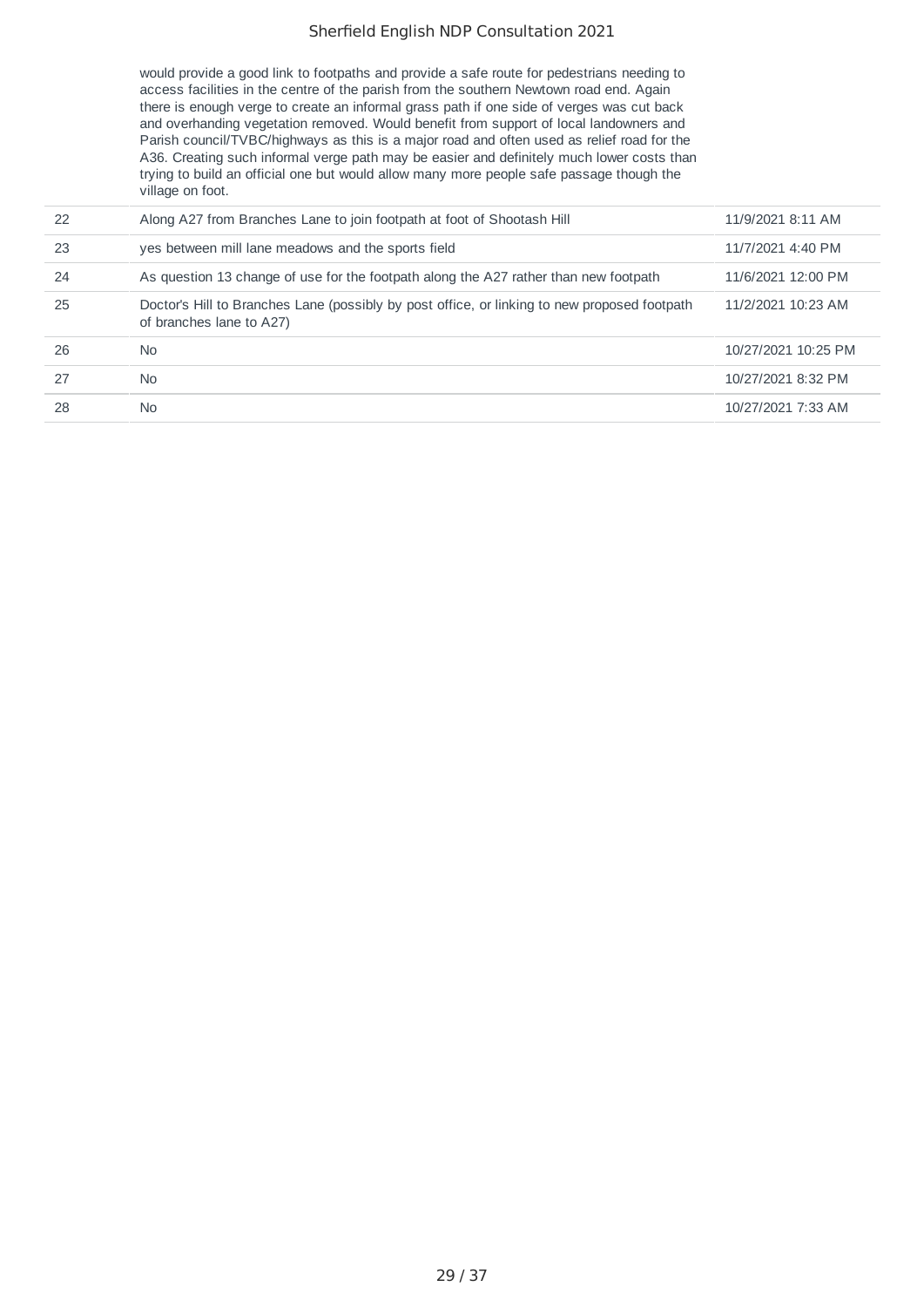Q16 Rural Employment and TourismThe Plan will encourage appropriate development which enables our remaining agricultural and other rural operations to continue and grow, existing businesses to extend, and appropriate new businesses to develop at existing business sites, including redundant farm buildings.We understand that there are issues relating to the concentration of commercial covered growing areas, such as polytunnels and glasshouses in certain locations. Therefore, we are proposing that these should only be allowed where they do not create adverse visual impact or obstruct identified wildlife corridors.Applications for small scale tourism-related uses will generally be welcomed and supported, subject to meeting other policies within the Plan, including Green Spaces, Important Views, Bio-diversity and Dark Skies.Do you agree with the inclusion of a rural employment policy?



| <b>ANSWER CHOICES</b> | <b>RESPONSES</b> |    |
|-----------------------|------------------|----|
| Yes                   | 90.77%           | 59 |
| <b>No</b>             | 9.23%            | 6  |
| <b>TOTAL</b>          |                  | 65 |

| # | <b>COMMENTS:</b>                                                                                                                                                                                                                                                                                                                                                   | <b>DATE</b>         |
|---|--------------------------------------------------------------------------------------------------------------------------------------------------------------------------------------------------------------------------------------------------------------------------------------------------------------------------------------------------------------------|---------------------|
|   | Rural employment is key to village life                                                                                                                                                                                                                                                                                                                            | 1/11/2022 12:57 PM  |
|   | Farming was once the backbone of Sherfield English and should be actively supported.<br>Government actively support farming and small businesses, therefore local council should<br>also actively support it in the same way, no restrictions should be put on any farmland.<br>Reducing the carbon footprint, local produce and local farms need to be supporited | 1/2/2022 9:36 AM    |
|   | With the changes proposed for the agricultural/farming industry, it may be difficult to deny<br>the use of polytunnels and glasshouses, both of which I would prefer to see rather than<br>industrial type buildings that, sadly, may be the only alternative.                                                                                                     | 12/10/2021 9:42 PM  |
|   | agree with this proposal in its entirety. In addition, I would not want to see further<br>development of the campsite so that it becomes a small village in its own right. In effect,<br>this could stifle tourism to the area as the occupants become permanent residents instead.                                                                                | 12/10/2021 12:01 PM |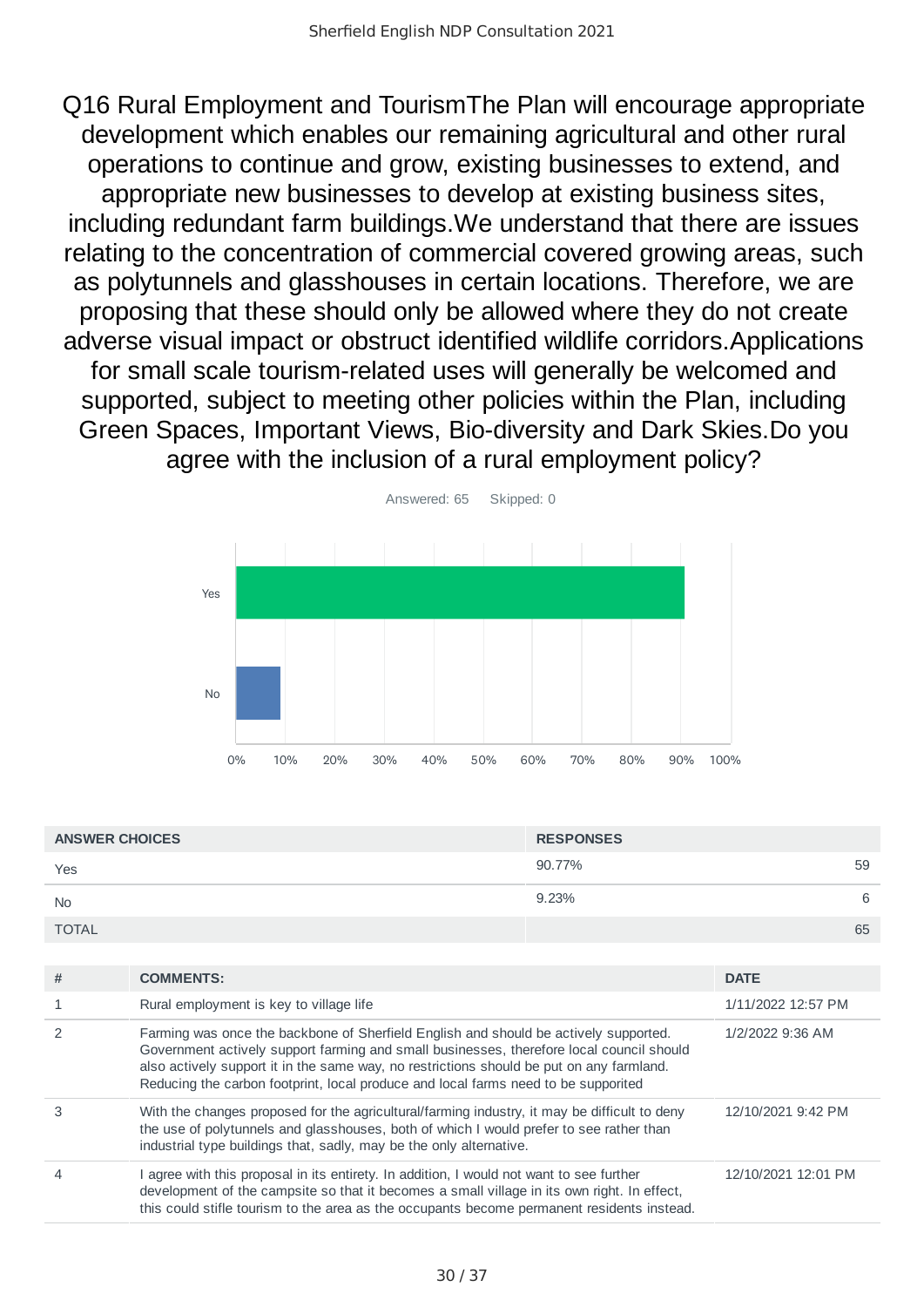| 5              | The noise from industrial units that were once a farm, and which sit close to homes is such<br>an irritation especially at weekends, sunny days etc when noise of wildlife is drowned out by<br>machinery eg metal cutting, felled tree disposal (including bonfires) car/vehicle maintenance<br>etc                                                                                                                                                                                                                                                                                                                                                                                                                                                                                                                                                                                                                                                                                                                                                                                                        | 12/3/2021 4:09 PM   |
|----------------|-------------------------------------------------------------------------------------------------------------------------------------------------------------------------------------------------------------------------------------------------------------------------------------------------------------------------------------------------------------------------------------------------------------------------------------------------------------------------------------------------------------------------------------------------------------------------------------------------------------------------------------------------------------------------------------------------------------------------------------------------------------------------------------------------------------------------------------------------------------------------------------------------------------------------------------------------------------------------------------------------------------------------------------------------------------------------------------------------------------|---------------------|
| 6              | No, you should not be restricting business to existing locations, many small business will<br>need to operate from their home or local small holding.                                                                                                                                                                                                                                                                                                                                                                                                                                                                                                                                                                                                                                                                                                                                                                                                                                                                                                                                                       | 12/1/2021 2:49 PM   |
| $\overline{7}$ | So long as it is fitting for the area.                                                                                                                                                                                                                                                                                                                                                                                                                                                                                                                                                                                                                                                                                                                                                                                                                                                                                                                                                                                                                                                                      | 11/30/2021 11:20 AM |
| 8              | Small scale holiday businesses are becoming an area which will lead to local employment,<br>which will help the young families who will live in the new houses YOU build. Peppa Pig is a<br>major draw to our area and should be celebrated. Making up new stealth taxes to discourage<br>this Avenue of growth and income for the village is short sighted. 'Caravan park licences' for<br>one dwelling, CIL for minute development with no licenses for certain campsites, portrays<br>an unfair playing field and only encourages underhand tactics. Facilitating those that want to<br>"do things correctly" should be a priority. Existing, long term businesses are established and<br>have influence. New comers are facing 21st century hurdles/ taxes and planning issues.<br>Rather than attack those that wish to create revenue and employment diversity, I wish our<br>council would embrace the modern age where landowners NEED to make a choice. Giving<br>up third generation farming and "selling out" to tourism is a hard pill to swallow. Don't make<br>it harder than it needs to be. | 11/17/2021 9:12 PM  |
| 9              | Provided that there is due consideration given to impact on traffic volumes, especially on<br>some of the small country lanes                                                                                                                                                                                                                                                                                                                                                                                                                                                                                                                                                                                                                                                                                                                                                                                                                                                                                                                                                                               | 11/16/2021 10:54 PM |
| 10             | Unsure                                                                                                                                                                                                                                                                                                                                                                                                                                                                                                                                                                                                                                                                                                                                                                                                                                                                                                                                                                                                                                                                                                      | 11/16/2021 8:59 PM  |
| 11             | Very few farms survive, it is very difficult without the local support. Farms need to be able<br>to diversify crops, or growing land or buildings or maybe even tourism. I have seen too man<br>farms close in the village in recent years, an industry that should be supported.                                                                                                                                                                                                                                                                                                                                                                                                                                                                                                                                                                                                                                                                                                                                                                                                                           | 11/16/2021 8:44 PM  |
| 12             | Strict controls must be in place for traffic levels, working hours, noise and potential for any<br>form of pollution in these developments. Priority should be given to rural crafts and farm<br>produce companies.                                                                                                                                                                                                                                                                                                                                                                                                                                                                                                                                                                                                                                                                                                                                                                                                                                                                                         | 11/10/2021 4:30 PM  |
| 13             | I think there is need for a local shop, I would support an application for that purpose.                                                                                                                                                                                                                                                                                                                                                                                                                                                                                                                                                                                                                                                                                                                                                                                                                                                                                                                                                                                                                    | 11/9/2021 8:40 PM   |
| 14             | so long as its fair to local business                                                                                                                                                                                                                                                                                                                                                                                                                                                                                                                                                                                                                                                                                                                                                                                                                                                                                                                                                                                                                                                                       | 11/9/2021 2:12 PM   |
| 15             | Small scale as this is a small village with limited infrastructure.                                                                                                                                                                                                                                                                                                                                                                                                                                                                                                                                                                                                                                                                                                                                                                                                                                                                                                                                                                                                                                         | 11/9/2021 11:59 AM  |
| 16             | and LOCAL employment ie not bringing in foreign workers!                                                                                                                                                                                                                                                                                                                                                                                                                                                                                                                                                                                                                                                                                                                                                                                                                                                                                                                                                                                                                                                    | 11/6/2021 10:12 AM  |
| 17             | Any developments should be sympathetic to their surroundings, and not create eyesores or<br>generate noise, traffic, and nuisance to neighbours. We should avoid the creation of<br>industrial estates and HGV operating sites at all costs.                                                                                                                                                                                                                                                                                                                                                                                                                                                                                                                                                                                                                                                                                                                                                                                                                                                                | 11/1/2021 11:02 AM  |
| 18             | Yes to an extent. However I reference Polytunnels as a commercial growing area as there<br>are a large number erected by the Church. Whilst I am not opposed to encouraging local<br>farming this needs to be done in a sustainable and clean manner. Further, the Village needs<br>to review the schemes and inspect the proposal and insisting on items such as adequate<br>screening etc. This will help to preserve the appearance of the village.                                                                                                                                                                                                                                                                                                                                                                                                                                                                                                                                                                                                                                                      | 10/27/2021 10:25 PM |
| 19             | Current development is already unsightly- the poly tunnels are a disgrace                                                                                                                                                                                                                                                                                                                                                                                                                                                                                                                                                                                                                                                                                                                                                                                                                                                                                                                                                                                                                                   | 10/27/2021 9:52 PM  |
| 20             | Let's encourage life and diversity in the village and not encourage a sleepy hollow                                                                                                                                                                                                                                                                                                                                                                                                                                                                                                                                                                                                                                                                                                                                                                                                                                                                                                                                                                                                                         | 10/27/2021 8:32 PM  |
| 21             | Village is too small                                                                                                                                                                                                                                                                                                                                                                                                                                                                                                                                                                                                                                                                                                                                                                                                                                                                                                                                                                                                                                                                                        | 10/27/2021 7:33 AM  |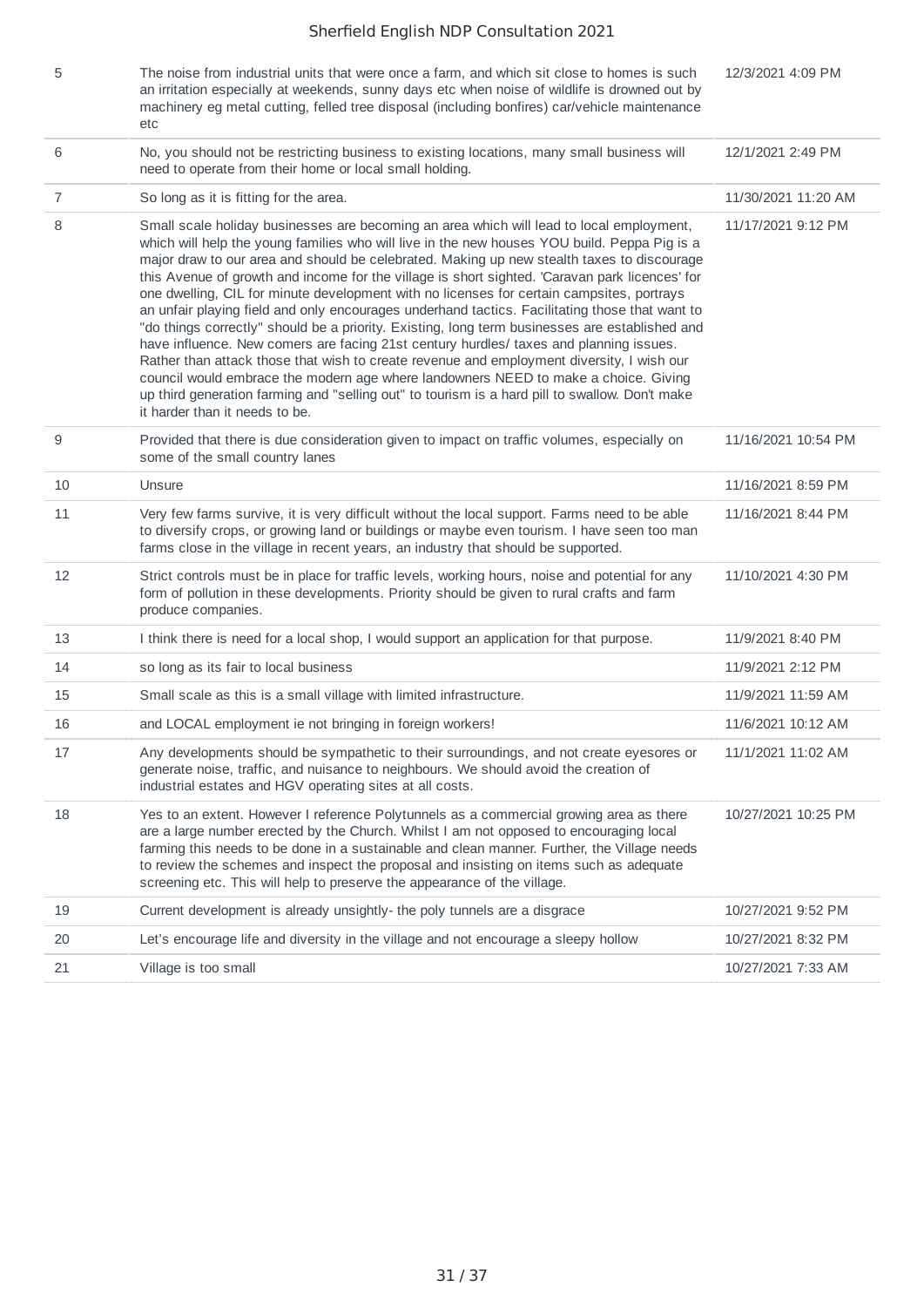## Q17 Do you think there is a problem, in certain locations, with covered growing areas such as polytunnels and glasshouses?



| <b>ANSWER CHOICES</b> | <b>RESPONSES</b> |    |
|-----------------------|------------------|----|
| Yes                   | 33.87%           | 21 |
| <b>No</b>             | 66.13%           | 41 |
| <b>TOTAL</b>          |                  | 62 |

| #  | <b>COMMENTS:</b>                                                                                                                                                                                                                                                                         | <b>DATE</b>         |
|----|------------------------------------------------------------------------------------------------------------------------------------------------------------------------------------------------------------------------------------------------------------------------------------------|---------------------|
| 1  | As long as they are not everywhere                                                                                                                                                                                                                                                       | 1/23/2022 3:22 PM   |
| 2  | It's nice to see fresh fruit growing in the village                                                                                                                                                                                                                                      | 1/11/2022 1:08 PM   |
| 3  | Perhaps more screening                                                                                                                                                                                                                                                                   | 1/11/2022 1:00 PM   |
| 4  | Maybe. more screening                                                                                                                                                                                                                                                                    | 1/11/2022 12:57 PM  |
| 5  | I think to address the many challenges food producers are going to face in the coming<br>years, we will have to maintain a flexible view to modern farming methods. This can be<br>implemented discretely, wnd should not be ruled out without proper consultation with local<br>growers | 1/4/2022 11:41 AM   |
| 6  | this is farm diversification and has to be done in particular circumstances                                                                                                                                                                                                              | 1/2/2022 9:36 AM    |
| 7  | As said previously, this may be the better than the alternative unless the new Govt. Policies<br>enable farmers to use their land as has been said for the Public Good (whatever that<br>means!).                                                                                        | 12/10/2021 9:42 PM  |
| 8  | But having said that, it is true that they can be real eye-sores.                                                                                                                                                                                                                        | 12/10/2021 3:19 PM  |
| 9  | Personally, I think that the polytunnels along the A27 are an eyesore                                                                                                                                                                                                                    | 12/10/2021 12:01 PM |
| 10 | Strawberry polytunnels are too large an area and unsightly from recreation ground.                                                                                                                                                                                                       | 12/8/2021 3:53 PM   |
| 11 | I am not opposed to them but would urge that screening by vegitation is pursuedper s                                                                                                                                                                                                     | 12/7/2021 11:38 AM  |
| 12 | But I think they are necessary in our climate                                                                                                                                                                                                                                            | 12/3/2021 4:09 PM   |
| 13 | No this is ridiculous, polytunnels and glasshouses are needed to support local business and<br>locally grown products.                                                                                                                                                                   | 12/1/2021 2:49 PM   |
| 14 | They are temporary structures                                                                                                                                                                                                                                                            | 11/30/2021 11:20 AM |
| 15 | I would like to answer "maybe" on this. I can see that polytunnels extend the growing<br>season and allow local businesses to boost profits. In addition as a country we need to<br>become more self sufficient to avoid the environmental impacts of shipping food around the           | 11/16/2021 10:54 PM |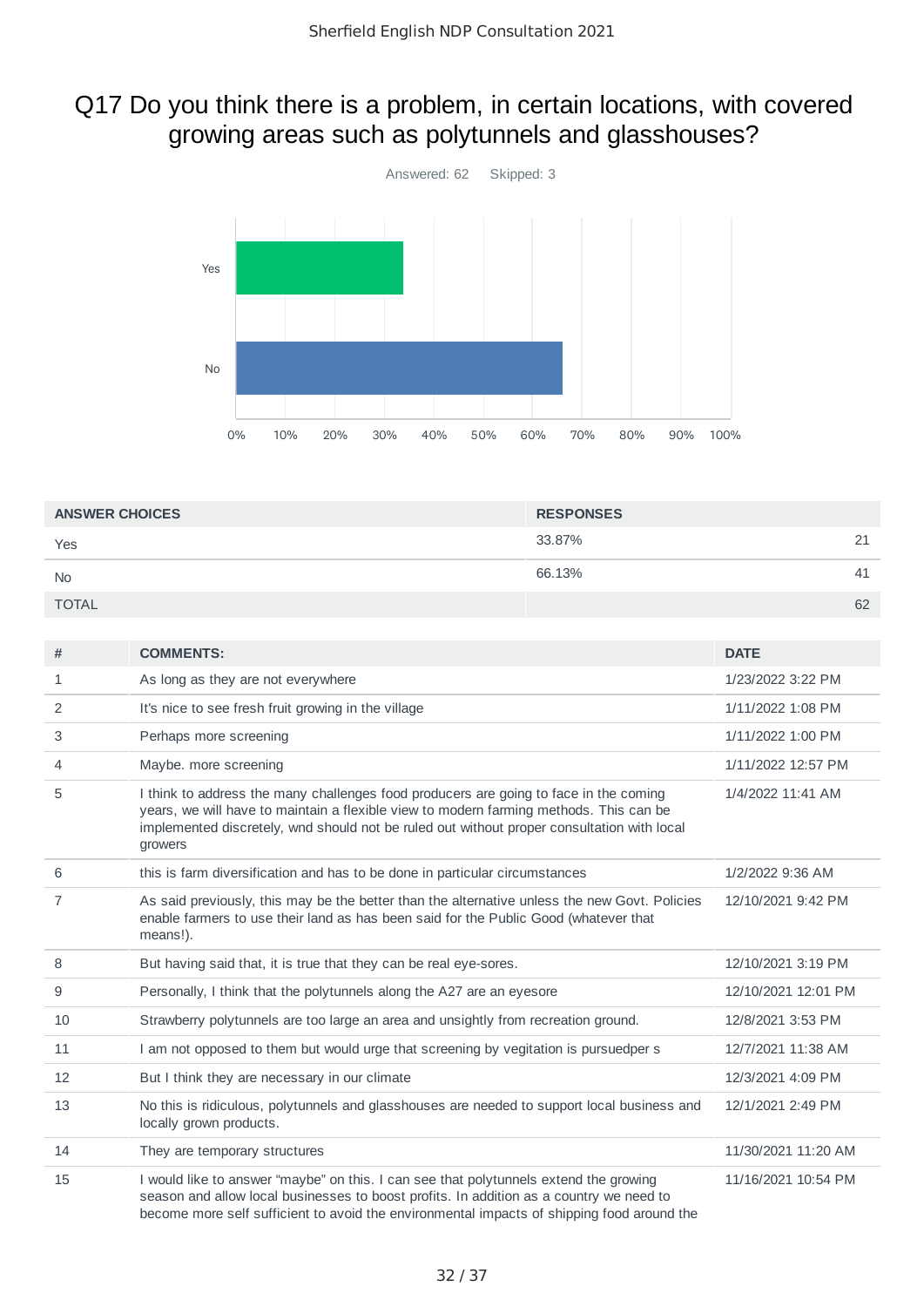|    | world. However I do think that they have a negative impact on the open country side views<br>and therefore a balance needs to be struck.                                                                                                                                      |                     |
|----|-------------------------------------------------------------------------------------------------------------------------------------------------------------------------------------------------------------------------------------------------------------------------------|---------------------|
| 16 | No its good to see food being grown in the village. I believe screening has also been<br>planted.                                                                                                                                                                             | 11/16/2021 8:44 PM  |
| 17 | This is a difficult issue as farms need to remain competitive to survive, but there is an issue<br>if development is excessive.                                                                                                                                               | 11/15/2021 9:45 PM  |
| 18 | The policy is Q16 looks appropriate. Support farming to remain viable, but without spoiling<br>the aesthetic.                                                                                                                                                                 | 11/11/2021 2:48 PM  |
| 19 | Subject to visual impact, they improve our ability to grow out of season produce.                                                                                                                                                                                             | 11/10/2021 4:30 PM  |
| 20 | Food is needed, I'd rather polytunnels than cows for environmental reasons.                                                                                                                                                                                                   | 11/9/2021 8:40 PM   |
| 21 | I would rather food was grown locally than imported from across the world. Suitabel<br>ecological asessments adn net biodiversity gains should be included in any planning<br>persimmons adn teh condition to return to green field site should business cease to<br>produce. | 11/9/2021 11:59 AM  |
| 22 | Although these businesses bring employment to the area they do not seem to employ UK<br>workers, so the benefit for the area is limited. While this situation remains they probably<br>shouldn't grow to cover more area.                                                     | 11/6/2021 12:00 PM  |
| 23 | I think the growing tunnels are fine if positioned carefully, but there may be issues with the<br>"temporary" accommodation provided for workers, noise, light etc                                                                                                            | 10/28/2021 11:35 AM |
| 24 | Yes opposite the Church.                                                                                                                                                                                                                                                      | 10/27/2021 10:25 PM |
| 25 | How did these appear without planning? Looks disgusting                                                                                                                                                                                                                       | 10/27/2021 9:52 PM  |
| 26 | I don't know enough on this to comment.                                                                                                                                                                                                                                       | 10/27/2021 8:13 PM  |
| 27 | I appreciate the need for and support rural diversification. Agricultural pursuits are preferable<br>to indiscriminate property development. The large field of polytunnels beside the A27<br>however are highly visible and detrimental to the views from certain footpaths. | 10/27/2021 7:58 PM  |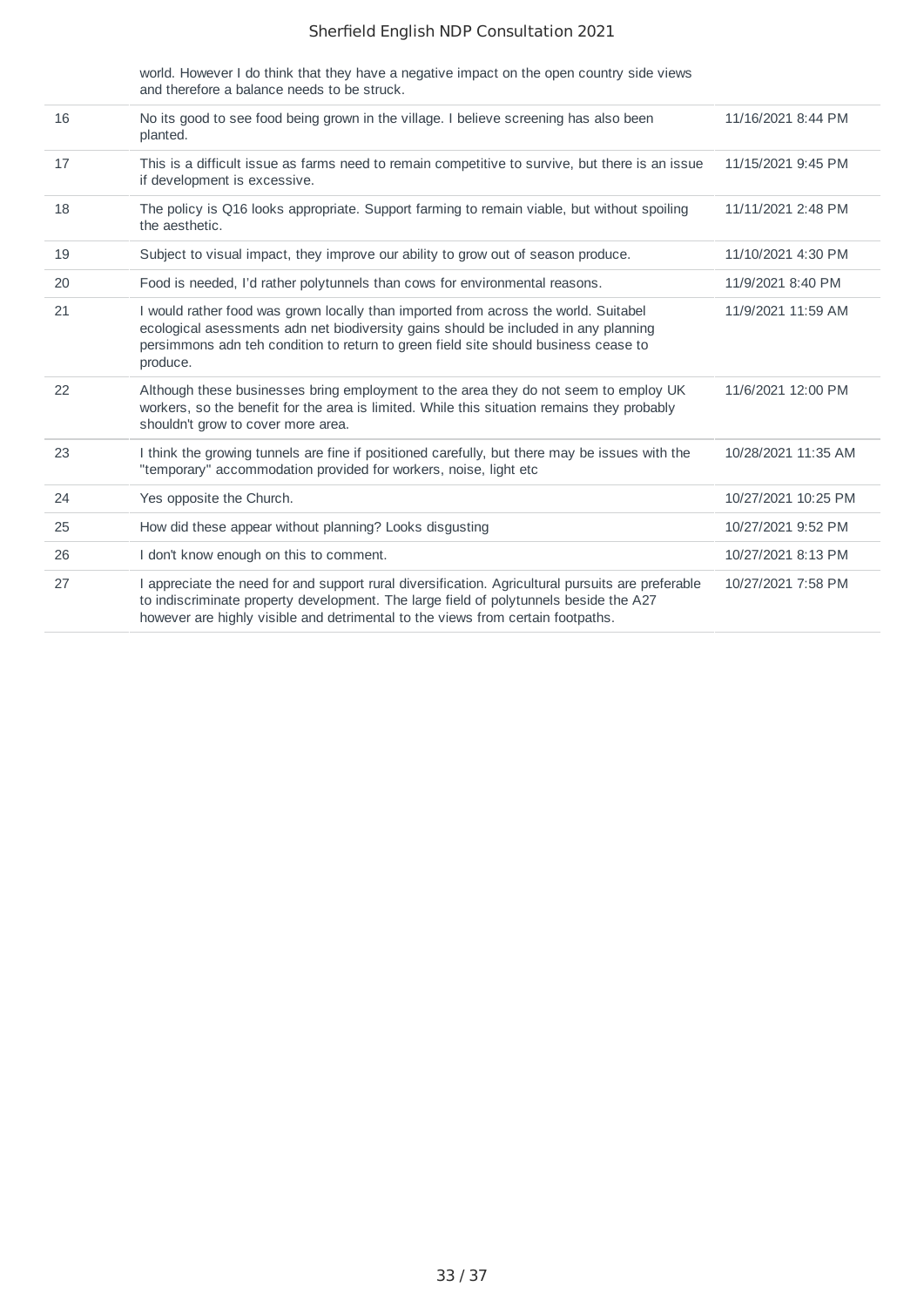## Q18 Do you agree with a policy welcoming small scale tourism-related use, subject to compatibility with all the other policies?



| <b>ANSWER CHOICES</b> | <b>RESPONSES</b> |    |
|-----------------------|------------------|----|
| Yes                   | 84.13%           | 53 |
| <b>No</b>             | 15.87%           | 10 |
| <b>TOTAL</b>          |                  | 63 |

| #              | <b>COMMENTS:</b>                                                                                                                                                                                                                                                                                                                                                                                                                                               | <b>DATE</b>         |
|----------------|----------------------------------------------------------------------------------------------------------------------------------------------------------------------------------------------------------------------------------------------------------------------------------------------------------------------------------------------------------------------------------------------------------------------------------------------------------------|---------------------|
| 1              | Tourism related business should be encouraged                                                                                                                                                                                                                                                                                                                                                                                                                  | 1/11/2022 12:57 PM  |
| 2              | Small scale not a large development of all ear round holiday chalets                                                                                                                                                                                                                                                                                                                                                                                           | 12/17/2021 1:56 PM  |
| 3              | Provided it is small scale and temporary for the summer season, as is currently in<br>operation.                                                                                                                                                                                                                                                                                                                                                               | 12/10/2021 9:42 PM  |
| 4              | As long as it is indeed 'small scale'.                                                                                                                                                                                                                                                                                                                                                                                                                         | 12/10/2021 3:19 PM  |
| 5              | But please read my comment to point 16.                                                                                                                                                                                                                                                                                                                                                                                                                        | 12/10/2021 12:01 PM |
| 6              | Not sure we have much that is attractive to tourists in the round but Such things as<br>carefully controlled camping and Caravaning for instance bring temp. residents whose<br>support may ensure the continuance of facilities such as the Shop, tea rooms etc. things<br>that are not sustainable from the limited use that residents make of them.                                                                                                         | 12/7/2021 11:38 AM  |
| $\overline{7}$ | I'd rather the tourism was controlled to manageable limits                                                                                                                                                                                                                                                                                                                                                                                                     | 12/3/2021 4:09 PM   |
| 8              | Neither agree nor disagree, I think each application should be considered on their individual<br>merits                                                                                                                                                                                                                                                                                                                                                        | 12/1/2021 2:49 PM   |
| 9              | We do not want nor need tourist sites in the area as they only attract people from high<br>populous areas and with the current Coronavirus outbreak, it is clear that they could bring<br>infection into the area. This pandemic is not over, it will be here for many more years and<br>one has to fear what is next. In addition they attract undesirables, ie the infamous white van<br>brigade. It is a low crime area and we need to protect that status. | 11/30/2021 11:20 AM |
| 10             | Small scale only. We have one already at hill farm.                                                                                                                                                                                                                                                                                                                                                                                                            | 11/19/2021 5:13 PM  |
| 11             | This needs to cover ALL areas of tourism not just the ones that suit the council.                                                                                                                                                                                                                                                                                                                                                                              | 11/17/2021 9:12 PM  |
| 12             | Provided due consideration is given to traffic volumes and road infrastructure etc.                                                                                                                                                                                                                                                                                                                                                                            | 11/16/2021 10:54 PM |
| 13             | We have enough tourist sites already                                                                                                                                                                                                                                                                                                                                                                                                                           | 11/16/2021 8:59 PM  |
| 14             | Absolutely, this should be encouraged and is great to see a successful caravan park i the<br>village. This is only going to support other local businesses such as the pub and the garden                                                                                                                                                                                                                                                                      | 11/16/2021 8:44 PM  |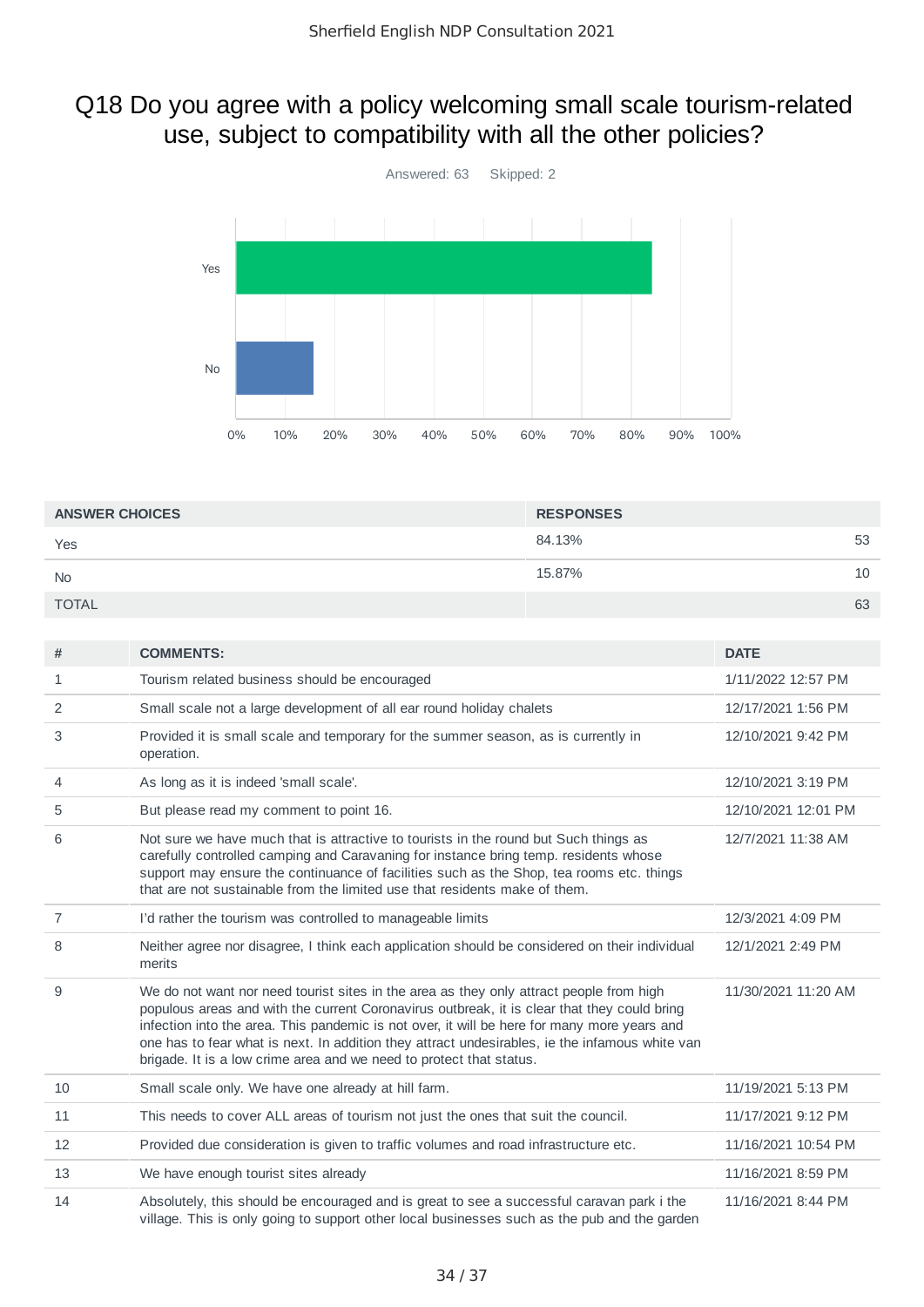|    | centre.                                                                                                                                                                                                                                                                                                                                                                                                                                                                |                    |
|----|------------------------------------------------------------------------------------------------------------------------------------------------------------------------------------------------------------------------------------------------------------------------------------------------------------------------------------------------------------------------------------------------------------------------------------------------------------------------|--------------------|
| 15 | As long as this is appropriate low density as per housing policy                                                                                                                                                                                                                                                                                                                                                                                                       | 11/15/2021 5:49 PM |
| 16 | How could the amenities in the village be improved to support this? A village shop??                                                                                                                                                                                                                                                                                                                                                                                   | 11/9/2021 1:54 PM  |
| 17 | small scale only due to limited infrastructure and low population of the parish                                                                                                                                                                                                                                                                                                                                                                                        | 11/9/2021 11:59 AM |
| 18 | We already have a large and well-run caravan and camp site in Branches Lane, and a<br>number of B&B and rental cottages across the village. This is fine, but I don't believe there<br>is any need for expansion. Attempts to convert green spaces into camp sites, caravan<br>parks, and holiday cabins should be strongly resisted, not least because they can become a<br>backdoor route to residential housing on sites where it would otherwise not be permitted. | 11/1/2021 11:02 AM |
| 19 | See response 16                                                                                                                                                                                                                                                                                                                                                                                                                                                        | 10/27/2021 8:32 PM |
| 20 | As long as it does not include any more large scale camping, caravan or lodge sites which<br>will periodically radically increase the local population.                                                                                                                                                                                                                                                                                                                | 10/27/2021 7:58 PM |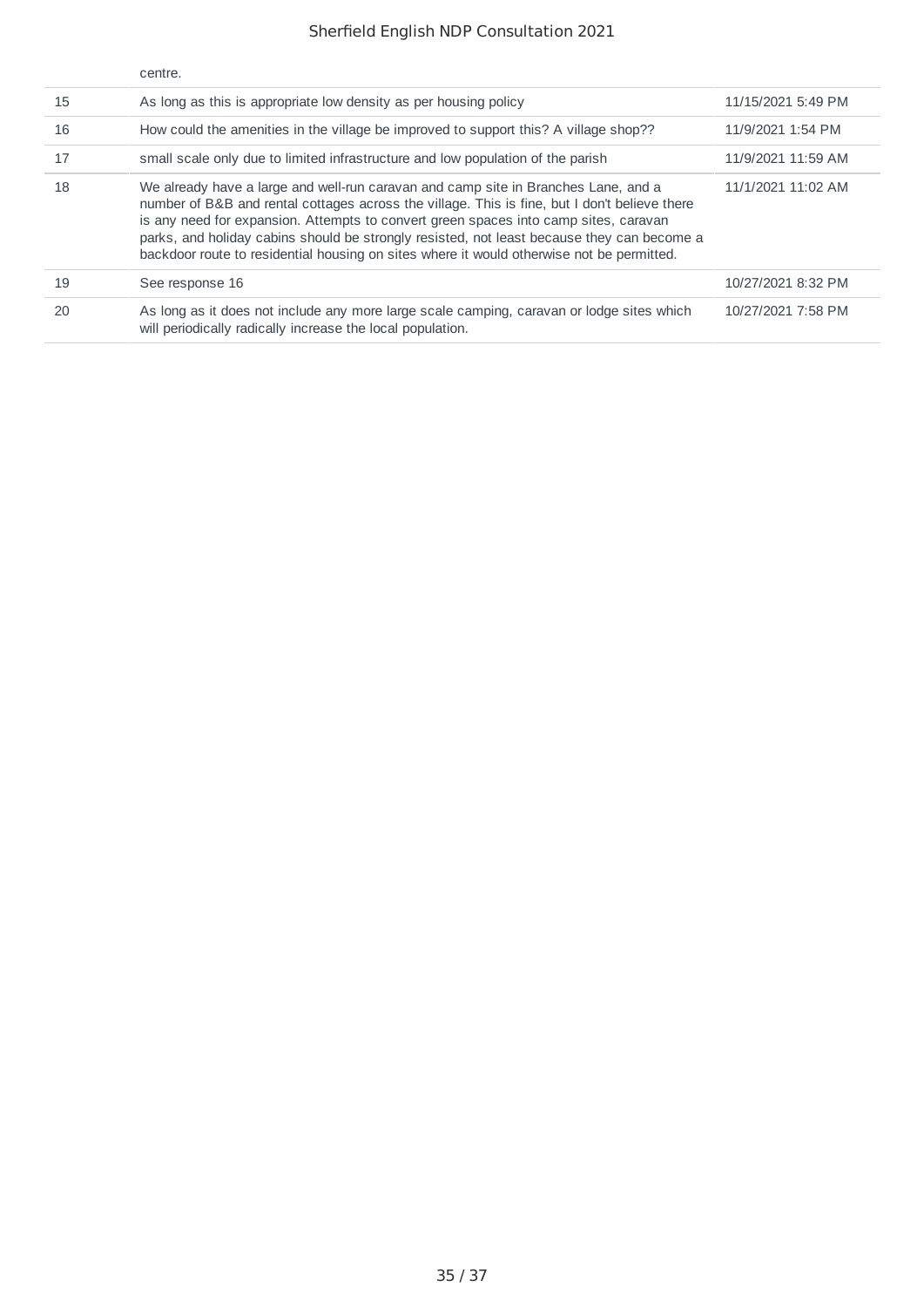## Q19 Anything else?Do you feel these policies cover everything in the Parish that should be part of TVBC Planning Policy?



| <b>ANSWER CHOICES</b> | <b>RESPONSES</b> |    |
|-----------------------|------------------|----|
| Yes                   | 69.84%           | 44 |
| <b>No</b>             | 30.16%           | 19 |
| <b>TOTAL</b>          |                  | 63 |

| # | IF NOT, WHAT ADDITIONAL TOPICS SHOULD BE ADDRESSED?                                                                                                                                                                                                                                                                                                                                                                                                                                                                                                                                                                                              | <b>DATE</b>         |
|---|--------------------------------------------------------------------------------------------------------------------------------------------------------------------------------------------------------------------------------------------------------------------------------------------------------------------------------------------------------------------------------------------------------------------------------------------------------------------------------------------------------------------------------------------------------------------------------------------------------------------------------------------------|---------------------|
| 1 | Replacement dwelling policy as mentioned before, it's destroying our village                                                                                                                                                                                                                                                                                                                                                                                                                                                                                                                                                                     | 12/17/2021 1:56 PM  |
| 2 | I am unable to answer this because I have no idea if everything that should be considered,<br>has been. But I appreciate the work that has been done to seek to achieve the best<br>outcome.                                                                                                                                                                                                                                                                                                                                                                                                                                                     | 12/10/2021 9:42 PM  |
| 3 | There needs to be a survey undertaken by TVBC or HCC regarding the extensive use of<br>farm vehicles and HGVs in the lanes - especially Mill Lane (including at inappropriate times<br>of the day - from 04.30 during the summer) and the potential for accidents because of the<br>size of the vehicles and the danger they pose to other road users including pedestrians and<br>cyclists. The damage to the lanes by these large vehicles to the structure of the road<br>surface becomes more evident as time goes on.                                                                                                                       | 12/10/2021 12:01 PM |
| 4 | Speed limits in the village?                                                                                                                                                                                                                                                                                                                                                                                                                                                                                                                                                                                                                     | 12/3/2021 4:09 PM   |
| 5 | Supporting local small business and provision of community facility and small shorts and or<br>pubs                                                                                                                                                                                                                                                                                                                                                                                                                                                                                                                                              | 12/2/2021 6:10 PM   |
| 6 | No, my view is the planning polices are next to useless as there is plenty of evidence of<br>inconstancies with the whole process. A better use of time would be to disband the planning<br>committee and start again with a diverse team of intelligent with some form of common<br>sense.                                                                                                                                                                                                                                                                                                                                                      | 12/1/2021 2:49 PM   |
| 7 | The development of a center to the village with shops, affordable housing and social<br>venues.                                                                                                                                                                                                                                                                                                                                                                                                                                                                                                                                                  | 11/30/2021 11:20 AM |
| 8 | Traffic speed A27 and side roads being used by small vans                                                                                                                                                                                                                                                                                                                                                                                                                                                                                                                                                                                        | 11/19/2021 5:13 PM  |
| 9 | There are many listed buildings in our area. The policy should include comments relating to<br>the improvements/ protection of these buildings. TVBC conservation officers seem to have<br>an erratic approach to protecting listed buildings. Lord Palmerston's home can be knocked<br>into a modern open plan living space, while mundane properties with no history can not get<br>basic repairs. I only comment as one who doesn't own a listed building but listens intently to<br>those who have. As a TVBC supporter, I am tired of fighting off the rumours that TVBC<br>planning have a "brown envelope" approach to planning approval. | 11/17/2021 9:12 PM  |